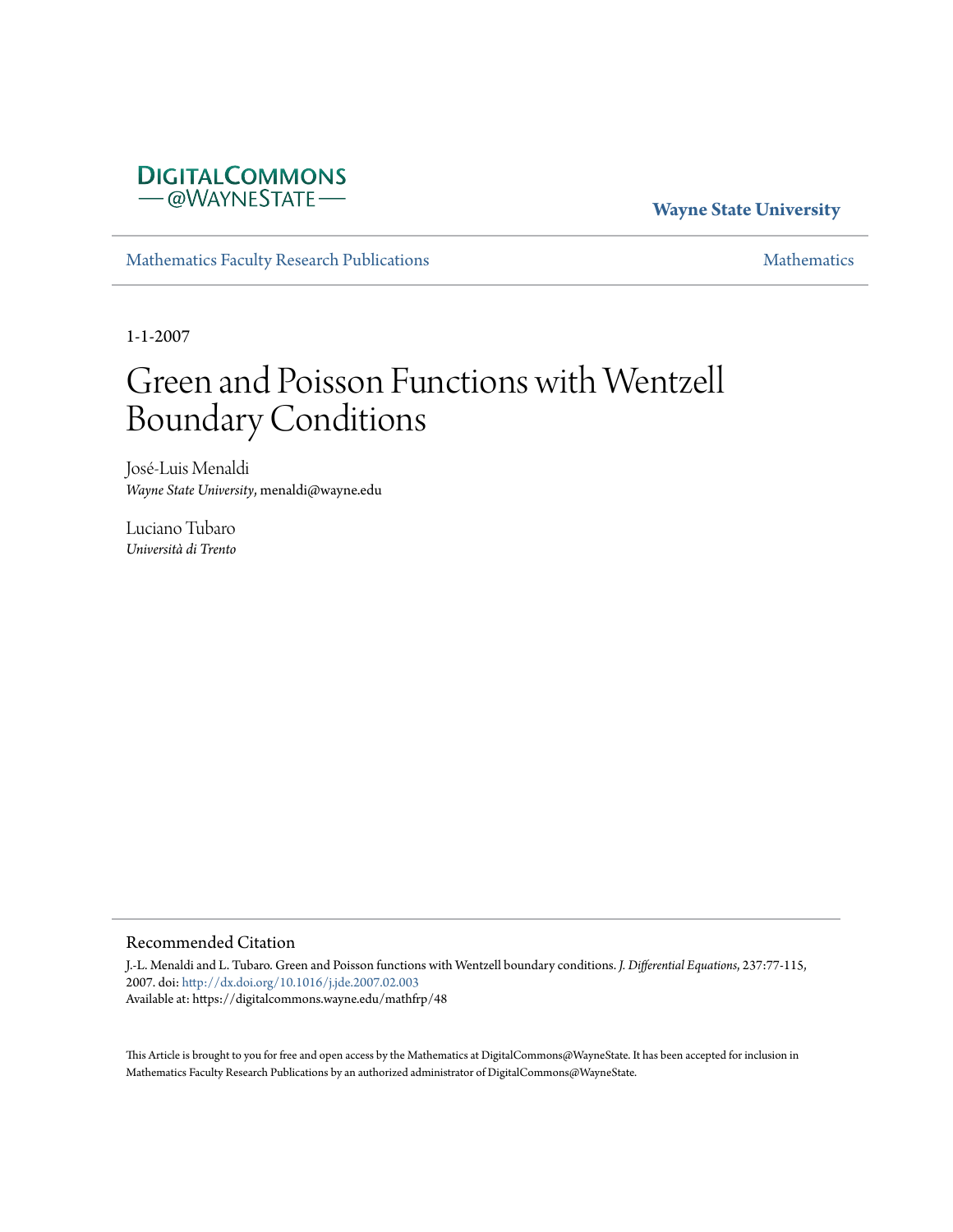## Green and Poisson Functions with Wentzell Boundary Conditions

JOSÉ-LUIS MENALDI Wayne State University

Department of Mathematics Detroit, Michigan 48202, USA (e-mail: jlm@math.wayne.edu) Luciano Tubaro

Università di Trento Dipartimento di Matematica 38050 Povo (Trento), Italia (e-mail: tubaro@science.unitn.it)

Abstract: We discuss the construction and estimates of the Green and Poisson functions associated with a parabolic second order integro-differential operator with Wentzell boundary conditions.

Keywords: Green and Poisson functions, Wentzell boundary conditions, Levy processes, fundamental solutions, stochastic differential equations with jumps, integro-differential second-order operator, heatkernel estimates.

AMS (MOS) Subject Classification: 60J60, 60J75, 35K20, 35K65

## 1 Introduction

Let  $A_2$  be a second order (uniformly) elliptic differential operator with bounded and Hölder continuous coefficients in the open half-space  $\mathbb{R}^d_+ = \{x : x_d > 0\}$ , i.e.,

$$
\begin{cases}\nA_2(t)\varphi(x) := A_0(t)\varphi(x) + \sum_{i=1}^d a_i(t,x)\partial_i\varphi(x) - a_0(t,x)\varphi(x), \\
A_0(t)\varphi(x) := \frac{1}{2}\sum_{i,j=1}^d a_{ij}(t,x)\partial_{ij}\varphi(x),\n\end{cases} \tag{1.1}
$$

where  $a_0 \geq 0$ ,  $a_{ij} = a_{ji}$  for any i, j and  $\varphi$  is any continuously differentiable function with a compact support in the closed half-space  $\mathbb{R}^d_+$ . Also, we suppose that for some positive constants  $c_0$ ,  $C_0$  and any  $t > 0$ , x in  $\mathbb{R}^d_+$  we have

$$
c_0|\xi|^2 \le \sum_{i,j=1}^d a_{ij}(t,x)\xi_i\xi_j \le C_0|\xi|^2, \quad \forall \xi \in \mathbb{R}^d,
$$
\n(1.2)

and

$$
a_{ij}, a_i, a_0 \in C_b^{\alpha}([0, \infty) \times \mathbb{R}^d_+), \quad \forall i, j.
$$
\n
$$
(1.3)
$$

Now, consider an integro-differential operator  $I(t)$  with bounded and Hölder continuous coefficients, i.e.,

$$
\begin{cases}\nI(t)\varphi(x) = \int_{\mathbb{R}_{*}^{m}} \left[ \varphi(x + \mathbf{j}(\zeta, t, x)) - \varphi(x) - \mathbf{j}(\zeta, t, x) \cdot \nabla \varphi(x) \right] \times \\
& \times \mathfrak{m}(\zeta, t, x) \pi(\mathrm{d}\zeta),\n\end{cases} \tag{1.4}
$$

where the coefficients satisfy

$$
\begin{cases}\n|\mathbf{j}(\zeta,t,x)|\mathbb{1}_{\{\mathbf{m}(\zeta,t,x)>0\}}\leq\overline{\jmath}(\zeta), & 0\leq\mathbf{m}(\zeta,t,x)\leq1, \\
\int_{\{\overline{\jmath}\leq1\}}[\overline{\jmath}(\zeta)]^{\gamma}\pi(\mathrm{d}\zeta)+\int_{\{\overline{\jmath}\geq1\}}\overline{\jmath}(\zeta)\pi(\mathrm{d}\zeta)\leq C_0,\n\end{cases}
$$
\n(1.5)

for every  $\zeta, t, x$  and for some positive constants  $C_0$ ,  $0 \leq \gamma < 2$  and some positive measurable function  $\bar{j}(\cdot)$ . Also there exist another positive measurable function (again denoted by)  $\bar{j}(\cdot)$  and some constant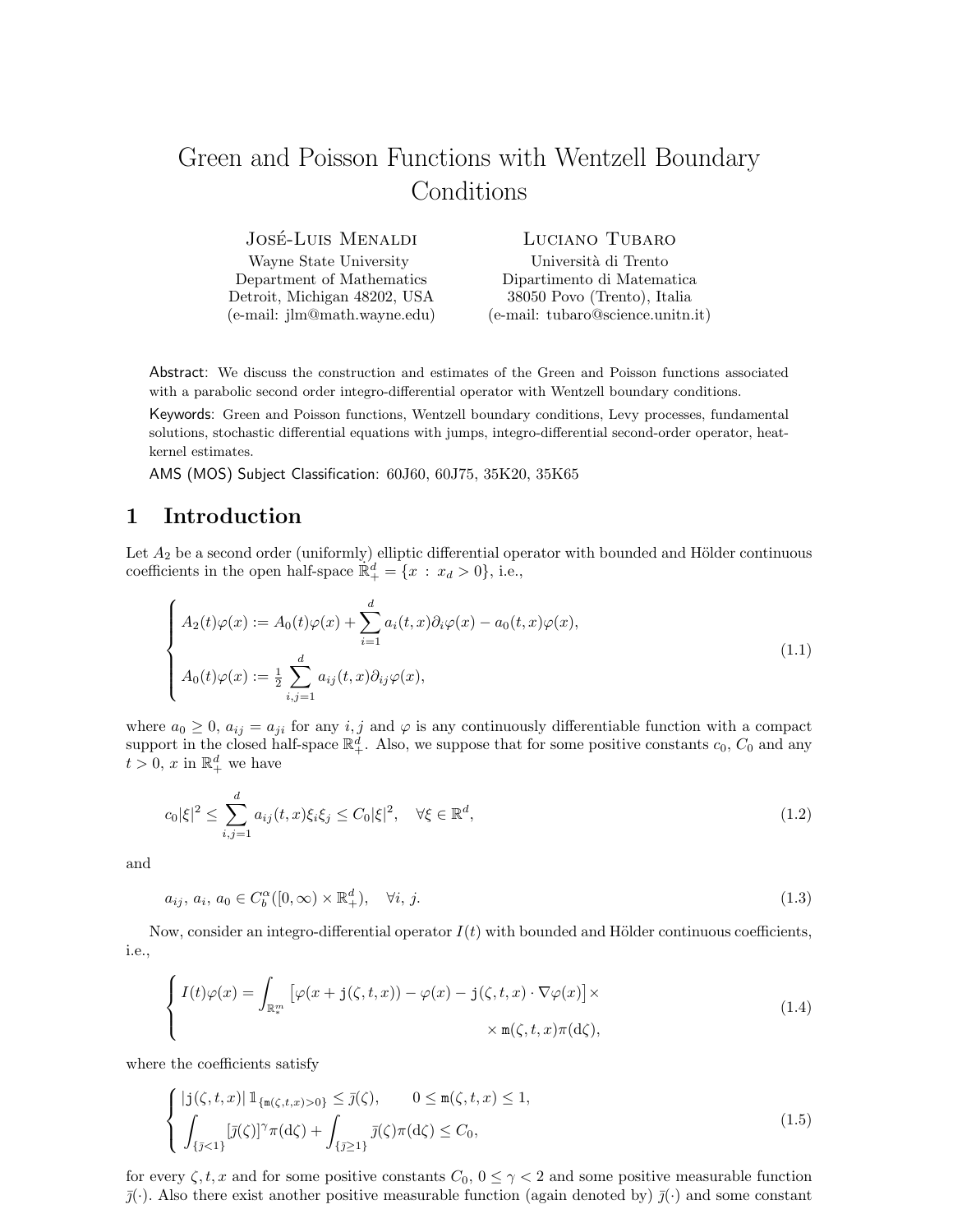$M_0 > 0$  such that for any  $t, t', x, x'$  and  $\zeta$  we have

$$
\begin{cases}\n|\mathbf{j}(\zeta, t, x) - \mathbf{j}(\zeta, t', x')| \leq \bar{\jmath}(\zeta)[|t - t'|^{\alpha/2} + |x - x'|^{\alpha}], \\
|\mathbf{m}(\zeta, t, x) - \mathbf{m}(\zeta, t', x')| \leq M_0[|t - t'|^{\alpha/2} + |x - x'|^{\alpha}], \\
\int_{\{\bar{\jmath} < 1\}} [\bar{\jmath}(\zeta)]^{\gamma} \pi(\mathrm{d}\zeta) + \int_{\{\bar{\jmath} \geq 1\}} \bar{\jmath}(\zeta) \pi(\mathrm{d}\zeta) \leq M_0.\n\end{cases} \tag{1.6}
$$

We also assume that  $j(\zeta, t, x)$  is continuously differentiable in x for any fixed  $\zeta$ , and that there exists a constant  $c_0 > 0$  such that

$$
c_0|x - x'| \le |(x - x') + \theta[\mathbf{j}(\zeta, t, x) - \mathbf{j}(\zeta, t, x')]| \le c_0^{-1}|x - x'|,\tag{1.7}
$$

for any  $t, x, x'$  and  $0 \le \theta \le 1$ . Since  $I(t)$  is a non-local operator, we need to assume

$$
\mathbf{j}_d(\zeta, t, x) \ge 0, \quad \forall \zeta, t, x \tag{1.8}
$$

so that  $I(t)$  acts on functions defined only on the half-space  $\mathbb{R}^d_+$ .

Next, for a complete second order integro-differential operator of the form  $A = A_2 + I$ , let B be a (uniform) Wentzell type boundary second order differential operator with bounded and Hölder continuous coefficients, i.e.,

$$
\begin{cases}\nB(t)\varphi(x) := B_0(t)\varphi(x) + b_d(t, \tilde{x})\partial_d\varphi(x) - \rho(t, \tilde{x})A(t)\varphi(x), \\
B_0(t) := \frac{1}{2} \sum_{i,j=1}^{d-1} b_{ij}(t, \tilde{x})\partial_{ij} + \sum_{i=1}^{d-1} b_i(t, \tilde{x})\partial_i - b_0(t, \tilde{x}),\n\end{cases} (1.9)
$$

where  $b_{ij} = b_{ji}$  is a symmetric non-negative definite matrix,  $b_0, b_d, \rho \ge 0$ , and for some positive constant  $c_0$  and any  $t > 0$ ,  $\tilde{x}$  in  $\mathbb{R}^{d-1}$  we have

$$
\rho(t,\tilde{x}) \ge c_0 \quad \text{or} \quad b_d(t,\tilde{x}) \ge c_0,\tag{1.10}
$$

and

$$
b_{ij}, b_i, b_0, \rho \in C_b^{\alpha}([0, \infty) \times \mathbb{R}^{d-1}), \quad \forall i, j.
$$
\n(1.1)

Note that all coefficients are trivially extended to the whole half-space. Sometimes, we will use the notation  $A\varphi(x) = A(t)\varphi(x) = A(t,x)\varphi(x)$  and  $B\varphi(x) = B(t)\varphi(x) = B(t,\tilde{x})\varphi(x)$  to emphasize the  $(t, x)$ -dependency of the coefficients.

Consider the boundary value problem with a terminal condition (instead of an initial condition)

$$
\begin{cases}\n\partial_t u(t, x) + A(t)u(t, x) = f(t, x), & \forall t < T, x \in \mathbb{R}^d_+, \\
B(t)u(t, \tilde{x}, 0) + g(t, \tilde{x}) = 0, & \forall t < T, x \in \mathbb{R}^{d-1}, \\
u(T, x) = \varphi(x), & \forall x \in \mathbb{R}^d_+, \n\end{cases}
$$
\n(1.12)

and the representation formula

$$
\begin{cases}\nu(t,x) = \int_{t}^{T} ds \int_{\mathbb{R}^{d-1}} P_{A,B}(t,x,s,\tilde{y}) g(s,\tilde{y}) d\tilde{y} + \\
\quad + \int_{t}^{T} ds \int_{\mathbb{R}_{+}^{d}} G_{A,B}(t,x,s,y) f(s,y) dy + \int_{\mathbb{R}_{+}^{d}} G_{A,B}(t,x,T,y) \varphi(y) dy,\n\end{cases} \tag{1.13}
$$

where  $G_{A,B}$  and  $P_{A,B}$  are the Green and the Poisson functions. If  $\rho > 0$  then the Green function  $G_{A,B}$  contains a Dirac delta measure on the boundary  $\partial \mathbb{R}^d_+ = \mathbb{R}^{d-1} \times \{0\}$ . Certainly, the compatibility condition  $B(T)\varphi(\tilde{x},0) + \psi(T,\tilde{x}) = 0$  for any  $\tilde{x}$  in  $\mathbb{R}^{d-1}$  is necessary.

We consider a terminal condition so that a clean and neat relation with a stochastic differential equation with boundary condition can be written. Namely, the measure  $P = P_{t,x}$  generated by the pair  $A(\cdot)$  and  $B(\cdot)$  with initial condition  $P\{x(t) = x\}$ ,  $x(t) := \omega(t)$ , is a probability measure on the canonical space  $C([t,\infty), \mathbb{R}_{+}^{d})$  such that there exists an adapted, non-decreasing and continuous process  $\ell(t)$ , so-called *local time*, satisfying the conditions  $\ell(t) = 0$ ,

$$
\int_{t}^{s} \mathbb{1}_{\partial \mathbb{R}^{d}_{+}}(x(r)) \mathrm{d} \ell(r) = \ell(s), \quad \forall s \geq t,
$$

$$
\int_{t}^{s} \mathbb{1}_{\partial \mathbb{R}^{d}_{+}}(x(r)) \mathrm{d} r = \int_{t}^{s} \rho(r, x(r)) \mathrm{d} \ell(r), \quad \forall s \geq t,
$$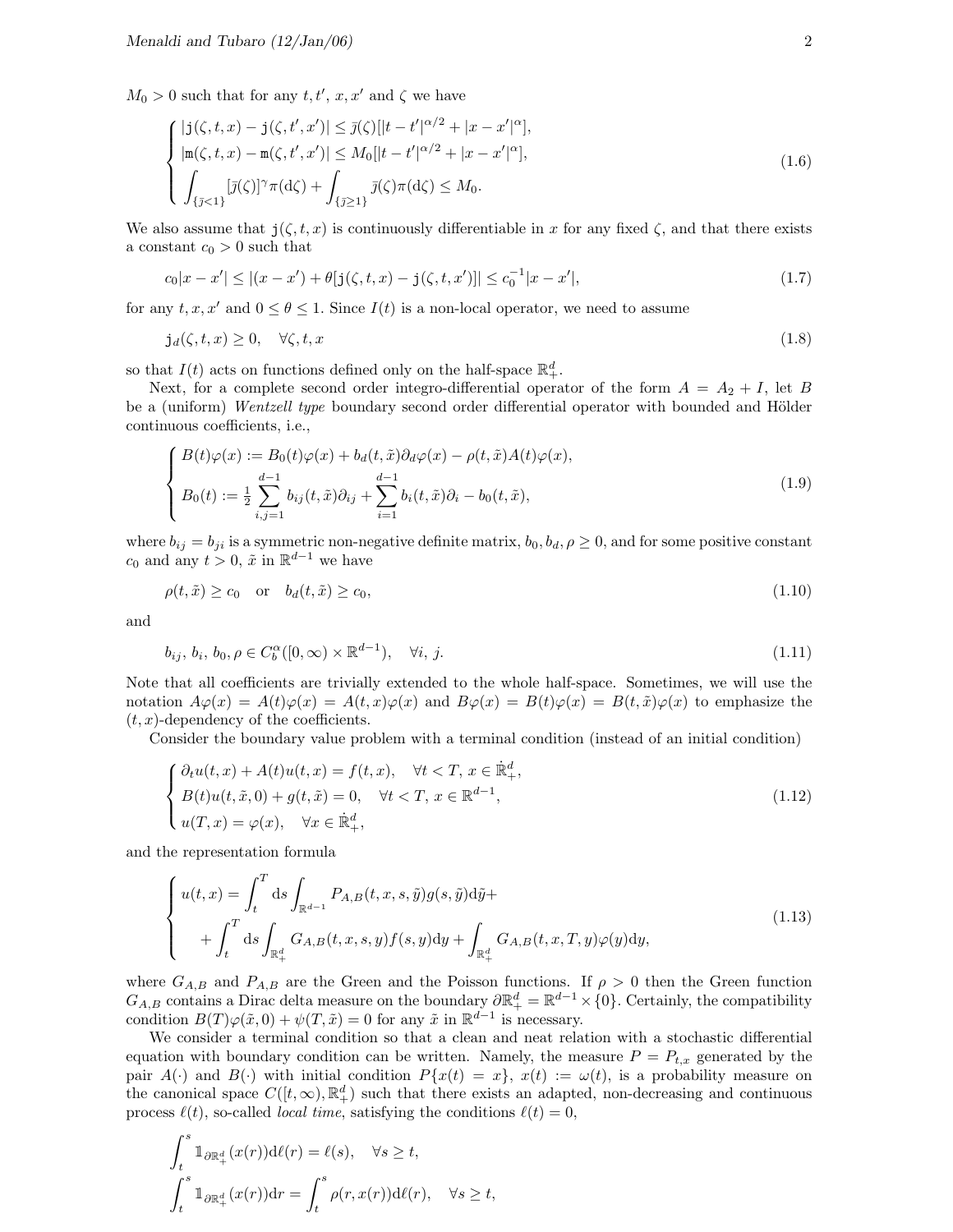and such that the process

$$
M_{\varphi}(s) := \varphi(x(s)) - \varphi(x(t)) - \int_{t}^{s} A(r)\varphi(x(r))dr - \int_{t}^{s} B(s)\varphi(x(r))d\ell(r),
$$

is a martingale for any smooth function  $\varphi$ . Hence, we have the representation

$$
u(t,x) = \mathbb{E}^{tx} \Big\{ e(t,T) \varphi(T,x(T)) + \int_t^T e(s,T) f(s,x(s)) ds +
$$
  
 
$$
+ \int_t^T e(s,T) g(s,x(s)) d\ell(s) \Big\},
$$

where the exponential process is given by

$$
e(t,T) := \exp\Big[-\int_t^T a_0(s,x(s))ds\Big],
$$

and  $\mathbb{E}^{tx}\{\cdot\}$  denotes the mathematical expectation with respect to the probability measure  $P_{tx}$ . In short, the Green function is the transition probability density of the Markov process  $x(\cdot)$  and the Poisson function is the transition density of the local time  $\ell(\cdot)$ .

Notice that the boundary operator  $B(\cdot)$  is determined by the diffusion measure up to a multiplicative constant, i.e., if  $\bar{B}(s)\varphi(\tilde{y}) := \alpha(s,\tilde{y})B(s)\varphi(\tilde{y})$ , with  $\alpha(s,\tilde{y})$  being a positive and continuous functions on the boundary  $\partial \mathbb{R}^d_+ \sim \mathbb{R}^{d-1}$ , then

$$
\int_t^s B(r)\varphi(\tilde{x}(r))\mathrm{d}\ell(r) = \int_t^s \bar{B}(r)\varphi(\tilde{x}(r))\mathrm{d}\bar{\ell}(r),
$$

where

$$
\bar{\ell}(s) := \int_t^s \alpha(r, \tilde{x}(r)) \varphi(\tilde{x}(r)) \mathrm{d}\ell(r), \quad \forall s \ge t.
$$

On the other hand, the martingale process  $M_{\varphi}(\cdot)$  can be re-written as

$$
M_{\varphi}(s) = \varphi(x(s)) - \varphi(x(t)) - \int_{t}^{s} \mathbb{1}_{\dot{\mathbb{R}}_{+}^{d}}(x(r)) A(r) \varphi(x(r)) dr - \int_{t}^{s} \mathbb{1}_{\partial \mathbb{R}_{+}^{d}}(x(r)) B'(r) \varphi(x(r)) d\ell(r), \quad \forall s \ge t,
$$

where  $B' = B_0 + b_d \partial_d$ , i.e.,  $B = B' - \rho A$ , and  $\mathbb{R}^d_+$  and  $\partial \mathbb{R}^d_+$  are the interior and the boundary of the half-space  $\mathbb{R}^d_+$ .

The Dirichlet boundary conditions correspond to  $b_0 \ge c_0$ ,  $\rho = 0$  and  $b_d = 0$ , i.e., instead of

$$
B(t)u(t, \tilde{x}, 0) + g(t, \tilde{x}) = 0, \quad \forall t < T, x \in \mathbb{R}^{d-1},
$$

we have

 $u(t, \tilde{x}, 0) = g(t, \tilde{x}), \quad \forall t < T, x \in \mathbb{R}^{d-1},$ 

with the compatibility condition  $\varphi(\tilde{x},0) = \psi(T,\tilde{x})$  for any  $\tilde{x}$  in  $\mathbb{R}^{d-1}$ . The representation formula results

$$
u(t,x) = \mathbb{E}^{tx} \Big\{ e(t,\tau_{tx})\varphi(\tau_{tx},x(\tau_{tx})) + \int_t^{\tau_{tx}} e(s,\tau_{tx})f(s,x(s))ds + \int_t^{\tau_{tx}} e(s,\tau_{tx})g(s,x(s))ds \Big\},\,
$$

where the functional

$$
\tau_{tx} = \inf \big\{ s \in [t, T] \; : \; x_d(s) = 0 \big\},\
$$

with  $\tau_{tx} = T$  if  $x_d(s) \geq 0$  for any s in  $[t, T]$ .

Various particular cases of these parabolic boundary values problems are very well treated in the literature. For instance, the purely differential case has a classic treatment for Dirichlet and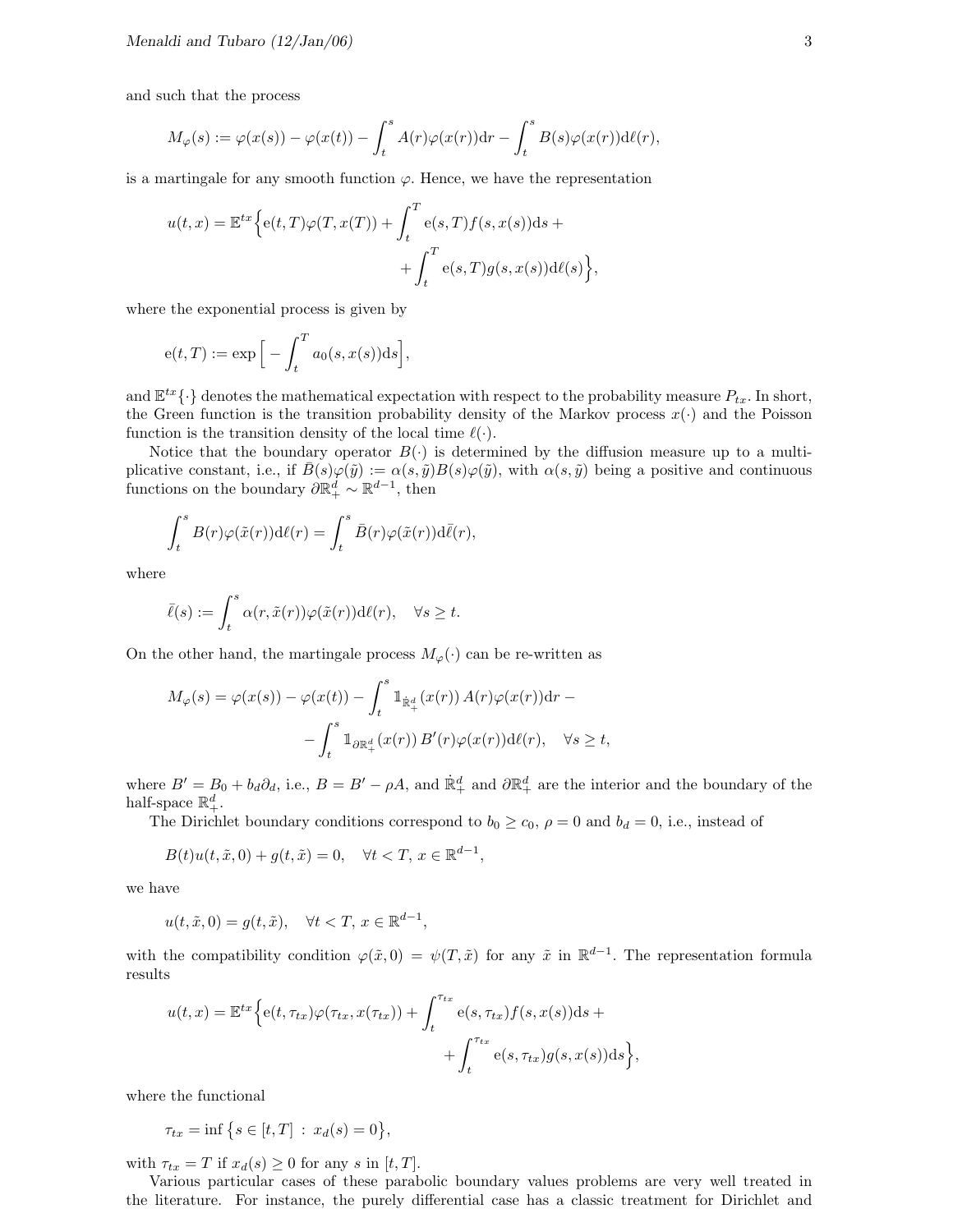Neumann boundary conditions (e.g. Friedman [?] and Ladyzhenskaya et al. [?]), while the oblique derivatives case and more general Wentzell boundary conditions are less typical. Essentially, better well known are results about existence and uniqueness of the solution (to the PDE, e.g., Lieberman [?], Lunardi [?]) than the actual construction and estimates of the Green and Poisson functions. Always for the purely differential case, general boundary conditions can be found in Eidelman [?], Solonnikov [?], Skubachevskii [?]. In particular, Ivasišen [?] studied the construction and estimates of the Green and Poisson functions for parabolic systems. Certainly, there are many more references (in the form of books, papers or memoirs, e.g., Taira [?]) that we can quote, which are found in the above references and in a search under the key word *parabolic equations*. As soon as we move to the complete second order integro-differential equations, the literature is scarce. For instance, one finds existence and uniqueness results for Dirichlet (and sometimes Neumann) boundary conditions in Bensoussan and Lions [?], while the construction and estimates for the Green function with oblique boundary conditions can be found in [?, ?]. Also recently, e.g., see Favini et al. [?], Taira [?].

On the other hand, Wentzell boundary conditions are well known in stochastic processes, e.g., Ikeda and Watanabe [?], Gihman and Skorohod [?]. However, one finds much less material for a complete second order integro-differential equations, e.g., Anulova [?, ?], Chaleyat-Maurel et al. [?], Komatsu [?, ?], and Menaldi and Robin [?], among others. Probabilistic arguments yields the construction of the fundamental solution and sometime the Green function, but heat kernel type estimates are always found by analytic means.

In this paper, we follow [?, ?] to construct and estimate the Green and Poisson functions corresponding to a complete second order integro-differential operator with Wentzell boundary conditions. In the process, we quickly review the parametrix method with indication on how to transport the arguments to the non-local case. Part of our arguments (and our calculations) to treat Wentzell boundary conditions seem to be new, even for the purely differential case. We begin with the constant coefficients, then we add a non-local term. Finally, we give detailed indication for the variable coefficient case, for which full calculations may require much more effort. Adding a non-local (tangential, i.e., acting on  $\mathbb{R}^{d-1}$ ) to the Wentzell boundary operator B presents not difficulty, however, including the jumps in some oblique direction (with positive component with respect to the normal) requires another analysis, not treated in this draft.

Most of our analysis can be carry out in a smooth domain of  $\mathbb{R}^{d+1}$ , however we discuss only the cylindrical case in the half-space, i.e., in  $[0, \infty) \times \mathbb{R}^d_+$ , but estimates are given on  $[0, T] \times \mathbb{R}^d_+$ , for any given positive constant T. The general case is treated by means of local coordinates, although, much more detail is necessary.

## 2 Constant Coefficients

For the sake of clarity, we re-write the operators in the case of constant coefficients. Suppose we are given a second order constant elliptic differential operator

$$
\begin{cases}\nA\varphi(x) := A_0\varphi(x) + I\varphi(x) + \sum_{i=1}^d a_i \partial_i \varphi(x) - a_0 \varphi(x) = A_2 \varphi(x) + I\varphi(x), \\
A_0\varphi(x) := \frac{1}{2} \sum_{i,j=1}^d a_{ij} \partial_{ij} \varphi(x), \\
I\varphi(x) := \int_{\mathbb{R}_+^m} \left[ \varphi(x + j(\zeta)) - \varphi(x) - j(\zeta) \cdot \nabla \varphi(x) \right] \mathbf{m}(\zeta) \pi(\mathrm{d}\zeta)\n\end{cases} \tag{2.1}
$$

for every continuously differentiable functions  $\varphi$  with a compact support in the closed half-space  $\mathbb{R}^d_+$ , where  $(a_{ij})$  is a symmetric positive definite matrix and  $a_0 \geq 0$ . The functions j and m are measurable with respect to the measure  $\pi$  in  $\mathbb{R}^m_* = \mathbb{R}^m \setminus \{0\}$ , and satisfy  $0 \leq m \leq m_0$ ,

$$
\int_{\{j<1\}} |j(\zeta)|^\gamma \pi(d\zeta) + \int_{\{j\geq 1\}} |j(\zeta)| \pi(d\zeta) \leq C_0,
$$
\n(2.2)

for some positive constants  $m_0$ ,  $C_0$ , and  $0 \leq \gamma < 2$ . If necessary, <u>a</u> denotes the *d*-dimensional square matrix  $(a_{ij})$  and also, a (or  $\underline{a}$ ) denotes the d-dimensional vector  $(\tilde{a}, a_d)$ , where  $\tilde{a}$  (or  $\underline{\tilde{a}}$ ) is equal to  $(a_1, \ldots, a_{d-1})$ . Also, assume that B is a (constant) Wentzell type boundary differential operator of the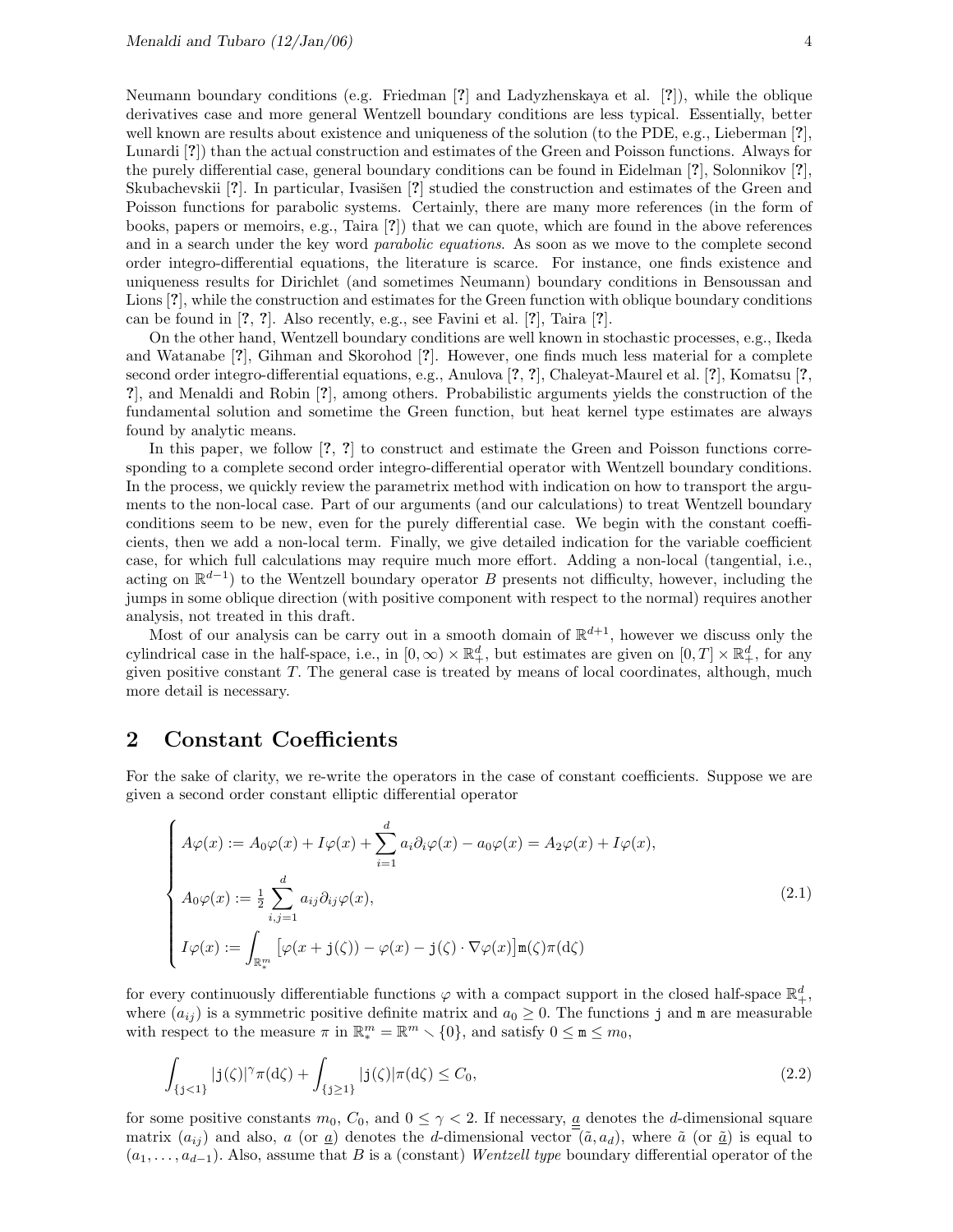form

$$
\begin{cases}\nB\varphi(x) := B_0\varphi(x) + b_d\partial_d\varphi(x) - \rho A\varphi(x), & \forall x \in \mathbb{R}^d_+, \\
B_0\varphi(x) := \frac{1}{2} \sum_{i,j=1}^{d-1} b_{ij}\partial_{ij}\varphi(x) + \sum_{i=1}^{d-1} b_i\partial_i\varphi(x) - b_0\varphi(x),\n\end{cases}
$$
\n(2.3)

where  $(b_{ij})$  is a symmetric non-negative definite matrix,  $b_0, b_d, \rho \ge 0$ , and  $\rho > 0$  or  $b_d > 0$ . If necessary,  $\underline{b}$  denotes the  $(d-1)$ -dimensional square matrix  $(b_{ij})$  and also, b (or  $\underline{b}$ ) denotes the d-dimensional vector  $(\tilde{b}, b_d)$ , where  $\tilde{b}$  (or  $\tilde{b}$ ) is equal to  $(b_1, \ldots, b_{d-1})$ . Most of the time, the tilde ~ sign is used to emphasize the  $(d-1)$  dimension of the given element, while the underline  $\Delta$  and the double underline refer to a vector and a matrix, respectively. It may be convenient to write  $b_{ij} = \sum_k s_{ik} s_{jk}$ , where the matrix  $\tilde{\zeta}$  is the product of an orthogonal matrix  $\tilde{\varrho}$  and a diagonal matrix  $(\tilde{\beta})^{1/2}$ , i.e.,  $\tilde{\underline{b}} = \tilde{\varrho} \tilde{\beta} \tilde{\varrho}^*$  and  $\zeta_{ij} = \varrho_{ij}\sqrt{\beta_j}$ , where  $\beta_1, \ldots, \beta_{d-1}$  are the eigenvalues of the matrix  $(b_{ij})$ .

Denote by  $\Gamma_d$  the heat kernel (or Gaussian kernel) of dimension d, i.e.,

$$
\Gamma_d(t, x) = \Gamma_d(t, \tilde{x}, x_d) := (2\pi t)^{-d/2} \exp\left(-\frac{1}{2t} \sum_{i=1}^d x_i^2\right),\tag{2.4}
$$

with x in  $\mathbb{R}^d$ , which may be written as  $(\tilde{x}, x_d)$  or  $(x_1, \ldots, x_{d-1}, x_d)$ . It is clear that  $\Gamma_d(rt, r^2x)$  $r^{-d/2}\Gamma_d(t,x)$ , for every  $r > 0$ . As long as confusion does not arrive, it may be convenient to use the notation

$$
\Gamma_d(q, x) := (2\pi)^{-d/2} \det(q)^{-1/2} \exp\left(-\frac{1}{2} \sum_{i,j=1}^d x_i q^{ij} x_j\right),\tag{2.5}
$$

for any symmetric (strictly) positive matrix  $q = (q_{ij})$  with inverse matrix  $(q^{ij})$ . Thus, if 1 denotes the identity matrix then  $\Gamma_d(t1, x) = \Gamma_d(t, \tilde{x}, x_d)$ . Clearly, one has  $\Gamma_d(q, x) = \det(q)^{-1/2} \Gamma(1, q^{-1/2}x)$  and  $x \mapsto \Gamma_d(q, x-m)$  is the normal or Gaussian distribution in  $\mathbb{R}^d$ , with mean vector m and co-variance matrix q. Since q is a symmetric positive matrix, it can be written as  $q = \rho \lambda \rho^*$ , where  $\lambda$  is a diagonal matrix (of eigenvalues) and  $\rho$  a orthogonal matrix, and then

$$
\Gamma_d(q,x) = \det(\lambda)^{-1/2} \Gamma_d(\mathbb{1}, \lambda^{-1/2} \rho^* x) = \prod_{i=1}^d \Gamma_1(\lambda_i, (\rho^* x)_i),
$$

where  $\lambda_i > 0$  are the eigenvalues of the matrix q. Note that

$$
-\partial_d \Gamma_d(t,x) = \frac{x_d}{t} \Gamma_d(t,x) = (2\pi t)^{-d/2} \frac{x_d}{t} \exp\left(-\frac{|x|^2}{2t}\right),
$$

for any  $t > 0$  and x in  $\mathbb{R}^d$ ,

The fundamental solution corresponding to the purely differential operator  $A_2$  as in (??), is given by the expression

$$
F_0(t,x) = e^{-a_0t} \Gamma_d(t\underline{a}, x - t\underline{a}), \quad \forall t > 0, x \in \mathbb{R}^d.
$$
\n
$$
(2.6)
$$

Hence, proposing  $F = F_0 + F_0 \star Q$  one finds the fundamental solution corresponding to the whole second order integro-differential operator A as in (??), where  $\star$  means the kernel convolution in  $[0,\infty) \times \mathbb{R}^d$ , i.e.,

$$
[\varphi \star \phi](t,x) = \int_0^t ds \int_{\mathbb{R}^d} \varphi(t-s, x-y) \psi(s, y) dy, \quad \forall t \ge 0, x \in \mathbb{R}^d.
$$

Indeed, one must solve the following Volterra equation for either  $F$  or  $Q$ ,

$$
F = F_0 + F_0 \star IQ, \qquad Q = IF_0 + IF_0 \star Q.
$$

If  $Q_0 = IF_0$  then the formal series

$$
F = \sum_{k=0}^{\infty} F_k, \quad F_k = F_0 \star IF_{k-1} \quad \text{and} \quad Q = \sum_{k=0}^{\infty} Q_k, \quad Q_k = Q_0 \star Q_{k-1}, \tag{2.7}
$$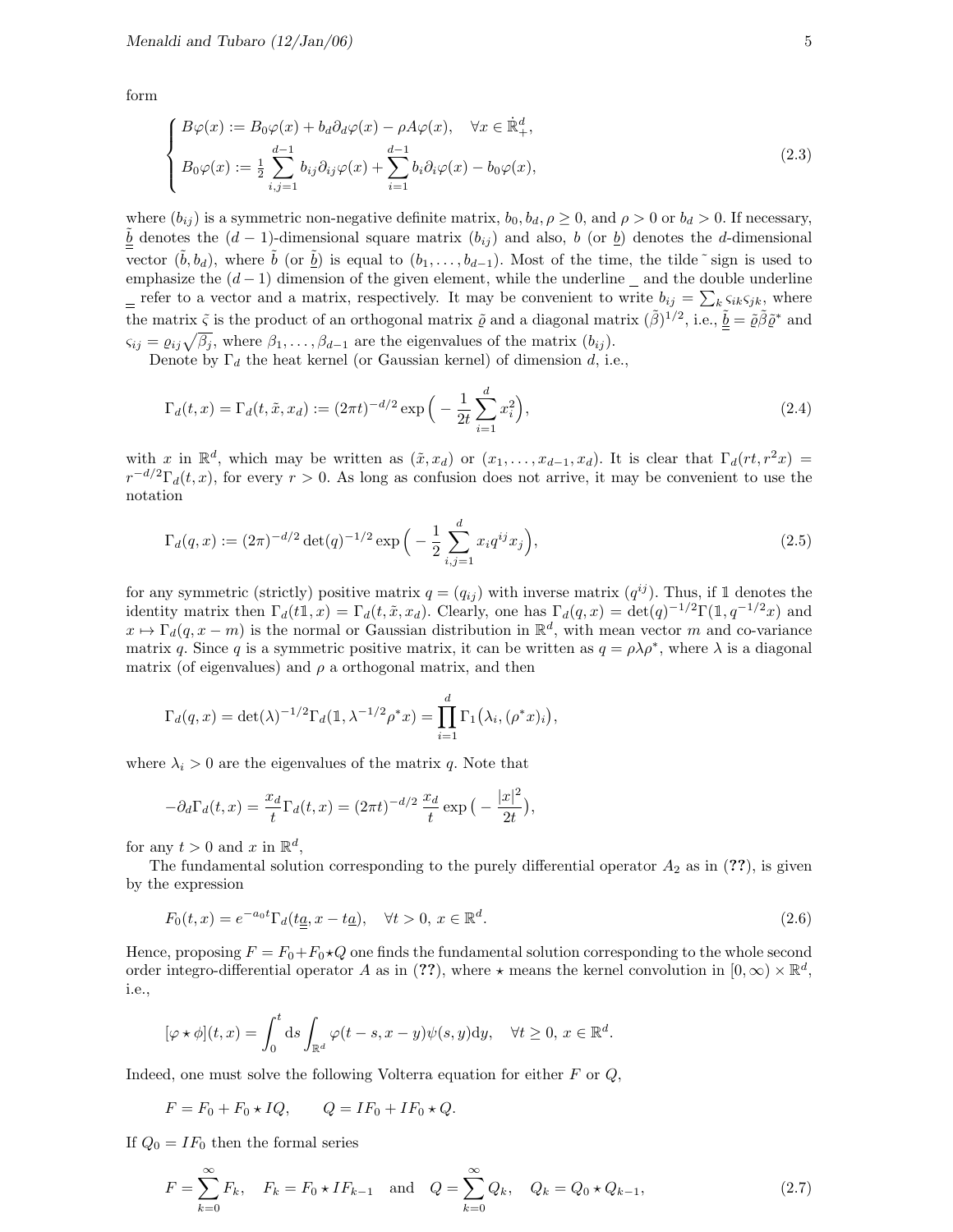represent the (unique) solutions. Clearly, the presence of the non-local operator  $I$  makes disappear the heat kernel type estimates and the difficulty is the convergence of these series.

For the particular case

$$
I\varphi(x) = \mathbf{m}[\varphi(x+j) - \varphi(x)],\tag{2.8}
$$

one can calculate explicitly the solution. Indeed, by means of the identity

$$
F_0(t+s,x) = \int_{\mathbb{R}^d} F_0(t,x-z) F_0(s,z) dz = [F_0(t,\cdot) * F_0(s,\cdot)](x)
$$

we get

$$
F_k(t, \cdot) = \frac{t^k}{k!} I^k F_0(t, \cdot) \quad \text{and} \quad Q_k(t, \cdot) = \frac{t^k}{k!} I^{k+1} F_0(t, \cdot), \tag{2.9}
$$

where

$$
I^k \varphi(x) = \sum_{i=0}^k {k \choose i} (-1)^{k-i} \varphi(x + ij) \mathbf{m}^k.
$$

Hence

$$
F(t,x) = \sum_{k=0}^{\infty} \sum_{i=0}^{k} {k \choose i} (-1)^{k-i} \frac{(\text{m}t)^k}{k!} F_0(t, x + ij) =
$$
  
=  $e^{-\text{m}t} \sum_{k=0}^{\infty} \frac{(\text{m}t)^k}{k!} F_0(t, x + kj), \quad \forall t > 0, x \in \mathbb{R}^d.$ 

A posteriori, we can check the convergence of the series (and all its derivatives), but the heat kernel estimates are lost, there are many singular points, not just the origin.

Now for a general I, we let  $\varepsilon \to 0$  with

$$
I_{\varepsilon} \varphi(x) = \int_{|j(\zeta)| \geq \varepsilon} \left[ \varphi(x + j(\zeta)) - \varphi(x) - j(\zeta) \cdot \nabla \varphi(x) \right] \mathbf{m}(\zeta) \pi(\mathrm{d}\zeta),
$$

to establish the relation  $(?)$ . Nevertheless, the expression of the power of I is more complicate, and simple explicit calculations are not longer possible. As studied in [?], several semi-norm are introduced, but only two are necessary (with a slight change of notation) for the constant coefficient case, namely, for any kernel  $\varphi(t, x)$  and k real (usually non-negative) we define

$$
\begin{cases}\nK_0(\varphi, k) = \inf \{ K_0 \ge 0 : |\varphi(t, x)| \le K_0 t^{-1 + (k - d)/2}, \forall t, x \}, \\
K_n(\varphi, k) = \inf \{ K_n \ge 0 : \int_{\mathbb{R}^n} |\varphi(t, \tilde{x}^{(n)}, x^{(n)})| d\tilde{x}^{(n)} \le \\
&\le K_n t^{-1 + (k - d + n)/2}, \forall t, x^{(n)} \}, \\
K_d(\varphi, k) = \inf \{ K_d \ge 0 : \int_{\mathbb{R}^d} |\varphi(t, x)| dx \le K_d t^{-1 + k/2}, \forall t \}, \\
K(\varphi, k) = \max \{ K_0(\varphi, k), \dots, K_d(\varphi, k) \}, \\
K^2(\varphi, k) = \max \{ K(\varphi, 2 + k), K(\nabla \varphi, 1 + k), K(\nabla^2 \varphi, k) \},\n\end{cases} \tag{2.10}
$$

where  $x = (\tilde{x}^{(n)}, x^{(n)})$ ,  $\tilde{x}^{(n)} = (x_1, \ldots, x_n)$ ,  $x^{(n)} = (x_{n+1}, \ldots, x_d)$ ,  $n = 1, \ldots, d-1$ . Actually,  $K_0$ ,  $K_{d-1}$  and  $K_d$  are the most relevant semi-norms. In view of the heat kernel estimates satisfied by the fundamental function  $F_0$ , the semi-norm  $K(\partial^\ell F_0, 2-\ell)$  is finite, for any  $\ell = 0, 1, \ldots$ , where  $\partial^\ell$  denotes any derivative of order  $\ell_x$  in x and order  $\ell_t$  in t with  $\ell = 2\ell_t + \ell_x$ .

Theorem 2.1. Under the assumptions (??) and (??) the series (??) converges in the sense that for any parabolic order of derivative  $\ell = 1, 2, \ldots$  there exists a positive constant C such that for every k we have

$$
K^2(\partial^{\ell}F_k, k(2-\gamma) - \ell) \le C^k(k!)^{-(2-\gamma)} K^2(\partial^{\ell}F_0, -\ell),\tag{2.11}
$$

where  $F_k$  is as in (??) and the constant C depending only on  $\ell$ , on the dimension d, the constants  $C_0$ ,  $m_0$ , and the matrix-norms  $\|\underline{a}\|$ ,  $\|\underline{a}^{-1}\|$  and the vector-norm  $\|\underline{a}\|$ .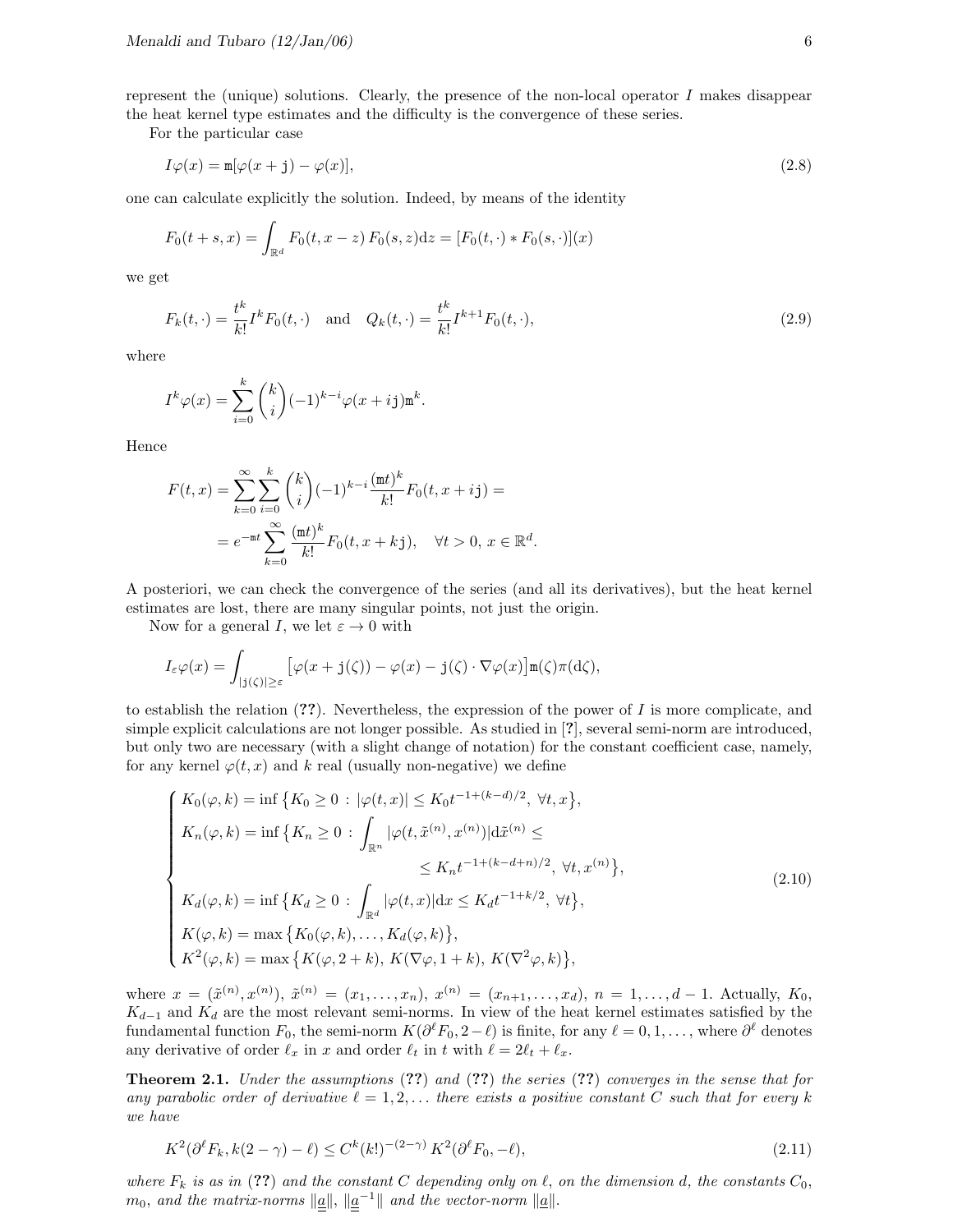*Proof.* The constant  $0 \leq \gamma < 2$  in assumption (??) plays an important role. Indeed, for  $0 \leq \gamma \leq 1$ , the operator  $I$  may be supposed of a simpler form (by putting together the parts of the operator with  $j\nabla$  and  $\alpha$ ), i.e.

$$
I\varphi(x) = \int_{\mathbb{R}^m_*} \left[ \varphi(x + \mathbf{j}(\zeta)) - \varphi(x) \right] \mathbf{m}(\zeta) \pi(\mathrm{d}\zeta),
$$

which yields

$$
K(I\varphi, 1 + k - \gamma) \le m_0 C_0 \left[ K(\varphi, 1 + k) + K(\nabla \varphi, k) \right].
$$

Similarly, for  $1 \leq \gamma \leq 2$ , by means of the expression

$$
I\varphi(x) = \int_0^1 d\theta \int_{\mathbb{R}^m_*} \mathbf{j}(\zeta) \cdot \left[ \nabla \varphi(x + \theta \mathbf{j}(\zeta)) - \nabla \varphi(x) \right] \mathbf{m}(\zeta) \pi(d\zeta),
$$

we get

$$
K(I\varphi, 2 + k - \gamma) \le m_0 C_0 \left[ K(\nabla \varphi, 1 + k) + K(\nabla^2 \varphi, k) \right].
$$

Hence  $K(\partial^{\ell} F_k, 2 + k(2 - \gamma) - \ell)$  is finite. Moreover, from the identities

$$
F_0(t+s,\cdot) = F_0(t,\cdot) * F_0(s,\cdot)
$$
 and  $IF_0(t+s,\cdot) = IF_0(t,\cdot) * F_0(s,\cdot),$ 

we have the desired estimate, as in [?, Chapter 3])

Remark 2.2. The layer potentials or jump relations are satisfied by the fundamental solution  $F_0$ , namely,

$$
\lim_{x_d \to 0, x_d > 0} \sum_{i=1}^d \int_0^t ds \int_{\mathbb{R}^{d-1}} a_{di} \partial_i F_0(t-s, \tilde{x} - \tilde{y}, x_d) \psi(s, \tilde{y}) d\tilde{y} = -g(t, \tilde{x}),
$$

for every  $t > 0$ ,  $\tilde{x}$  in  $\mathbb{R}^{d-1}$  and any smooth function with compact support  $\psi$ . Note that  $\frac{1}{2} \sum_{i=1}^{d} a_{di} \partial_i$ is the co-normal derivative, the kernel  $(t, \tilde{x}) \mapsto \partial_i F_0(t, \tilde{x}, 0)$  is not integrable for any  $i \neq d$ , but the cancellation property

$$
\int_{\mathbb{R}^{d-1}} \partial_i F_0(t, \tilde{x}, x_d) \mathrm{d}\tilde{x} = 0, \quad \forall t > 0, \, x_d > 0, \, i \neq d,
$$

and the normalization property

$$
\int_0^\infty dt \int_{\mathbb{R}^d_+} \sqrt{a_{dd}} \partial_d F_0(t, \tilde{x}, x_d) d\tilde{x} = 1, \quad \forall x_d > 0,
$$

hold true. It is relative simple to show the same jump relation for the fundamental solution  $F$  if  $0 \leq \gamma < 1$ , by means of the semi-norm  $K_{d-1}(F_k, 2 + k(2-\gamma))$ . However, for  $1 \leq \gamma < 2$  the situation is far more delicate.  $\Box$ 

Remark 2.3. This same argument applies to a symmetric operator  $I$  of the form

$$
\varphi(x) := \int_{\mathbb{R}^m_*} \left[ \varphi(x + \mathbf{j}(\zeta)) + \varphi(x - \mathbf{j}(\zeta)) - 2\varphi(x) \right] \mathbf{m}(\zeta) \pi(\mathrm{d}\zeta),
$$

where the term in  $m(\zeta) \cdot \nabla \varphi(x)$  is not present, i.e., the case where the measure  $\pi$  and the coefficients are symmetric in  $\mathbb{R}^m_*$ .  $\Box$ 

#### 2.1 Dirichlet Boundary Conditions

For a purely second order differential operator  $A_2$  as in (??), the Green and the Poisson functions take the form

$$
\begin{cases}\nG_{0,D}(t,x,y_d) := e^{-ta_0} \left[ \Gamma_d \left( t_{\underline{a}}, \tilde{x} - t_{\underline{a}}, x_d - ta_d - y_d \right) - \right. \\
\left. - e^{2a_d y_d / \sqrt{a_{dd}}} \Gamma_d \left( t_{\underline{a}}, \tilde{x} - t_{\underline{a}}, x_d - ta_d + y_d \right) \right], \\
P_{0,D}(t,x) := e^{-ta_0} \frac{x_d}{t \sqrt{a_{dd}}} \left[ \Gamma_d \left( t_{\underline{a}}, \tilde{x} - t_{\underline{a}}, x_d - ta_d \right) \right],\n\end{cases}
$$

 $\Box$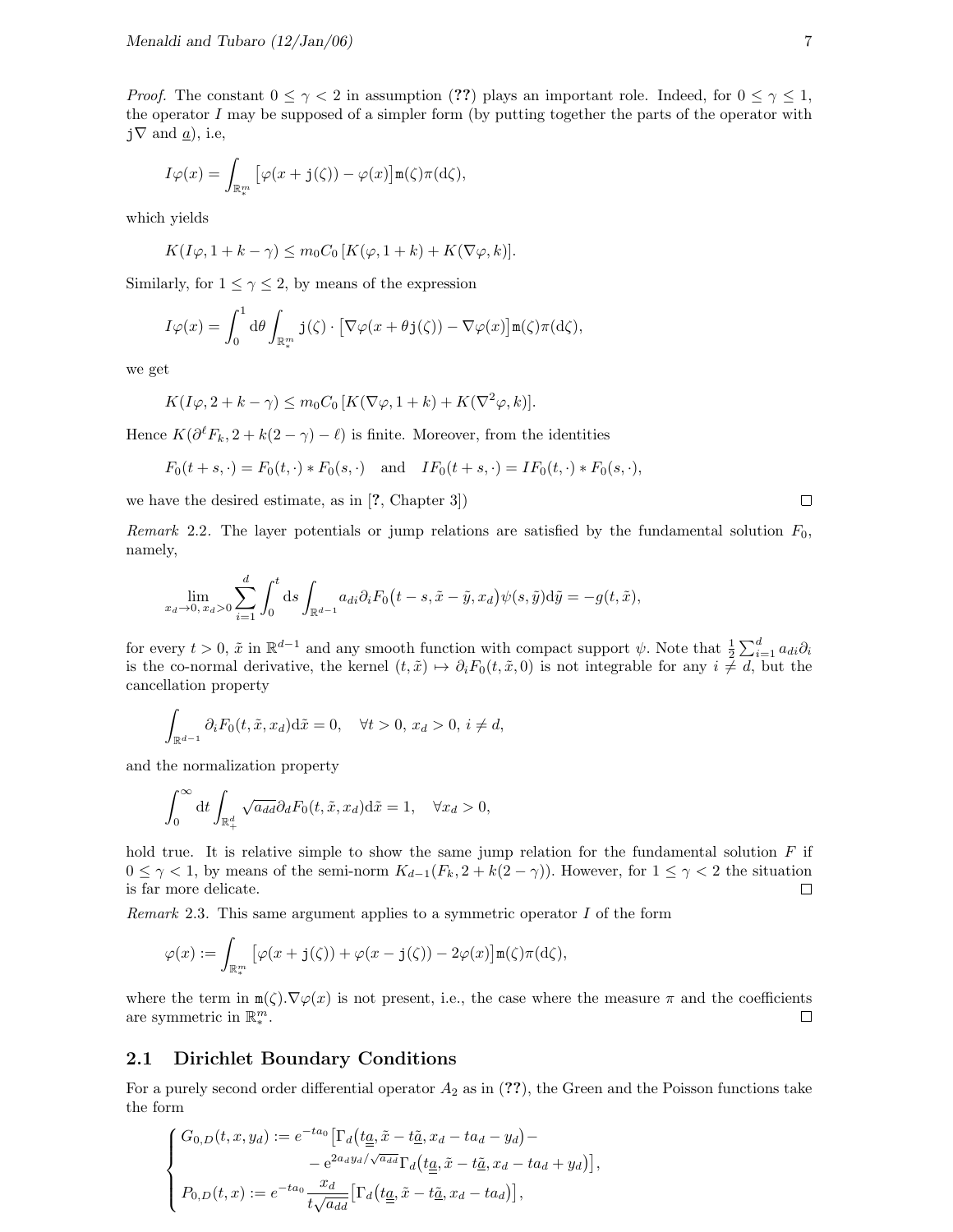where  $\tilde{a} = (a_1, \ldots, a_{d-1})$ , with underline  $\cdot$  to emphasize the difference with the matrix double-underline notation. This is to say that for any smooth functions with compact support  $f(t, x)$ ,  $\varphi(x)$  and  $g(t, \tilde{x})$ , the expression

$$
\begin{cases}\nu(t,x) = \int_t^T ds \int_{\mathbb{R}_+^d} G_{0,D}(s-t,\tilde{x}-\tilde{y},x_d,y_d)f(s,y)dy + \n+ \int_{\mathbb{R}_+^d} G_{0,D}(T-t,\tilde{x}-\tilde{y},x_d,y_d)\varphi(y)dy + \n+ \int_t^T ds \int_{\mathbb{R}^{d-1}} P_{0,D}(s-t,\tilde{x}-\tilde{y},x_d)g(s,\tilde{y})d\tilde{y}\n\end{cases}
$$

provides the solution to the Dirichlet problem with terminal condition, i.e.,

$$
\begin{cases} \partial_t u(t,x) + A_2(t)u(t,x) = f(t,x), \quad \forall t > 0, \, x \in \mathbb{R}^d_+, \\ u(t,\tilde{x},0) = g(t,\tilde{x}), \quad \forall t > 0, \, x \in \mathbb{R}^{d-1}, \\ u(0,x) = \varphi(x), \quad \forall x \in \mathbb{R}^d_+. \end{cases}
$$

This fact is easy to prove once the above expression is known. Hence we can construct the Poisson function as follows:

Theorem 2.4. Assume  $(??)$ ,  $(??)$  and

$$
\mathbf{j}_d(\zeta) \ge 0, \quad \forall \zeta \in \mathbb{R}_*^m. \tag{2.12}
$$

Then, with the notation (??), the function

$$
P_{A,D}(t,x) = \frac{x_d}{t\sqrt{a_{dd}}}F(t,x) = \frac{x_d}{t\sqrt{a_{dd}}} \sum_{k=0}^{\infty} F_k(t,x)
$$
\n(2.13)

is the Poisson function corresponding to the complete second order integro-differential operator A as in (??) with Dirichlet boundary conditions in the half-space  $\mathbb{R}^d_+$ .

*Proof.* First we need to check that, for any  $k = 1, 2, \ldots$  and any smooth function g with compact support, we have

$$
\int_0^t \frac{x_d}{s} ds \int_{\mathbb{R}^{d-1}} F_k(s, \tilde{y}, x_d) g(t-s, \tilde{x}-\tilde{y}) d\tilde{y} \to 0 \quad \text{as} \quad x_d \to 0,
$$
\n(2.14)

where  $F_k(t, \cdot) = t^k I^k F_0(t, \cdot)/k!$ . Indeed, by means of the explicit expression of the heat kernel  $F_0$  and the condition (??) we deduce

$$
\int_{\mathbb{R}^{d-1}} |IF_0(t, \tilde{y}, x_d)| d\tilde{y} \le C_1 t^{-1-\gamma/2} \exp\big(-\frac{x_d^2}{2t}\big),
$$

which yields  $(??)$  for  $k = 1$ . Similarly, we have

$$
\int_{\mathbb{R}^{d-1}} |F_k(t, \tilde{y}, x_d)| \, d\tilde{y} \le C_k t^{-1 + k(2-\gamma)/2} \exp\big(-\frac{x_d^2}{2t}\big),
$$

for any  $k = 2, \ldots$ , and then

$$
\int_0^t \frac{x_d}{s\sqrt{a_{dd}}} ds \int_{\mathbb{R}^{d-1}} P_{A,D}(s, \tilde{y}, x_d) g(t-s, \tilde{x}-\tilde{y}) d\tilde{y} \to g(t, \tilde{x}),
$$

as  $x_d \rightarrow 0$ , for any smooth function g with compact support.

Next, we have to check that  $P_{A,D}$  solves the homogeneous integro-differential equation in  $\mathbb{R}^d_+$ , i.e.,

$$
[\partial_t - A(t)]P_{A,D}(t, x) = 0, \quad \forall t > 0, \ x \in \mathbb{R}_+^d.
$$
\n(2.15)

Indeed, because of the construction of the fundamental solution F which define  $P_{A,D}$ , it suffices to show the above equation for  $I_{\varepsilon}$  instead of I, see (??). Moreover, we can move the differential part to  $A_2$ , i.e., change the first order coefficients  $\underline{a}$  into

$$
\underline{a} + \int_{\{|j(\zeta)| \geq \varepsilon\}} j(\zeta) \mathbf{m}(\zeta) \pi(d\zeta),
$$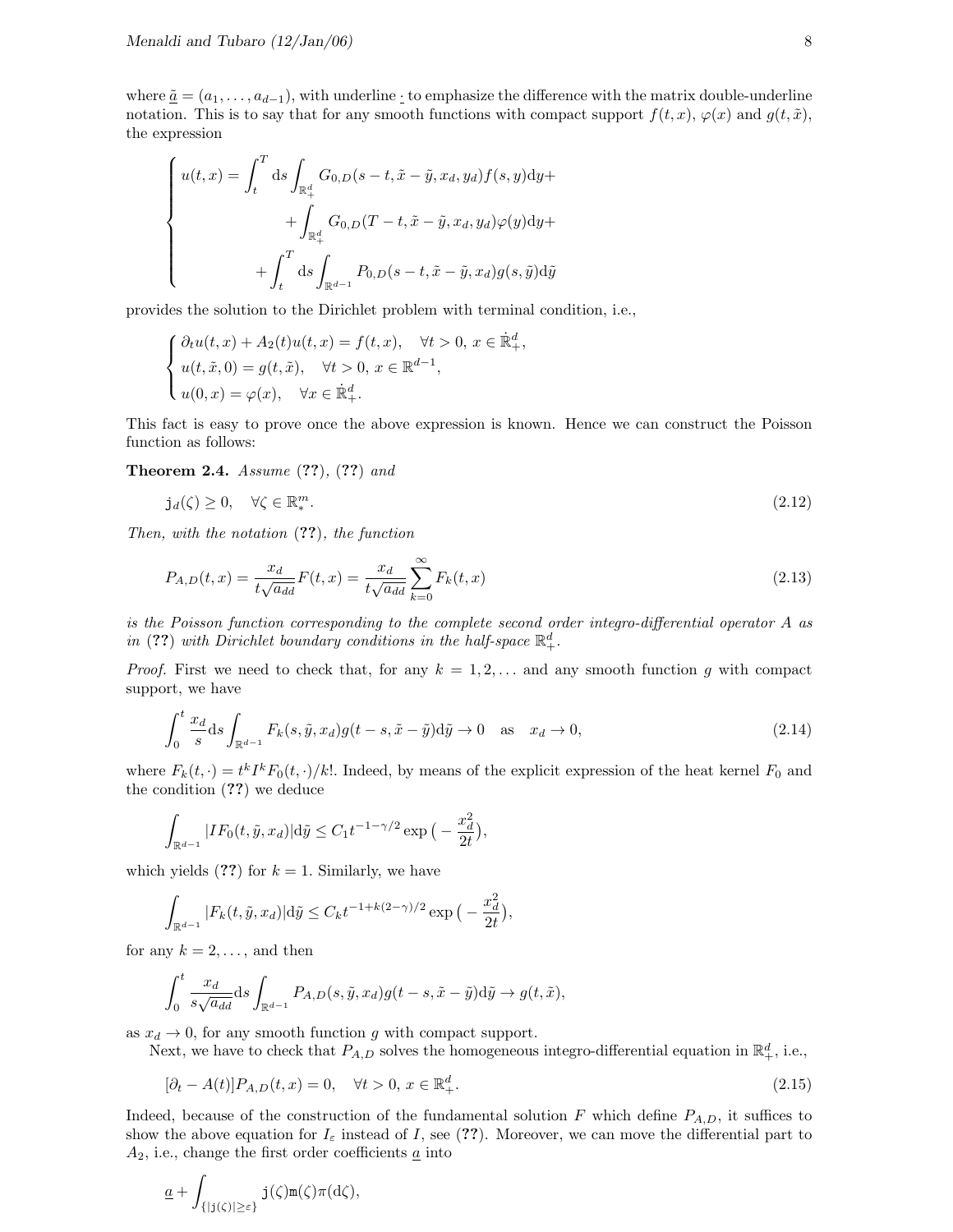so that we are reduced to the case

$$
I\varphi(x) = \int_{\mathbb{R}^m_*} \left[ \varphi(x + \mathbf{j}(\zeta)) - \varphi(x) \right] \mathbf{m}(\zeta) \pi(\mathrm{d}\zeta),
$$

under the condition  $0 \leq m(\zeta) \leq m_0$  and

$$
\int_{\mathbb{R}^m_*} |\mathbf{j}(\zeta)| \pi(\mathrm{d}\zeta) \leq C_0,
$$

actually,  $\mathbf{j}(\zeta)$  is bounded and  $\pi(\mathbb{R}_*^m) < \infty$ . Thus, define  $\varphi_d(x) = x_d$  and

$$
I'_d\varphi(x) = \int_{\mathbb{R}^m_*} \varphi(x + \mathbf{j}(\zeta)) \mathbf{j}_d(\zeta) \mathbf{m}(\zeta) \pi(\mathrm{d}\zeta)
$$

to see that

$$
[I(\varphi_d\varphi)](x) = \varphi_d(x)I\varphi(x) + I'_d\varphi(x).
$$

Furthermore, we may rotate the coordinates so that the matrix of the second order coefficients  $\underline{a}$  is diagonal. Hence

$$
\sqrt{a_{dd}}[a_dF_0(t,x) - \partial_d F_0(t,x)] = \varphi_d(x)F_0(t,x)
$$

and therefore

$$
\sqrt{a_{dd}}[a_d t I F_0(t,x) - t I \partial_d F_0(t,x)] = \varphi_d(x) I F_0(t,x) + I'_d F_0(t,x).
$$

Again

$$
I\big\{\!\sqrt{a_{dd}}\big[a_d t I F_0(t,x)-tI\partial_d F_0(t,x)\big]\!\big\}=\varphi_d(x)I^2F_0(t,x)+II_d'F_0(t,x)+I_d'IF_0(t,x),
$$

and because  $I$  and  $I'_d$  commute, we deduce by induction

$$
I^{k-1}\left\{\sqrt{a_{dd}}\left[a_{d}tIF_{0}(t,x)-tI\partial_{d}F_{0}(t,x)\right]\right\} = \varphi_{d}(x)I^{k}F_{0}(t,x) + kI'_{d}I^{k-1}F_{0}(t,x),
$$

for any  $k \geq 1$ . This proves that

$$
\sqrt{a_{dd}} \Big[ a_d F_k(t, x) - \partial_d F_k(x) \Big] = \frac{x_d}{t} F_k(x) + I'_d F_{k-1}(x), \quad \forall k \ge 1.
$$

Next, by means of the series (??) we obtain

$$
\sqrt{a_{dd}}\left[a_d F(t,x) - \partial_d F(t,x)\right] = \frac{x_d}{t} F(t,x) + I'_d F(t,x), \quad \forall t > 0, x \in \mathbb{R}^d.
$$
\n(2.16)

Since F,  $\partial_d F$  and  $I'_dF$  are solutions of the homogeneous equation then  $x_dF(t, x)/t$  is also a solution, i.e., the equation (??) is satisfied.

Now, to construct the Green function corresponding to the second order integro-differential operator  $A = A_2 + I$  with Dirichlet boundary conditions in  $\mathbb{R}^d_+$ , we may proceed as in the case of the fundamental solution, by solving the following Volterra equation for either  $G$  or  $Q$ , namely,

$$
G = G_0 + G_0 \star IQ, \qquad Q = IG_0 + IG_0 \star Q,
$$

where  $G_0$  is the Green function corresponding to the purely differential part  $A_2$ , and now the (noncommutative) kernel convolution  $\star$  is in  $[0, \infty] \times \mathbb{R}^d_+$ , i.e.,

$$
(\varphi \star \psi)(t, \tilde{x}, x_d, y_d) = \int_0^t ds \int_{\mathbb{R}_+^d} \varphi(t - s, \tilde{x} - \tilde{z}, x_d, z_d) \psi(s, \tilde{z}, z_d, y_d) dz,
$$

with  $z = (\tilde{z}, z_d)$ . If  $Q_0 = IG_0$  then the formal series

$$
G = \sum_{k=0}^{\infty} G_k
$$
,  $G_k = G_0 \star IG_{k-1}$  and  $Q = \sum_{k=0}^{\infty} Q_k$ ,  $Q_k = Q_0 \star Q_{k-1}$ ,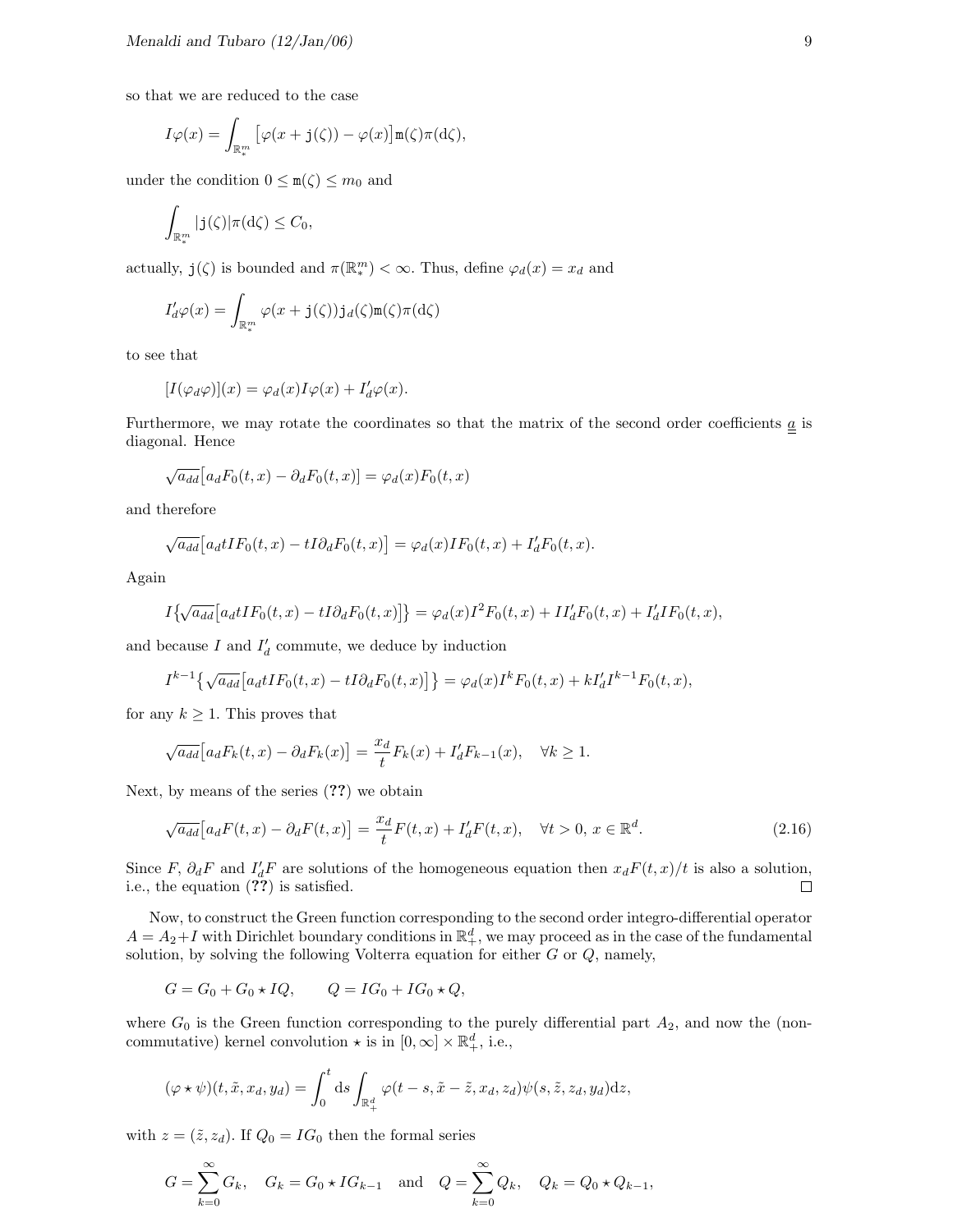provide the (unique) solutions. Clearly, we do have the property

$$
G_0(t+s,\tilde{x},x_d,y_d)=\int_{\mathbb{R}^d_+}G_0(t,\tilde{x}-\tilde{z},x_d,z_d)G_0(s,\tilde{z},z_d,y_d)\mathrm{d}z,
$$

but we have no longer the equality  $I(\varphi \star \psi) = \varphi \star (I\psi)$ , which would yield  $G_k(t, \cdot) = t^k I^k G_0(t, \cdot)/k!$ . On the other hand, we need to modify the definition of the semi-norms, namely, for kernels  $\varphi(t, x, y_d)$ ,

$$
\begin{cases}\nK_0(\varphi, k) = \inf \{ K_0 \ge 0 : |\varphi(t, x, y_d)| \le K_0 t^{-1 + (k - d)/2}, \forall t, x, y_d \}, \\
K_d(\varphi, k) = \inf \{ K_d \ge 0 : \int_{\mathbb{R}_+^d} |\varphi(t, \tilde{z}, z_d, y_d)| dz + \\
&+ \int_{\mathbb{R}_+^d} |\varphi(t, \tilde{z}, x_d, z_d)| dz \le K_d t^{-1 + k/2}, \forall t, x_d, y_d \}, \\
K(\varphi, k) = \max \{ K_0(\varphi, k), K_d(\varphi, k) \},\n\end{cases}
$$
\n(2.17)

where  $x = (\tilde{x}, x_d)$ . Also, we may use semi-norms of the type  $K_n(\cdot, \cdot)$ , for  $n = 1, \ldots, d-1$ . Moreover, estimating the G is simple, but it may be complicate to handle  $\partial^{\ell}G$  for  $\ell = 1, 2, \ldots$ .

An alternative way to construct the Green function is to propose

$$
G_{A,D}(t, x, y_d) = F(t, \tilde{x}, x_d - y_d) - V(t, x, y_d)
$$

and to calculate the integral

$$
V(t, \tilde{x}, x_d, y_d) = \int_0^t \frac{x_d}{(t-s)\sqrt{a_{dd}}} ds \int_{\mathbb{R}^{d-1}} F(t-s, \tilde{x} - \tilde{y}, x_d) F(s, \tilde{y}, y_d) d\tilde{y},
$$

where the most singular term, namely

$$
\int_0^t \frac{x_d}{(t-s)\sqrt{a_{dd}}} ds \int_{\mathbb{R}^{d-1}} F_0(t-s, \tilde{x}-\tilde{y}, x_d) F_0(s, \tilde{y}, y_d) d\tilde{y} = F_0(t, \tilde{x}, x_d + y_d),
$$

is computed exactly, and all other lower order terms can be estimated with the semi-norms

$$
\begin{cases}\nK_0(\varphi, k) = \inf \{ K_0 \ge 0 : |\varphi(t, \tilde{x}, x_d)| \le \\
& \le K_0 t^{-1 + \frac{k-d}{2}} \exp(-c_0 \frac{x_d^2}{t}), \forall t, \tilde{x}, x_d \}, \\
K_{d-1}(\varphi, k) = \inf \{ K_{d-1} \ge 0 : \int_{\mathbb{R}^{d-1}} |\varphi(t, \tilde{x}, x_d)| dx \le \\
& \le K_{d-1} t^{-1 + \frac{k-1}{2}} \exp(-c_0 \frac{x_d^2}{t}), \forall t, x_d \}, \\
K(\varphi, k) = \max \{ K_0(\varphi, k), K_{d-1}(\varphi, k) \},\n\end{cases} \tag{2.18}
$$

as in the case of the fundamental solution. The constant  $c_0 > 0$  is taken so that  $2c_0\sqrt{a_{dd}} < 1$ . So, for future reference, we may state

**Theorem 2.5.** Under the assumptions  $(??)$ ,  $(??)$  and  $(??)$  the Green function corresponding to the second order integro-differential operator A in the half-space with Dirichlet boundary conditions is given by

$$
G_{A,D}(t,x,y_d) = F_0(t,\tilde{x},x_d - y_d) - F_0(t,\tilde{x},x_d + y_d) + F_I(t,x,y_d),
$$

where the kernel  $F_0$  is given by (??) and the semi-norms  $K(\partial^\ell F_I, 4 - \gamma - \ell)$  are finite, for any  $\Box$  $\ell = 0, 1, \ldots$ 

Note that we can also write  $G_{A,D} = G_{0,D} + G_I$  where the semi-norms  $K(\partial^{\ell}G_I, 4 - \gamma - \ell)$  are finite, for any  $\ell = 0, 1, \ldots$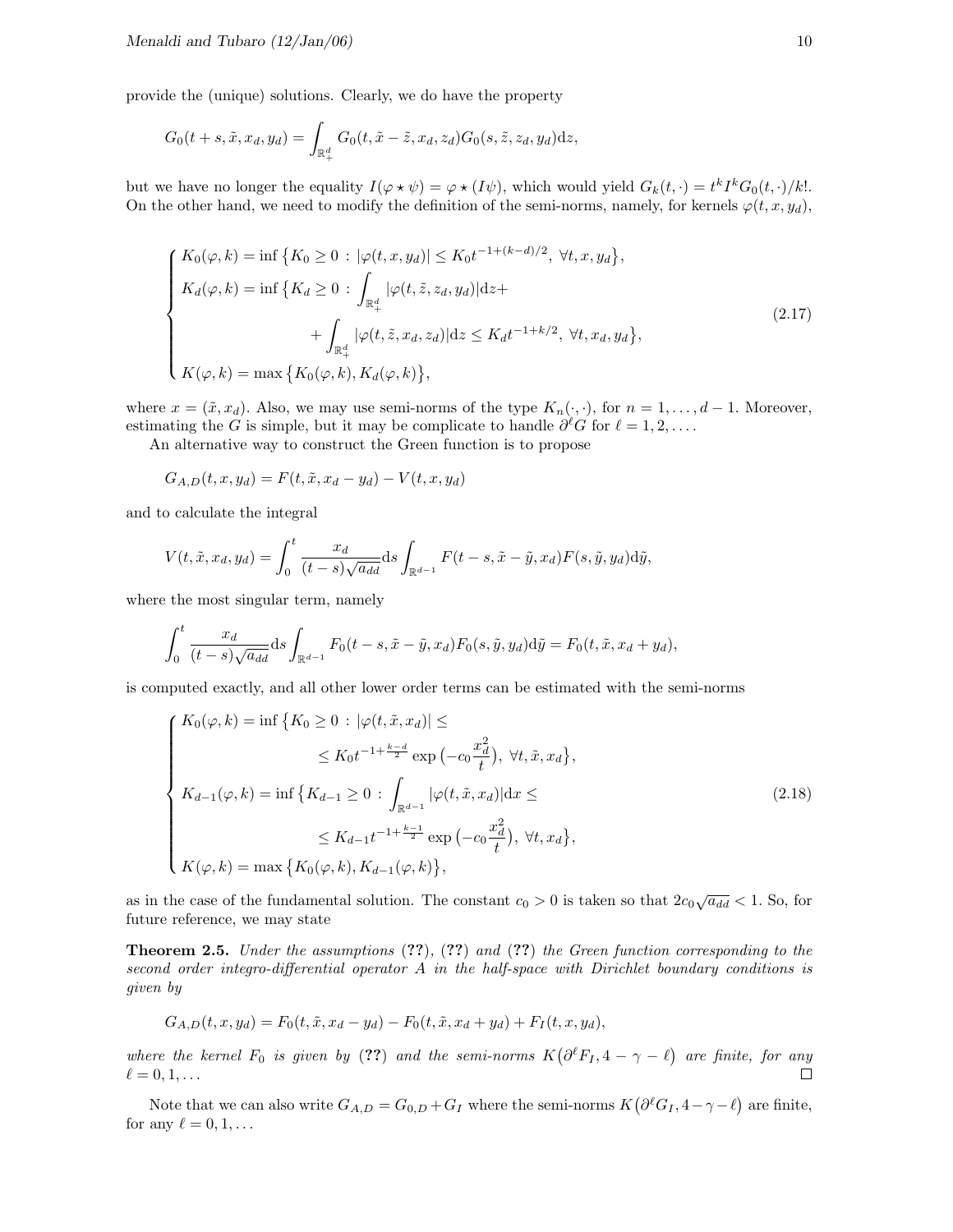#### 2.2 Degenerate Equations

To simplify the notation for the heat kernel (??), we use  $\tilde{\Gamma}_0(t, \tilde{x}) = \Gamma_{d-1}(t, \tilde{x})$  and  $\Gamma_0(t, x) =$  $\Gamma_0(t, \tilde{x}, x_d) = \Gamma_d(t, x)$ , for any  $t > 0$  and  $x = (\tilde{x}, x_d)$  in  $\mathbb{R}^d$ .

For a *degenerate* second order differential operator  $B_0$  given by  $(??)$ , we are interested in the following two problems in the (open) half-space  $\mathbb{R}^d_+ = \mathbb{R}^{d-1} \times (0,\infty)$ , without any boundary condition at  $\partial \mathbb{R}^d_+$ , both with a representation formula, and where the maximum principle ensures the uniqueness, at least for smooth data rapidly decreasing as  $|x| \to \infty$ . For  $\rho > 0$ , a parabolic problem in  $[0, \infty) \times \mathbb{R}^d_+$ with initial condition

$$
\begin{cases} B_0u(t,x) + b_d\partial_d u(t,x) - \rho \partial_t u(t,x) + v(t,x) = 0, \quad \forall t > 0, \ x \in \mathbb{R}^d_+, \\ u(0,x) = u_0(x), \quad \forall x \in \mathbb{R}^d_+, \end{cases}
$$
\n(2.19)

with

$$
\begin{cases}\nu(t,x) = e^{-b_0(t/\rho)} \int_{\mathbb{R}^{d-1}} \tilde{\Gamma}_0(\frac{t}{\rho}, \tilde{z}) u_0(\tilde{x} - \tilde{\varsigma}\tilde{z} + \tilde{b}\frac{t}{\rho}, x_d + b_d \frac{t}{\rho}) \mathrm{d}\tilde{z} + \n+ \int_0^{t/\rho} e^{-b_0 r} \mathrm{d}r \int_{\mathbb{R}^{d-1}} \tilde{\Gamma}_0(r, \tilde{z}) v(t - \rho r, \tilde{x} - \tilde{\varsigma}\tilde{z} + \tilde{b}r, x_d + b_d r) \mathrm{d}\tilde{z}.\n\end{cases} (2.20)
$$

For  $\rho = 0$  and  $b_d > 0$ , a parabolic problem in  $\mathbb{R}^{d-1} \times [0, \infty)$  with terminal condition

$$
\begin{cases} B_0 u(\tilde{x}, x_d) + b_d \partial_d u(\tilde{x}, x_d) + v(\tilde{x}, x_d) = 0, \quad \forall x_d > 0, \, \tilde{x} \in \mathbb{R}^{d-1}, \\ \lim_{x_d \to \infty} u(\tilde{x}, x_d) = 0, \quad \forall \tilde{x} \in \mathbb{R}^{d-1}, \end{cases} \tag{2.21}
$$

with

$$
u(\tilde{x}, x_d) = \int_0^\infty e^{-b_0 r} dr \int_{\mathbb{R}^{d-1}} \tilde{\Gamma}_0(r, \tilde{z}) v(\tilde{x} - \tilde{\varsigma}\tilde{z} + \tilde{b}r, x_d + b_d r) d\tilde{z}.
$$
 (2.22)

Clearly, if  $\tilde{\zeta}$  vanishes then the above representations are simplified, without the use of the fundamental solution  $\tilde{\Gamma}_0 = \Gamma_{d-1}$  as in (??).

To verify the representation or inversion formula (??), we check that

$$
\sum_{i=1}^{d} b_i \partial_i \Big[ \int_0^{\infty} e^{-b_0 r} dr \int_{\mathbb{R}^{d-1}} \tilde{\Gamma}_0(r, \tilde{z}) v(\tilde{x} - \tilde{z} \tilde{z} + \tilde{b}r, x_d + b_d r) d\tilde{z} \Big] =
$$
  
= 
$$
\int_0^{\infty} e^{-b_0 r} dr \int_{\mathbb{R}^{d-1}} \tilde{\Gamma}_0(r, \tilde{z}) \partial_r v(\tilde{x} - \tilde{z} \tilde{z} + \tilde{b}r, x_d + b_d r) d\tilde{z}
$$

and

$$
\frac{1}{2} \sum_{i,j=1}^{d-1} b_{ij} \partial_{ij} \Big[ \int_0^\infty e^{-b_0 r} dr \int_{\mathbb{R}^{d-1}} \tilde{\Gamma}_0(r, \tilde{z}) v(\tilde{x} - \tilde{z} \tilde{z} + \tilde{b} r, x_d + b_d r) d\tilde{z} \Big] =
$$
\n
$$
= \int_0^\infty e^{-b_0 r} dr \int_{\mathbb{R}^{d-1}} \tilde{\Gamma}_0(r, \tilde{z}) \frac{1}{2} \Delta_{\tilde{z}} v(\tilde{x} - \tilde{z} \tilde{z} + \tilde{b} r, x_d + b_d r) d\tilde{z} =
$$
\n
$$
= \lim_{\varepsilon \downarrow 0} \int_{\varepsilon}^\infty e^{-b_0 r} dr \int_{\mathbb{R}^{d-1}} \big[ \partial_r \tilde{\Gamma}_0(r, \tilde{z}) \big] v(\tilde{x} - \tilde{z} \tilde{z} + \tilde{b} r, x_d + b_d r) d\tilde{z}.
$$

This yields

$$
B_0 \Big[ \int_0^\infty e^{-b_0 r} dr \int_{\mathbb{R}^{d-1}} \tilde{\Gamma}_0(r, \tilde{z}) v(\tilde{x} - \tilde{z} \tilde{z} + \tilde{b} r, x_d + b_d r) d\tilde{z} \Big] =
$$
  
= 
$$
\lim_{\varepsilon \downarrow 0} \int_{\varepsilon}^\infty \partial_r \Big[ e^{-b_0 r} dr \int_{\mathbb{R}^{d-1}} \tilde{\Gamma}_0(r, \tilde{z}) v(\tilde{x} - \tilde{z} \tilde{z} + \tilde{b} r, x_d + b_d r) d\tilde{z} \Big],
$$

which prove  $(??)$ . Similarly, we show the validity of the other representation or inversion formula  $(??)$ .

#### 2.3 Wentzell Boundary Conditions

First, to follow better the arguments, let us assume  $A = \frac{1}{2}\Delta$  and let us use the general notation  $P(t, x, \tilde{y})$  and  $G(t, x, y)$  instead of the particular expressions  $\tilde{P}(t, x)$  and  $G(t, x, y_d)$  for the Green and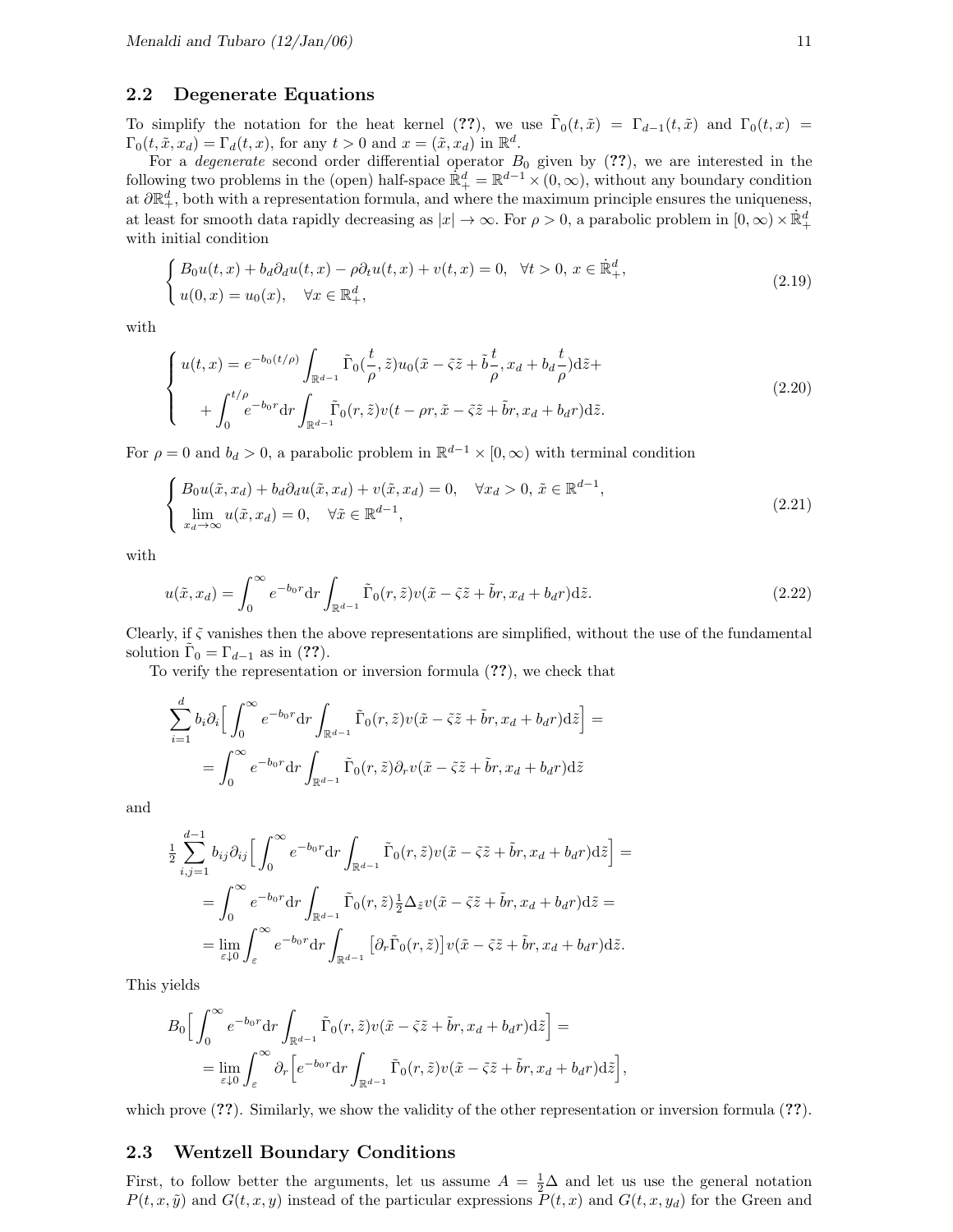Poisson functions. Then, consider the (parabolic) Green function and the Poisson for the Dirichlet problem in the half-space  $\dot{\mathbb{R}}_+^d$ ,

$$
\begin{cases}\nG_D(t, x, y) = \Gamma_d(t, \tilde{x} - \tilde{y}, x_d - y_d) - \Gamma_d(t, \tilde{x} - \tilde{y}, x_d + y_d) = \\
= \Gamma_{d-1}(t, \tilde{x} - \tilde{y}) \left[ \Gamma_1(t, x_d - y_d) - \Gamma_1(t, x_d + y_d) \right],\n\end{cases} \tag{2.23}
$$

and

$$
P_D(t, x, \tilde{y}) = -\partial_d \Gamma_d(t, \tilde{x} - \tilde{y}, x_d),\tag{2.24}
$$

where  $\Gamma_d(t, \tilde{x}, x_d) = \Gamma_d(t, x)$  for any  $x = (\tilde{x}, x_d)$  is given by (??). Recall that we write  $\Gamma_0(t, x)$  $\Gamma_0(t, \tilde{x}, x_d) = \Gamma_d(t, \tilde{x}, x_d).$ 

Without giving all details, let us mention that the solution of the heat equation in the half-space with a Dirichlet boundary condition

$$
\begin{cases}\n\partial_t u(t,x) = \frac{1}{2} \Delta u(t,x) + f(t,x), & \forall t > 0, x \in \mathbb{R}^d_+, \\
u(t,x) = g(t,x), & \forall t > 0, x \in \partial \mathbb{R}^d_+, \\
u(0,x) = u_0(x), & \forall x \in \mathbb{R}^d_+, \n\end{cases}
$$
\n(2.25)

is given by the expression

$$
\begin{cases} u(t,x) = \int_0^t ds \int_{\mathbb{R}^{d-1}} P_D(t-s,x,\tilde{y}) g(s,\tilde{y}) d\tilde{y} + + \int_{\mathbb{R}^d_+} G_D(t,x,y) u_0(y) dy + \int_0^t ds \int_{\mathbb{R}^d_+} G_D(t-s,x,y) f(s,y) dy, \end{cases}
$$

for any sufficiently smooth data f, g and  $u_0$ . Here, we identify the boundary  $\partial \dot{\mathbb{R}}_+^d$  with the  $(d-1)$ dimensional space  $\mathbb{R}^{d-1}$ , so that  $g(t, x)$  with x in  $\partial \dot{\mathbb{R}}_+^d$  can be written as  $g(t, \tilde{x})$  with  $\tilde{x}$  in  $\mathbb{R}^{d-1}$ .

The Green function  $G_D$ , considered as a distribution in  $(0, \infty) \times \mathbb{R}^d_+$ , satisfies (??) with  $f(t, x) =$  $\delta(t, x)$ ,  $g = 0$  and  $u_0 = 0$ , while as a distribution in  $\mathbb{R}^d_+$ , it satisfies (??) with  $f(t, x) = 0$ ,  $g = 0$  and  $u_0(x) = \delta(x)$ . On the other hand, the Poisson function  $P_D$  satisfies (??) with  $f(t, x) = 0$ ,  $g(t, \tilde{x}) =$  $\delta(t, \tilde{x})$  and  $u_0 = 0$ , considered as a distribution in  $\mathbb{R}^d_+$ .

Remark 2.6. Another typical case is the Green  $G_N$  and the Poisson  $P_N$  functions with Neumann boundary conditions, i.e.,

$$
\begin{cases} \partial_t u(t,x) = \frac{1}{2} \Delta u(t,x) + f(t,x), & \forall t > 0, x \in \dot{\mathbb{R}}_+^d, \\ \partial_d u(t,x) + g(t,x) = 0, & \forall t > 0, x \in \partial \dot{\mathbb{R}}_+^d, \\ u(0,x) = u_0(x), & \forall x \in \dot{\mathbb{R}}_+^d. \end{cases}
$$

It is know that,

$$
G_N(t, x, y) = \Gamma_d(t, \tilde{x} - \tilde{y}, x_d - y_d) + \Gamma_d(t, \tilde{x} - \tilde{y}, x_d + y_d),
$$
  
\n
$$
P_N(t, x, \tilde{y}) = \Gamma_d(t, \tilde{x} - \tilde{y}, x_d),
$$

This is discussed as a particular case of what follows. Note the relations  $P_D = -\partial_d P_N$  and

$$
P_D(t, \tilde{x} - \tilde{y}, y_d) = \partial_d^x G_D(t, \tilde{x}, 0, \tilde{y}, y_d),
$$
  

$$
P_D(t, \tilde{x} - \tilde{y}, x_d) = -\partial_d^y G_D(t, x, \tilde{y}, 0),
$$

where  $\partial_d^x$  or  $\partial_d^y$  means partial derivatives with respect to the variable  $x_d$  or  $y_d$ , respectively.

To solve the heat equation in the half-space with a Wentzell type boundary condition, i.e.,

$$
\begin{cases}\n\partial_t u(t,x) = \frac{1}{2} \Delta u(t,x) + f(t,x), & \forall t > 0, x \in \mathbb{R}^d_+, \\
B u(t,x) + g(t,x) = 0, & \forall t > 0, x \in \partial \mathbb{R}^d_+, \\
u(0,x) = u_0(x), & \forall x \in \mathbb{R}^d_+, \n\end{cases}
$$
\n(2.26)

with B given by (??), we may proceed as follows. If  $f = 0$  then  $\partial_t u = \frac{1}{2} \Delta u$  and the boundary condition  $Bu + g = 0$  is equivalent to the degenerate parabolic equations discussed in the previous subsection,

 $\Box$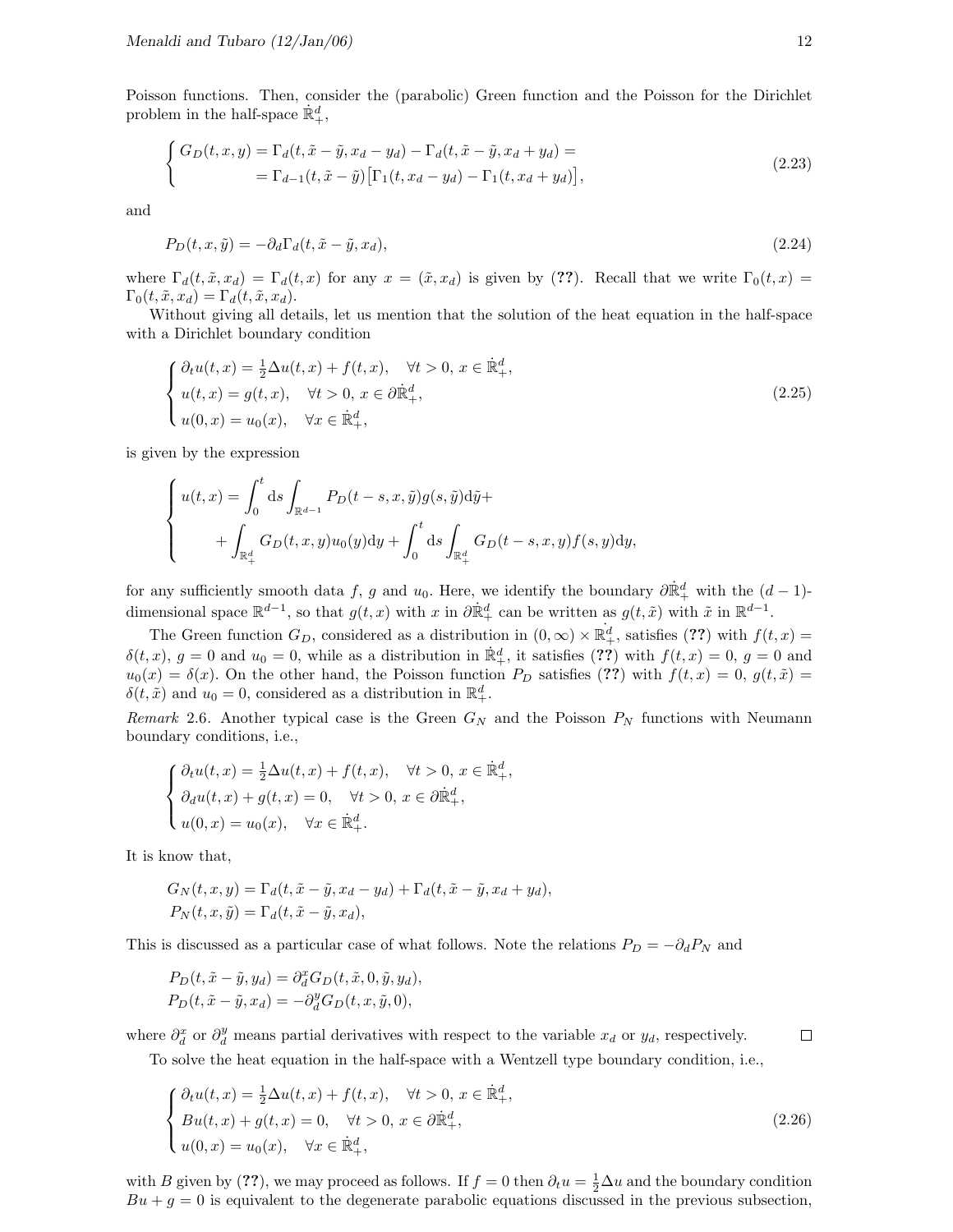(??) and (??). Thus, the corresponding Poisson function  $P_B$  is obtained by using the representations or inversion formulae (??) and (??) with  $P_D$ , i.e.,  $P_B(t, x, \tilde{y}) = Q_B(t, \tilde{x} - \tilde{y}, x_d)$ , where  $Q_B$  is given as follows, for  $\rho > 0$ ,

$$
\begin{cases}\nQ_B(t,x) = -\partial_d \int_0^{t/\rho} e^{-b_0 r} dr \int_{\mathbb{R}^{d-1}} \tilde{\Gamma}_0(r,\tilde{z}) \times \\
\times \Gamma_0(t - \rho r, \tilde{x} - \tilde{z}\tilde{z} + \tilde{b}r, x_d + b_d r) d\tilde{z},\n\end{cases}
$$
\n(2.27)

and for  $\rho = 0$  and  $b_d > 0$ ,

$$
Q_B(t,x) = -\partial_d \int_0^\infty e^{-b_0 r} dr \int_{\mathbb{R}^{d-1}} \tilde{\Gamma}_0(r,\tilde{z}) \Gamma_0(t,\tilde{x} - \tilde{\varsigma}\tilde{z} + \tilde{b}r, x_d + b_d r) d\tilde{z}.
$$
 (2.28)

Note that the variable t is a parameter in the expressions (??), and that the partial derivative  $\partial_d$  can be calculated inside or outside the integral signs.

Remark 2.7. It is clear that the above integrals defining  $Q_B$  are non-singular for  $t > 0$  and  $x_d > 0$ , and that upper estimates of the heat kernel type (??) are necessary to make the above formula workable. Later, we are going to verify these estimates only in particular cases, with explicit calculations.  $\Box$ 

To find the expression of the Green function  $G_B$ , first we remark that if u is a solution of the Wentzell type boundary condition problem (??) with  $f = 0$ ,  $g = 0$  and  $u_0$ , then Bu is a solution of the Dirichlet problem (??) with  $f = 0$ ,  $g = 0$  and  $u_0$  replaced by  $Bu_0$ . Also we note that

$$
\begin{cases}\n\int_{\mathbb{R}^d_+} G_D(t, x, y) B_0^y u_0(y) dy = \int_{\mathbb{R}^d_+} B_0^x G_D(t, x, y) u_0(y) dy + \\
+ 2b_d \int_{\mathbb{R}^d_+} \partial_d \Gamma_0(t, \tilde{x} - \tilde{y}, x_d + y_d) u_0(y) dy.\n\end{cases}
$$

and

$$
\begin{cases} \int_{\mathbb{R}_+^d} G_D(t, x, y) \Delta^y u_0(y) dy = \int_{\mathbb{R}_+^d} \Delta^x G_D(t, x, y) u_0(y) dy - \\ -2 \int_{\mathbb{R}_+^d} \partial_d^x \Gamma_0(t, \tilde{x} - \tilde{y}, x_d) u_0(\tilde{y}, 0) d\tilde{y}, \end{cases}
$$

i.e., we have

$$
\begin{cases} \int_{\mathbb{R}_+^d} G_D(t, x, y) B^y u_0(y) dy = 2b_d \int_{\mathbb{R}_+^d} \partial_d \Gamma_d(t, \tilde{x} - \tilde{y}, x_d + y_d) u_0(y) dy + \\qquad \qquad + \rho \int_{\mathbb{R}_+^d} \partial_d \Gamma_d(t, \tilde{x} - \tilde{y}, x_d) u_0(\tilde{y}, 0) d\tilde{y} - \int_{\mathbb{R}_+^d} B^x G_D(t, x, y) u_0(y) dy. \end{cases}
$$

Now the inversion formulae and the uniqueness (e.g., for  $v = B^x G_D$  we get  $u = G_D$  from the representation) yield

$$
G_B(t, x, y) = G_D(t, x, y) + 2b_d Q_B(t, \tilde{x} - \tilde{y}, x_d + y_d) + \rho \delta_0(y_d) Q_B(t, \tilde{x} - \tilde{y}, x_d),
$$

where  $Q_B$  is given by (??) or (??) according to the various cases, and  $\delta_0$  is the delta measure in the variable  $y_d$ .

The expression for the kernel  $Q_B$  can be simplified as follows. Indeed, recall  $b_{ij} = \sum_{k=1}^{d-1} \varrho_{ik} \beta_k \varrho_{jk}$ and  $\varsigma_{ij} = \varrho_{ij}\sqrt{\beta_j}$ , i.e.,  $\tilde{\varsigma} = \tilde{\varrho}(\tilde{\beta})^{1/2}$ , the diagonal matrix  $\tilde{\beta}$ , with entries  $\beta_i \geq 0$ ,  $i = 1, \ldots, d-1$  (in the diagonal) are the eigenvalues of the matrix  $(b_{ij})$ , and the orthogonal matrix  $\tilde{\varrho}$  satisfied  $|\det(\tilde{\varrho})| = 1$ and  $|\tilde{\varrho}\tilde{x}| = |\tilde{x}|$ , for every  $\tilde{x}$  in  $\mathbb{R}^{d-1}$ . Since  $\tilde{\Gamma}_0(r, \tilde{\varrho}\tilde{z}) = \tilde{\Gamma}_0(r, \tilde{z})$ , we deduce

$$
\int_{\mathbb{R}^{d-1}} \tilde{\Gamma}_0(r,\tilde{z}) \tilde{\Gamma}_0(t,\tilde{x}-\tilde{z}) d\tilde{z} = \int_{\mathbb{R}^{d-1}} \tilde{\Gamma}_0(r,\tilde{z}) \tilde{\Gamma}_0(t,\tilde{\varrho}^* \tilde{x}-\tilde{\beta}^{1/2} \tilde{z}) d\tilde{z}.
$$

Next, after the individual change of variables  $y_i = z_i \sqrt{\beta_i}$  only if  $\beta_i > 0$ , remarking that  $\Gamma_1(r, y_i \sqrt{\beta_i}) = \sqrt{\beta_i} \sum_{i=1}^{n} \beta_i$  $\sqrt{\beta_i}\Gamma_1(\beta_i r, y_i)$  and

$$
\int_{\mathbb{R}^d} \Gamma_d(s, y) \Gamma_d(t, x - y) dy = \Gamma_d(s + t, x), \quad \forall t, s > 0, x \in \mathbb{R}^d, d = 1, 2 \dots,
$$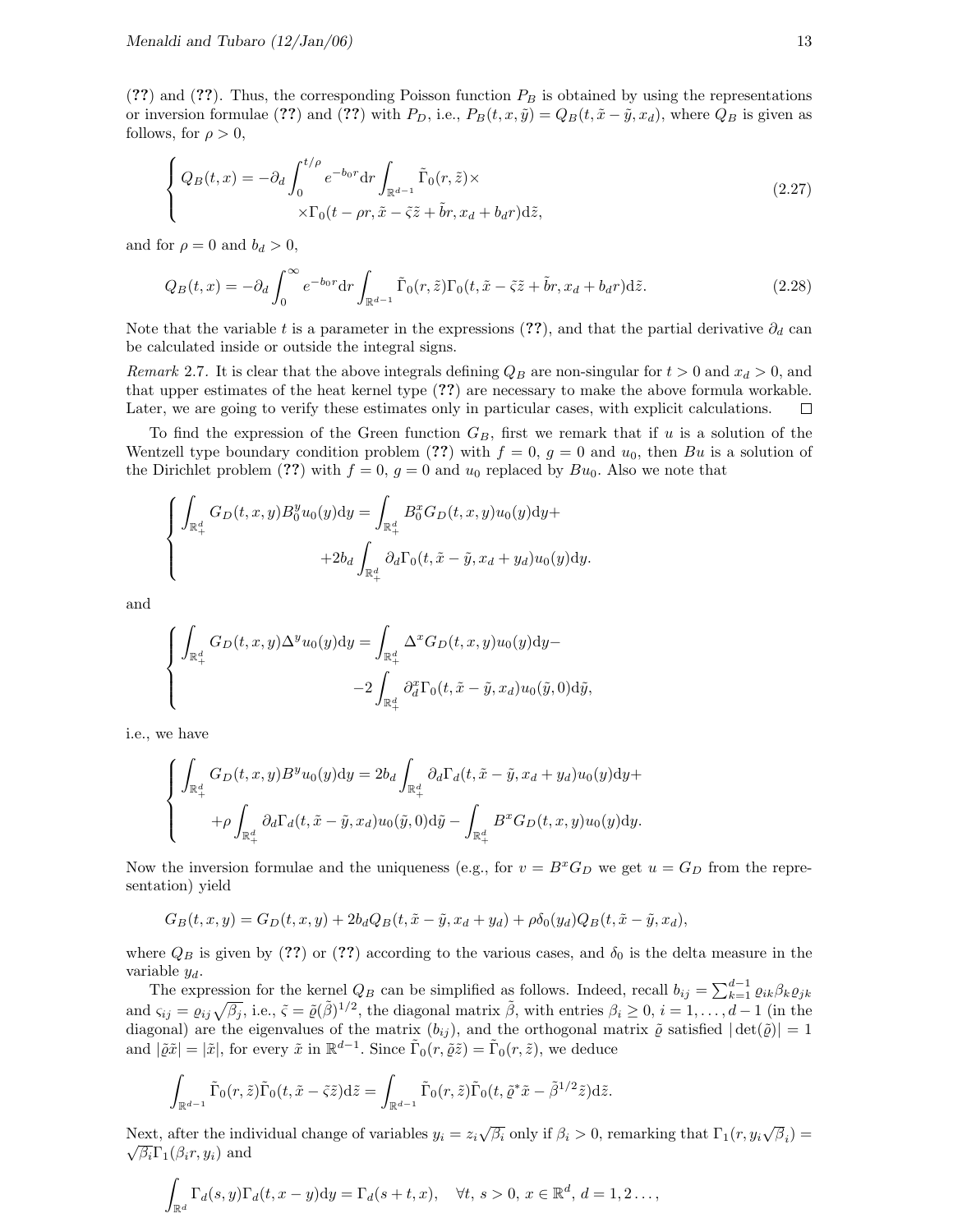we get

$$
\int_{\mathbb{R}^{d-1}} \tilde{\Gamma}_0(r, \tilde{z}) \tilde{\Gamma}_0(t, \tilde{x} - \tilde{\varsigma} \tilde{z}) d\tilde{z} = \int_{\mathbb{R}^{d-1}} \Big( \prod_{i=1}^{d-1} \Gamma_1(\beta_i r, y_i) \Big) \tilde{\Gamma}_0(t, \tilde{\varrho}^* \tilde{x} - \tilde{y}) d\tilde{y} =
$$
  
= 
$$
\prod_{i=1}^{d-1} \Gamma_1(t + \beta_i r, (\tilde{\varrho}^* x)_i) = \det(t \tilde{\mathbb{I}} + r \tilde{\beta})^{-1/2} \tilde{\Gamma}_0(t, (t \tilde{\mathbb{I}} + r \tilde{\beta})^{-1/2} \tilde{\varrho}^* x),
$$

where  $\mathbb{1}$  denotes the identity matrix of dimension  $d-1$ . Alternatively, by means of the Fourier transform we can check that the convolution is indeed a centered normal distribution with (invertible) covariance matrix  $(t1 + r\tilde{\varsigma}\tilde{\varsigma}^*)$ , i.e.,

$$
\int_{\mathbb{R}^{d-1}} \tilde{\Gamma}_0(r, \tilde{z}) \tilde{\Gamma}_0(t, \tilde{x} - \tilde{\varsigma} \tilde{z}) d\tilde{z} = \Gamma_{d-1}(t \tilde{\mathbb{1}} + r \tilde{\varsigma} \tilde{\varsigma}^*, x) =
$$
  
= 
$$
(2\pi)^{-d/2} \left[ \det(t \tilde{\mathbb{1}} + r \tilde{\varsigma} \tilde{\varsigma}^*) \right]^{-1/2} \exp \left[ - |(t \tilde{\mathbb{1}} + r \tilde{\varsigma} \tilde{\varsigma}^*)^{-1/2} x|^2 \right],
$$

with the notation  $(??)$ , which agrees with the previous expression.

This is to say that the formulae for  $Q_B$  can be reduced, without the integral in  $\mathbb{R}^{d-1}$ , i.e, for  $\rho > 0$ ,

$$
Q_B(t,x) = -\partial_d \int_0^{t/\rho} e^{-b_0 r} \Gamma_d \big( (t - \rho r) \mathbb{1} + r \underline{b}, x + br \big) dr,\tag{2.29}
$$

and for  $\rho = 0$  and  $b_d > 0$ ,

$$
Q_B(t,x) = -\partial_d \int_0^\infty e^{-b_0 r} \Gamma_d \left( t \mathbb{1} + r \underline{b}, x + br \right) dr,\tag{2.30}
$$

where  $\underline{b}$  is the matrix  $(b_{ij})$  enlarged by zeros to be a square d-dimensional matrix, and the notation (??) is used. Clearly, the expression (??) becomes (??) as  $\rho$  approaches zero. Thus, formula (??) represents all cases, with the convention  $t/\rho = \infty$  if  $\rho = 0$ .

Remark 2.8. To summarize, we have shown that

$$
\begin{cases}\nP_B(t, x, \tilde{y}) = Q_B(t, \tilde{x} - \tilde{y}, x_d), \\
G_B(t, x, y) = \left[\Gamma_d(t, \tilde{x} - \tilde{y}, x_d - y_d) - \Gamma_d(t, \tilde{x} - \tilde{y}, x_d + y_d)\right] + \\
+ 2b_d Q_B(t, \tilde{x} - \tilde{y}, x_d + y_d) + \rho \delta_0(y_d) Q_B(t, \tilde{x} - \tilde{y}, x_d),\n\end{cases}
$$

are the Poisson and Green functions corresponding to the heat-equation with a Wentzell type boundary condition (??), where the kernel  $Q_B$  is given by the formula (??) and satisfies

$$
BQ_B(t, x) = \partial_d \Gamma_d(t, x), \quad \forall t > 0, \, x \in \mathbb{R}_+^d.
$$

Clearly, these equalities prove the heat kernel type estimates  $P_B$  and  $G_B$  knowing the heat kernel estimates for the kernel  $Q_B$ , namely: Denote by  $D_B^k$  any derivative of order k with respect to some coefficients of the operator B, i.e., with respect to any  $\varsigma_{ij}$  (or  $\varrho_{ij}$  or  $\beta_i$ ), any  $b_0, b_1, \ldots, b_d$  and  $\rho$ . Also, denote by  $D_{tx}^n$  any partial derivative in the variable t and  $x = (x_1, \ldots, x_d)$  of parabolic order n, i.e.,  $n = 2n_0 + n_1 + \cdots + n_d$  with  $D_{tx}^n = \partial_t^{n_0} \partial_1^{n_1} \ldots \partial_d^{n_d}$ . Then, for any n and k there exist positive constants  $C_0 = C_{nk}$  and  $c_0 = c_{nk}$  such that

$$
|D_{tx}^n D_B^k Q_B(t, x)| \le C_0 t^{-(d+n)/2} \exp\left(-c_0 \frac{|x|^2}{2t}\right),\tag{2.31}
$$

for every  $t > 0$  and x in  $\mathbb{R}^d_+$ . Moreover, even if B may contain second order derivative the expression  $BQ_B$  satisfies heat kernel type estimates as  $\partial_d\Gamma_d$ , i.e., a singularity comparable to first-order derivatives.  $\Box$ 

At this point, going back to the particular expressions  $P(t, x)$  and  $G(t, x, y_d)$  instead of the general  $P(t, x, \tilde{y})$  and  $G(t, x, y)$  for the Green and Poisson functions, and with the notation of the previous sections, we have

**Theorem 2.9.** Let A and B be constant coefficients operators of the form  $(??)$  and  $(??)$ , satisfying (??), (??) and (??) in the half-space  $\mathbb{R}^d_+$ . Denote by  $G_{A,D}(t,x,y_d)$  and  $P_{A,D}(t,x)$  the Green and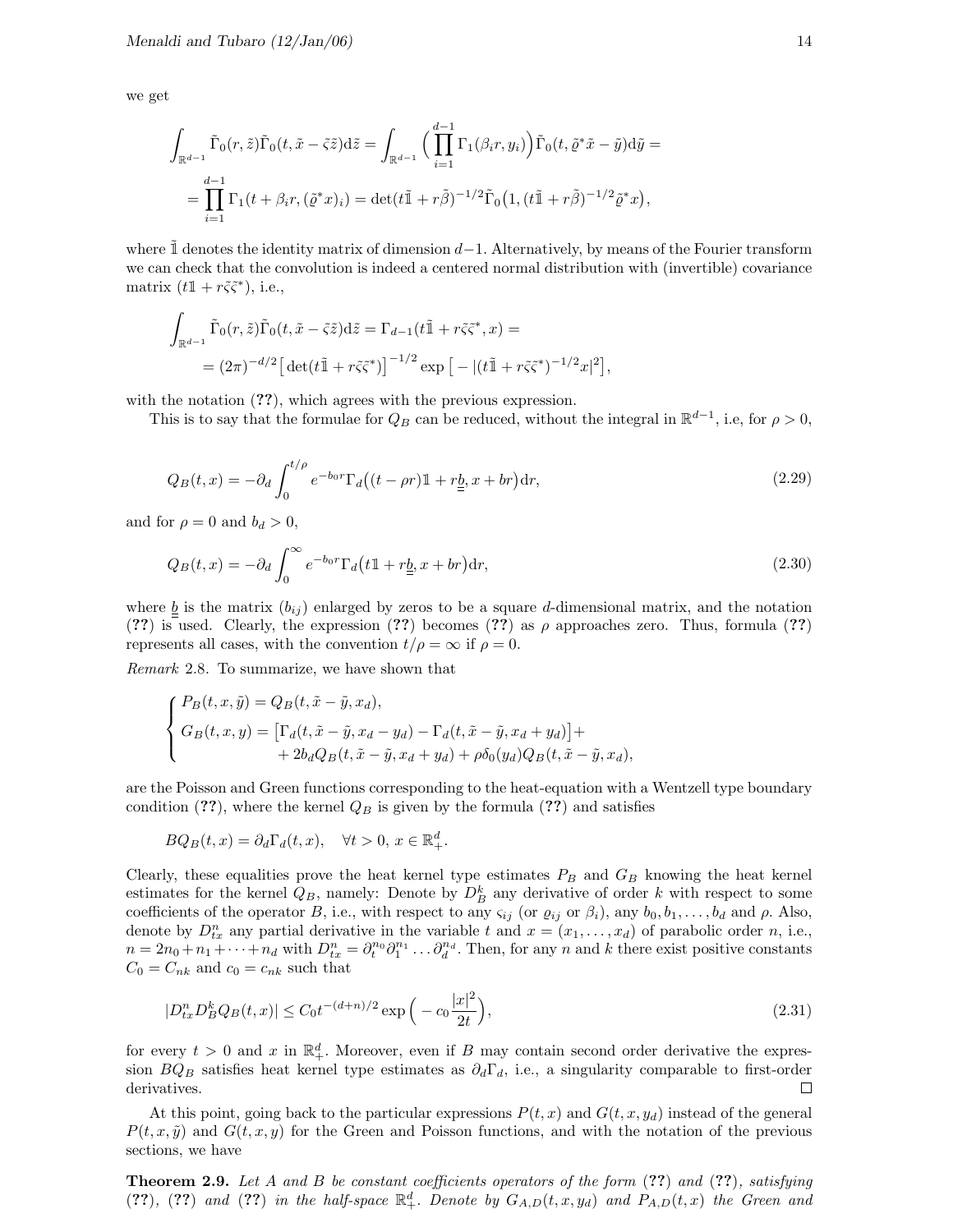Poisson functions with Dirichlet boundary conditions, and define the kernel  $Q_{A,B}(t, x)$  by the formula

$$
Q_{A,B}(t,x) = \int_0^{t/\rho} e^{-b_0 r} dr \int_{\mathbb{R}^{d-1}} \tilde{\Gamma}_0(r,\tilde{z}) P_{A,D}(t-\rho r, \tilde{x}-\tilde{z}z+\tilde{b}r, x_d+b_d r) d\tilde{z},\tag{2.32}
$$

with the convention<sup>[1](#page-15-0)</sup> that  $t/\rho = \infty$  if  $\rho = 0$ . Then

$$
[B_0 + b_d \partial_d - \rho \partial_t] Q_{A,B}(t, x) = P_{A,D}(t, x), \quad \forall t > 0, x \in \mathbb{R}_+^d
$$

and

$$
\begin{cases}\nP_{A,B}(t,x) = Q_{A,B}(t,x), \\
G_{A,B}(t,x,y_d) = G_{A,D}(t,x,y_d) + \frac{2b_d}{a_{dd}}Q_{A,B}(t,\tilde{x},x_d+y_d) + \rho \delta_0(y_d)Q_{A,B}(t,x),\n\end{cases}
$$

are the Poisson and Green functions with Wentzell boundary conditions.

Note that we do have an almost explicit expressions for  $G_{A,D}$  and  $P_{A,D}$  so that the first term in the series can be computed explicitly, and all other terms can be estimated with the K semi-norms.

#### 2.4 Some Explicit Computations

We look here at two particular cases, elastic and sticky Brownian motions.

#### 2.4.1 Elastic Case

In the elastic case, i.e., for  $A = \frac{1}{2}\Delta$ ,  $\rho = 0$ ,  $\varsigma = 0$  and  $b_d > 0$  we can compute the above integral, by first calculating

$$
\int_0^\infty e^{-b_0 r} \Gamma_0(t, x + b r) dr = (2\pi t)^{-d/2} \int_0^\infty e^{-b_0 r} e^{-\frac{|x + b r|^2}{2t}} dr.
$$

Indeed, by observing that

$$
|x + br|^2 = |x|^2 + 2(x \cdot b)r + |b|^2 r^2 = \left[ |b|r + \frac{(x \cdot b)}{|b|} \right]^2 + |x|^2 - \frac{(x \cdot b)^2}{|b|^2}
$$

we have

$$
\int_0^\infty e^{-b_0 r} \Gamma_0(t, x + br) dr =
$$
  
=  $(2\pi t)^{-d/2} e^{\frac{(x \cdot b + b_0 t)^2 - |b|^2 |x|^2}{2|b|^2 t}} \int_0^\infty e^{-\frac{1}{2t} (|b| r + \frac{x \cdot b + b_0 t}{|b|})^2} dr.$ 

Hence, the following natural change of variables

$$
\rho = \frac{1}{\sqrt{2t}} \left( |b|r + \frac{x \cdot b + b_0t}{|b|} \right),\,
$$

yields

$$
\int_0^\infty e^{-b_0 r} \Gamma_0(t, x + br) dr =
$$
  
=  $(2\pi t)^{-d/2} e^{\frac{[x \cdot b + b_0 t]^2 - |b|^2 |x|^2}{2|b|^2 t}} \frac{\sqrt{2t}}{|b|} \int_{\frac{x \cdot b + b_0 t}{\sqrt{2t} |b|}}^{\infty} e^{-\rho^2} d\rho.$ 

Now, take the derivative of this expression with respect to  $x_d$  to get

$$
Q_e(t,x) = \frac{1}{|b|^2} \Gamma_0(t,x) \left\{ b_d + \frac{1}{2} \left[ \frac{b|^2 x_d - b_d [b \cdot x + b_0 t]}{b \sqrt{t}} e^{\frac{[b \cdot x + b_0 t]^2}{2t |b|^2}} \int_{\frac{b \cdot x + b_0 t}{\sqrt{2t |b|}}}^{\infty} e^{-z^2} dz \right\},\,
$$

 $\Box$ 

<span id="page-15-0"></span><sup>&</sup>lt;sup>1</sup> recall that either  $\rho > 0$  or  $b_d > 0$ .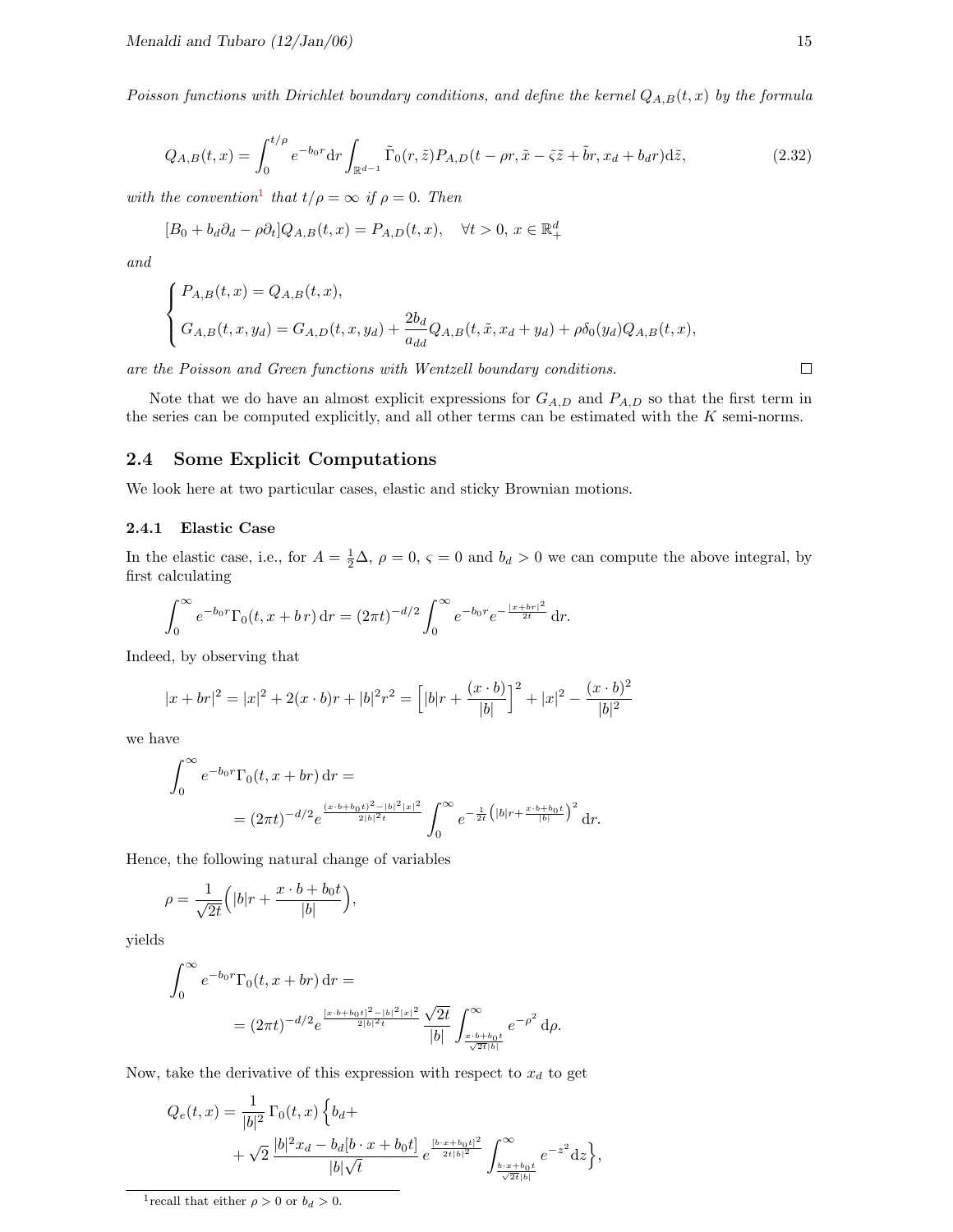or

$$
\begin{cases}\nQ_e(t,x) = |b|^{-2} \Gamma_0(t,x) \left\{ b_d + \sqrt{\pi} \frac{|b|^2 x_d - b_d [b \cdot x + b_0 t]}{|b| \sqrt{2t}} \times \right. \\
\left. \times \exp\left(\frac{|b \cdot x + b_0 t|^2}{2t |b|^2}\right) \mathrm{Erfc}\left(\frac{b \cdot x + b_0 t}{\sqrt{2t} |b|}\right) \right\}.\n\end{cases} \tag{2.33}
$$

using the complementary error function Erfc(·). In particular, for the Neumann problem, i.e.,  $b_0 = 0$ ,  $b_d = 1$  and  $\tilde{b} = 0$ , we found  $Q_N = \Gamma_0$  which yields the well know formulae

$$
P_N(t, x) = \Gamma_d(t, x),
$$
  
\n
$$
G_N(t, x, y_d) = \Gamma_d(t, \tilde{x}, x_d - y_d) + \Gamma_d(t, \tilde{x}, x_d + y_d),
$$

as expected.

The above explicit formula allow a simple verification of the lower and upper heat kernel estimates for the elastic case, i.e., by means of the bounds

$$
\begin{cases} \frac{2}{r + \sqrt{r^2 + 2}} \le \sqrt{\pi} e^{r^2} \operatorname{Erfc}(r) \le \frac{2}{r + \sqrt{r^2 + 1}}, \quad \forall r \ge 0, \\ 2 = \operatorname{Erfc}(-\infty) < \operatorname{Erfc}(r) \le \operatorname{Erfc}(0) = 1, \quad \forall r \le 0, \end{cases}
$$

we can estimate the expression

$$
R_e(t,x) = b_d + \sqrt{\pi} \frac{|b|^2 x_d - b_d [b \cdot x + b_0 t]}{|b| \sqrt{2t}} e^{\frac{[b \cdot x + b_0 t]^2}{2t |b|^2}} \operatorname{Erfc}\left(\frac{b \cdot x + b_0 t}{\sqrt{2t} |b|}\right)
$$

appearing in the definition  $(??)$  of the kernel  $Q_e$ . Indeed, since

$$
|b|^2 x_d - b_d [b \cdot x + b_0 t] = |\tilde{b}|^2 x_d - b_d (\tilde{b} \cdot \tilde{x} + b_0 t) \le |b| |\tilde{b}| |x|, \quad \forall t \ge 0, \ x \in \mathbb{R}^d_+,
$$

if  $b \cdot x + b_0 t \leq 0$  we have  $\tilde{b} \cdot \tilde{x} \leq -b_d x_d - b_0 t$ ,

$$
[b \cdot x + b_0 t]^2 = (\tilde{b} \cdot \tilde{x})^2 + 2(\tilde{b} \cdot \tilde{x})(b_d x_d + b_0 t) + (b_d x_d + b_0 t)^2 \leq |\tilde{b}|^2 |\tilde{x}|^2 - (b_d x_d + b_0 t)^2
$$

and

$$
\frac{[b \cdot x + b_0 t]^2}{2|b|^2 t} \le \frac{|\tilde{b}|^2 |\tilde{x}|^2 - (b_d x_d)^2}{2|b|^2 t} = \frac{|x|^2}{2t} - \frac{b_d^2 |x|^2}{2|b|^2 t},
$$

so that

$$
b_d \le R_e(t, x) \le b_d + \sqrt{2\pi} |\tilde{b}| \frac{|x|}{\sqrt{t}} \exp\left(\frac{|x|^2}{2t} - \frac{b_d^2 |x|^2}{2|b|^2 t}\right),\tag{2.34}
$$

,

while if  $b \cdot x + b_0 t \ge 0$  then the calculations are longer. Begin with

$$
R_e(t,x) \le \frac{2|b|^2x_d + b_d\left[\sqrt{(b\cdot x + b_0t)^2 + |b|^2 4t} - (b\cdot x + b_0t)\right]}{(b\cdot x + b_0t) + \sqrt{(b\cdot x + b_0t)^2 + |b|^2 4t}}
$$

and use

$$
\left[\sqrt{(b \cdot x + b_0 t)^2 + |b|^2 4t} - (b \cdot x + b_0 t)\right] =
$$
\n
$$
= \frac{\left[(b \cdot x + b_0 t)^2 + |b|^2 4t - (b \cdot x + ct)^2\right]}{\left[\sqrt{(b \cdot x + b_0 t)^2 + |b|^2 4t} + (b \cdot x + b_0 t)\right]} =
$$
\n
$$
= \frac{|b|^2 4t}{\sqrt{(b \cdot x + b_0 t)^2 + |b|^2 4t} + (b \cdot x + b_0 t)},
$$

to get

$$
R_e(t,x) \le \frac{2|b|^2x_d\big[(b\cdot x + b_0t) + \sqrt{(b\cdot x + b_0t)^2 + |b|^24t}\big] + b_d|b|^24t}{\big[(b\cdot x + b_0t) + \sqrt{(b\cdot x + b_0t)^2 + |b|^24t}\big]^2}.
$$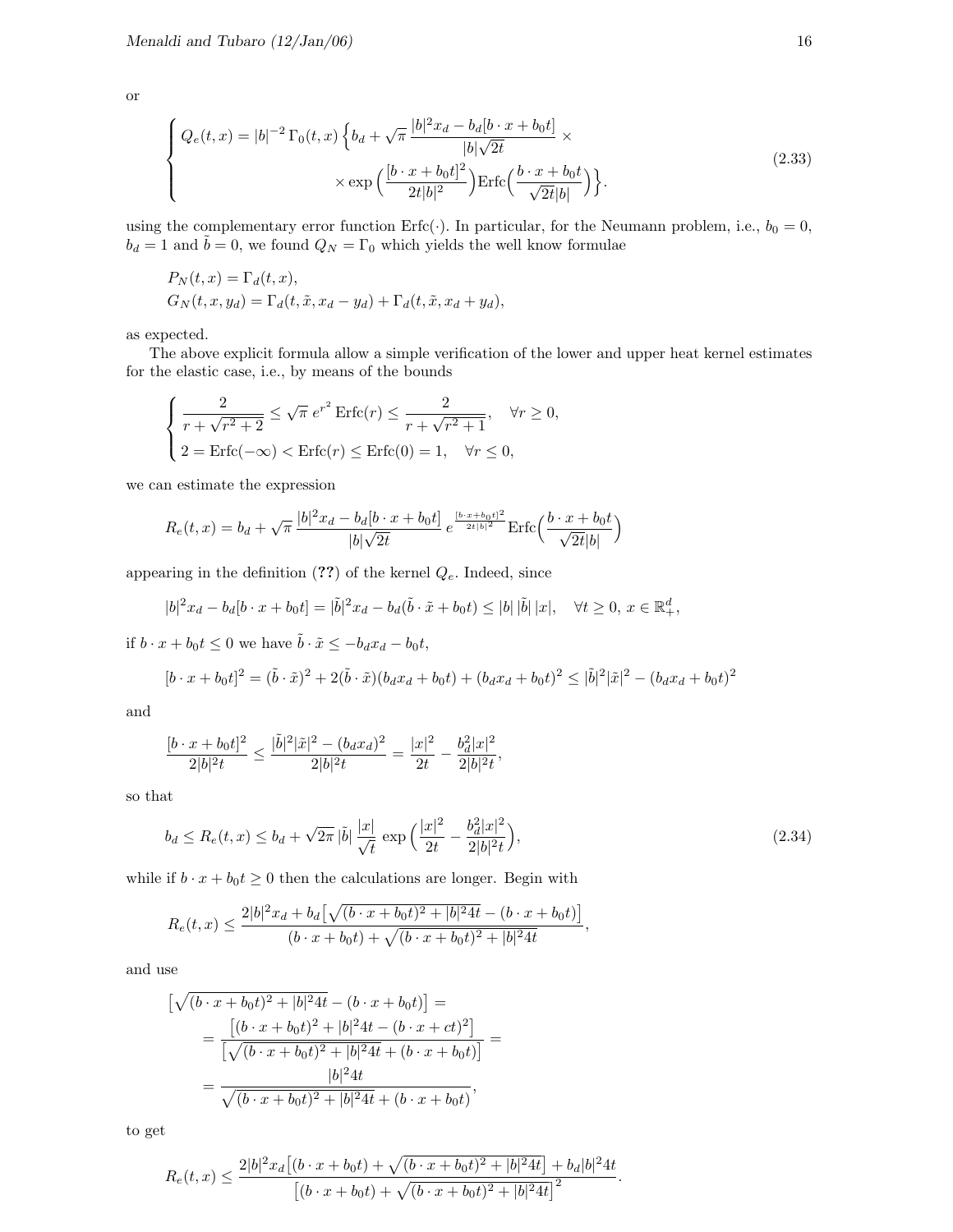Similarly, we obtain

$$
R_e(t,x) \ge \frac{2|b|^2x_d[(b \cdot x + b_0t) + \sqrt{(b \cdot x + b_0t)^2 + |b|^22t}]+b_d|b|^22t}{[(b \cdot x + b_0t) + \sqrt{(b \cdot x + b_0t)^2 + |b|^22t}]^2}.
$$

This shows that for

$$
r = \frac{(b \cdot x + b_0 t) + \sqrt{(b \cdot x + b_0 t)^2 + |b|^2 4t}}{\sqrt{t}} \quad \text{and} \quad \rho = \frac{x_d}{\sqrt{t}}
$$

we have

$$
R_e(t, x) \le \max\left\{b_d, 2|b|^2(\rho r^{-1} + 2b_d r^{-2})\right\},\
$$
  
2|b| \le r \le 2|b| + 2\frac{|b|^2}{b\_d}\rho, \quad \rho \ge 0,

i.e., if  $b \cdot x + b_0 t \geq 0$  then

$$
R_e(t, x) \le b_d + \frac{x_d}{\sqrt{t}}, \quad \forall t > 0, \ x \in \mathbb{R}^d_+.
$$
\n
$$
(2.35)
$$

A lower bound is found similarly, namely, for

$$
r = \frac{(b \cdot x + b_0 t) + \sqrt{(b \cdot x + b_0 t)^2 + |b|^2 2t}}{\sqrt{t}} \quad \text{and} \quad \rho = \frac{x_d}{\sqrt{t}}
$$

we have

$$
R_e(t, x) \ge \min \{b_d, 2|b|^2(\rho r^{-1} + b_d r^{-2})\},
$$
  
 
$$
2|b| \le r, \quad r^2 \le 4\Big(\frac{[b \cdot x + b_0 t]^2}{t} + |b|^2\Big), \quad \rho \ge 0,
$$

i.e., if  $b \cdot x + b_0 t \geq 0$  then

$$
R_e(t,x) \ge \frac{b_d}{2} \left( \frac{[b \cdot x + b_0 t]^2}{|b|^2 t} + 1 \right)^{-1}, \quad \forall t > 0, \ x \in \mathbb{R}_+^d.
$$
 (2.36)

These estimates (??), (??) and (??) yield upper and lower estimates on  $Q_e$ , i.e., for every  $c_0 > 0$  such that  $b_d^2 c_0 < |b|$  there exits a constant  $C_0 > 0$  (depending only on  $c_0$ ,  $|b|$  and  $b_d > 0$ ) satisfying

$$
Q_e(t, x) \le C_0 t^{-d/2} \exp\left(-c_0 \frac{|x|^2}{2t}\right), \quad \forall t > 0, \ x \in \mathbb{R}^d_+,
$$
\n(2.37)

and for any  $c_1 > 1$  there exist a constant  $C_1 > 0$  (depending only on  $c_1$ , |b| and  $b_d > 0$ ) satisfying

$$
Q_e(t,x) \ge C_1 (1+b_0 t)^{-1} t^{-d/2} \exp\left(-c_1 \frac{|x|^2}{2t}\right), \quad \forall t > 0, \, x \in \mathbb{R}_+^d.
$$

Moreover, upper bound estimate can also be found for all derivatives of  $Q_e$  as in (??).

The elastic case for  $b_b \to 0$  and  $\tilde{\varsigma} = 0$  yields

$$
Q_e(t,x) = \Gamma_0(t,x)\sqrt{\pi} \frac{x_d}{\sqrt{2t}|\tilde{b}|} \exp\Big(\frac{[\tilde{b}\cdot \tilde{x} + b_0t]^2}{2t|\tilde{b}|^2}\Big) \mathrm{Erfc}\Big(\frac{\tilde{b}\cdot \tilde{x} + b_0t}{\sqrt{2t}|\tilde{b}|}\Big).
$$

However, we see that as  $\tilde{b} \cdot \tilde{x} \to -\infty$ , the heat kernel type estimate is lost.

#### 2.4.2 Sticky Case

In the sticky case, i.e., if  $A = \frac{1}{2}\Delta$ ,  $\rho > 0$ , but  $b_0 = 0$  and  $\varsigma = 0$  then

$$
Q_s(t,x) = -\partial_d \int_0^{t/\rho} \Gamma_0(t - \rho r, x + br) dr =
$$
  
= -(2\pi)^{-d/2} \partial\_d \int\_0^{t/\rho} (t - \rho r)^{-d/2} e^{-\frac{|x - br|^2}{2(t - \rho r)}} dr.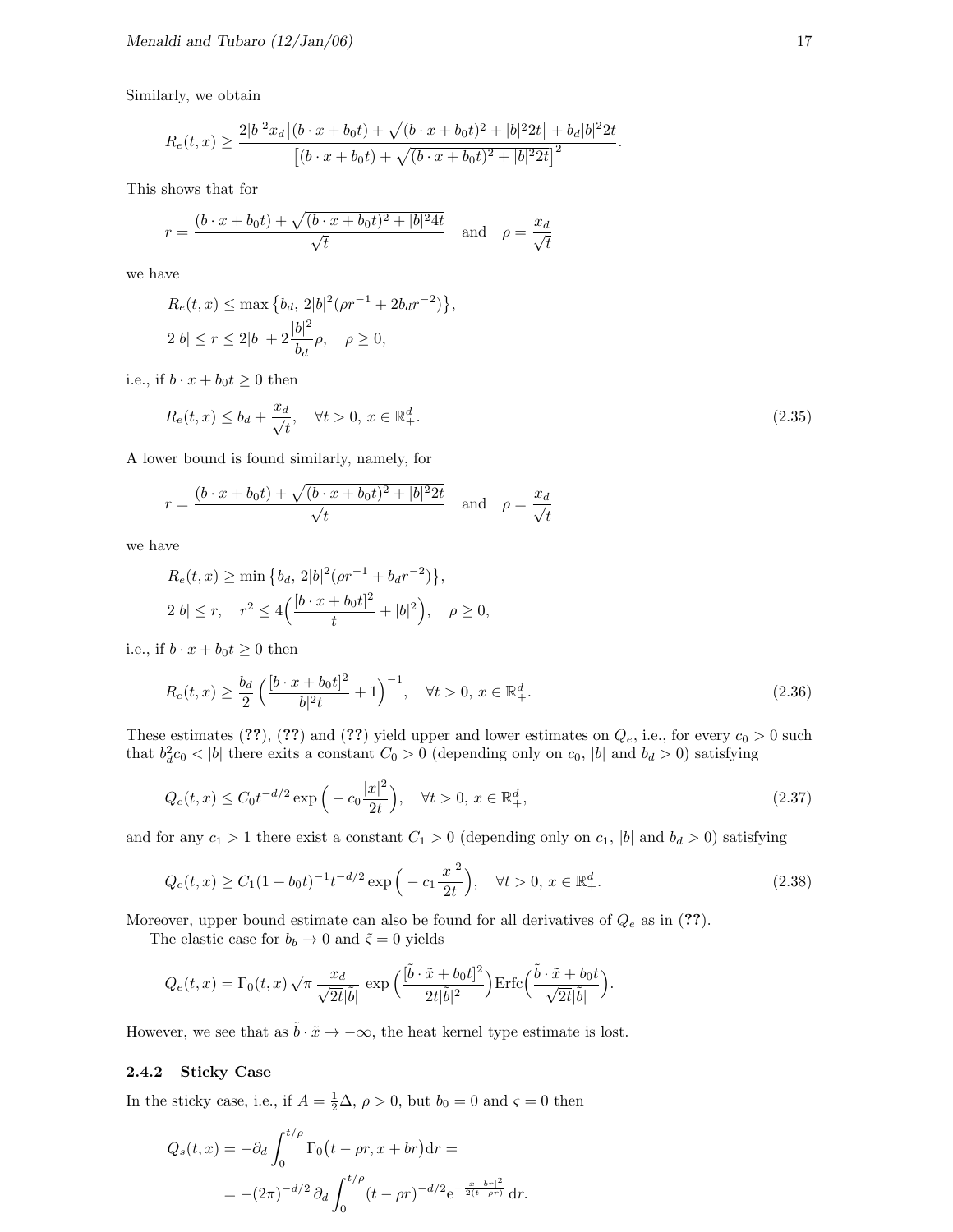This integral can be expressed in terms of the function  $\Phi_{\nu}(t, x)$  defined by the integral

$$
\Phi_{\nu}(t,x) = \frac{1}{2^{\nu}} \int_0^t \frac{1}{s^{\nu+1}} e^{-(s + \frac{x^2}{4s})} ds, \quad \forall t, x, \nu > 0.
$$

Observing that, for any odd dimension  $d$ , this function can be further simplified using the complementary error function  $\text{Erfc}(\cdot)$ . Notice that

$$
\Phi_{\nu+1}(t,x) = -\frac{1}{x} \frac{\partial}{\partial x} \Phi_{\nu}(t,x), \qquad \forall t, x, \nu > 0.
$$

and that for  $t \to \infty$  the function reduces to the so-called modified Bessel functions of second kind (also called Kelvin or MacDonald functions) defined by

$$
K_{\nu}(x) = \frac{1}{2} \left(\frac{x}{2}\right)^{\nu} \int_0^{\infty} \frac{1}{s^{\nu+1}} e^{-(s + \frac{x^2}{4s})} ds, \qquad x, \nu > 0.
$$

We have

$$
Q_s(t,x) = -\frac{1}{\rho} \frac{1}{(2\pi)^{d/2}} \exp\left[ (x + b\frac{t}{\rho}) \cdot (b\frac{1}{\rho}) \right] \times
$$
  
 
$$
\times \left[ b_d |b|^{d-2} \frac{1}{\rho^{d-1}} \Phi_{\frac{d}{2}-1} \left( \frac{|b|^2 t}{2\rho^2}, \frac{1}{\rho} |b| |x + b\frac{t}{\rho} | \right) -
$$
  
 
$$
- (x_d + b_d \frac{t}{\rho}) |b|^d \frac{1}{\rho^d} \Phi_{\frac{d}{2}} \left( \frac{|b|^2 t}{2\rho^2}, \frac{1}{\rho} |b| |x + b\frac{t}{\rho} | \right) \right],
$$
 (2.39)

where we remark the homogeneity in  $b/\rho$  as expected.

Clearly, dimension  $d = 1$  corresponds to  $\nu = -1/2$ . In this case, we can calculate

$$
\begin{cases}\n\int_0^t e^{-(s+\frac{x^2}{4s})} \frac{ds}{\sqrt{s}} = e^{-x} \int_{\frac{x-2t}{2\sqrt{t}}}^{\infty} e^{-z^2} dz - e^x \int_{\frac{x+2t}{2\sqrt{t}}}^{\infty} e^{-z^2} dz = \\
= \frac{\sqrt{\pi}}{2} e^{-x} \operatorname{Erfc}(\frac{x-2t}{2\sqrt{t}}) - \frac{\sqrt{\pi}}{2} e^x \operatorname{Erfc}(\frac{x+2t}{2\sqrt{t}}).\n\end{cases}
$$
\n(2.40)

In particular, for  $t \to \infty$ , one gets

$$
\int_0^{\infty} e^{-(s + \frac{x^2}{4s})} \frac{ds}{\sqrt{s}} = e^{-x} \sqrt{\pi}.
$$

Indeed, performing the substitution  $s = r^2$  one get

$$
\int_0^t e^{-(s+\frac{x^2}{4s})} \frac{ds}{\sqrt{s}} = 2 \int_0^{\sqrt{t}} e^{-(r^2+\frac{x^2}{4r^2})} dr.
$$

Now observe that

$$
r^{2} + \frac{x^{2}}{4r^{2}} = \left(r - \frac{x}{2r}\right)^{2} + x,
$$

and that the invertible substitution  $\rho = r - \frac{x}{2r}$  yields

$$
r = \frac{1}{2} (\rho + \sqrt{\rho^2 + 2x})
$$
 and  $2dr = \left(1 + \frac{\rho}{\sqrt{\rho^2 + 2x}}\right) d\rho$ .

Hence

$$
\int_0^t e^{-(s+\frac{x^2}{4s})} \frac{ds}{\sqrt{s}} = e^{-x} \int_{-\infty}^{\frac{2t-x}{2\sqrt{t}}} e^{-\rho^2} \left(1 + \frac{\rho}{\sqrt{\rho^2 + 2x}}\right) d\rho,
$$

which can be written as  $(??)$ , after remarking that on any symmetric intervals about zero, the integration with respect the measure  $(\rho/\sqrt{\rho^2+2x})d\rho$  is zero.

Thus, for example we have

$$
\Phi_{-\frac{1}{2}}(t,x) = \sqrt{2} \left( e^{-x} \int_{\frac{x-2t}{2\sqrt{t}}}^{\infty} e^{-z^2} dz - e^x \int_{\frac{x+2t}{2\sqrt{t}}}^{\infty} e^{-z^2} dz \right)
$$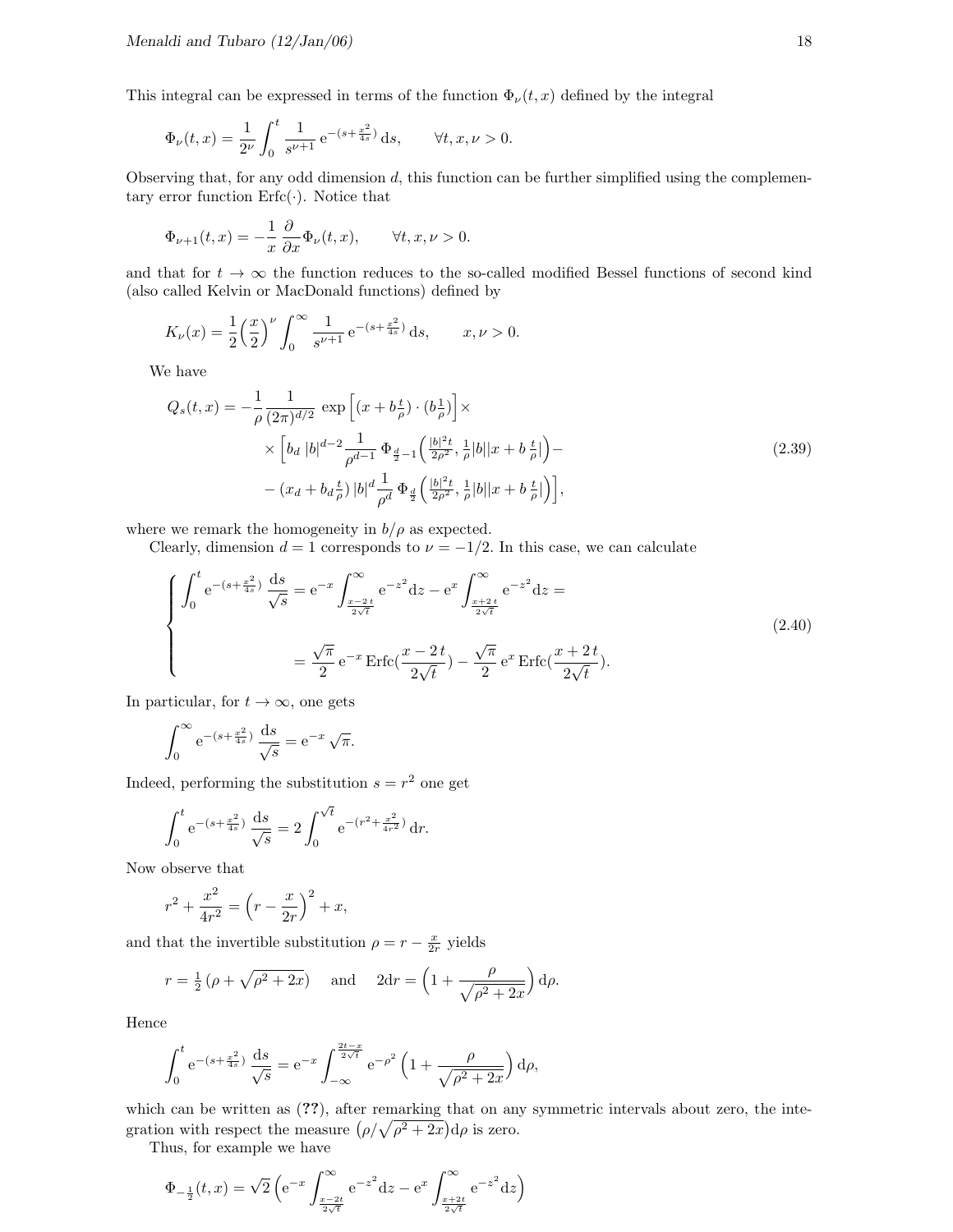and

$$
\Phi_{\frac{1}{2}}(t,x) = -\frac{1}{x} \frac{\partial}{\partial x} \Phi_{-\frac{1}{2}}(t,x) = \frac{\sqrt{2}}{x} \left( e^{-x} \int_{\frac{x-2t}{2\sqrt{t}}}^{\infty} e^{-z^2} dz + e^x \int_{\frac{x+2t}{2\sqrt{t}}}^{\infty} e^{-z^2} dz \right),
$$

which gives

$$
Q_s(t,x) = \frac{1}{\sqrt{2\pi}} e^{\frac{t+2cx}{4c^2}} \left[ -\frac{t+2cx}{4c^2} \Phi_{\frac{1}{2}}\left(\frac{t}{8c^2}, \frac{t+2cx}{4c^2}\right) + \Phi_{-\frac{1}{2}}\left(\frac{t}{8c^2}, \frac{t+2cx}{4c^2}\right) \right],
$$

and using the complementary error function  $\text{Erfc}(\cdot)$ ,

$$
Q_s(t,x) = -\frac{2}{\sqrt{\pi}} e^{\frac{t+cx}{2c^2}} \int_{\frac{t+cx}{c\sqrt{2t}}}^{\infty} e^{-z^2} dz = \exp\left(\frac{t+cx}{2c^2}\right) \text{Erfc}\left(\frac{t+cx}{c\sqrt{2t}}\right),
$$

for  $d = 1$ ,  $b = b_d = 1$  and  $\rho/2 = c$ .

## 3 Variable Coefficients

Here we are under the conditions of the introduction, the operators  $A$  and  $B$  have now variable coefficients. By means of a simple application of Green's Theorem (i.e., integration by parts) in  $\mathbb{R}^d_+$ and assuming that all coefficients are sufficiently smooth, we can show the following relations among the various Green and Poisson functions.

First, as in Garroni and Menaldi [?, Section 2.4] we discuss the adjoint operator for the properly integro-differential part I given by  $(??)$  under the assumptions  $(??)$ ,  $(??)$  and  $(??)$ . We need to treat two cases, first when  $0 \leq \gamma \leq 1$ , we have

$$
I(t)\varphi(x) = \int_{\mathbb{R}^m_*} \left[ \varphi(x + \mathbf{j}(\zeta, t, x)) - \varphi(x) \right] \mathbf{m}(\zeta, t, x) \pi(\mathrm{d}\zeta). \tag{3.1}
$$

Then, assuming for some constant  $M_{\gamma}$ 

$$
\begin{cases} |\mathbf{m}(\zeta, t, x) - \mathbf{m}(\zeta, t, x')| \le M_{\gamma} |x - x'|^{\gamma}, \\ |\nabla \mathbf{j}(\zeta, t, x)| \mathbb{1}_{\{\overline{\jmath}(\zeta) < 1\}} \le M_{\gamma} \overline{\jmath}^{\gamma}(\zeta), \end{cases} \tag{3.2}
$$

for every  $t > 0$ ,  $x, x'$  in  $\mathbb{R}^d$ ,  $\zeta$  in  $\mathbb{R}^m$  and the same  $\bar{j}(\zeta)$  of  $(??)$ , we deduce

$$
\int_{\mathbb{R}^d} I\varphi(x)\,\psi(x)dx = \int_{\mathbb{R}^d} \varphi(x)\,I^*\psi(x)dx, \quad \forall \varphi, \psi \in \mathcal{D}(\mathbb{R}^d),
$$

where the adjoint operator  $I^*$  is defined by

$$
\begin{cases}\nI^*\psi = \int_{\mathbb{R}_*^m} [\psi(\cdot - \mathbf{j}^*(\zeta, \cdot)) - \psi] \mathbf{m}^*(\zeta, \cdot) \pi(d\zeta) + \\
+ \psi \int_{\mathbb{R}_*^m} [\mathbf{m}^*(\zeta, \cdot) - \mathbf{m}(\zeta, \cdot)] \pi(d\zeta),\n\end{cases} \tag{3.3}
$$

and

$$
\begin{aligned} \mathbf{j}^*(\zeta, t, X) &= \mathbf{j}(\zeta, t, x(t, X, \zeta)), \\ \mathbf{m}^*(\zeta, t, X) &= \mathbf{m}(\zeta, t, x(t, X, \zeta)) \det(\partial x(t, X, \zeta)/\partial X) \end{aligned}
$$

and with the change of variable  $X = x + j(\zeta, t, x)$ .

Now for  $1 < \gamma \leq 2$ , we keep the expression (??) and we assume

$$
\begin{cases}\n|\nabla \mathbf{m}(\zeta, t, x)| \le M_{\gamma}, \\
|\nabla \mathbf{m}(\zeta, t, x) - \nabla \mathbf{m}(\zeta, t, x')| \le M_{\gamma} |x - x'|^{\gamma - 1}, \\
|\nabla \mathbf{j}(\zeta, t, x)| \mathbb{1}_{\{\bar{\jmath}(\zeta) < 1\}} \le M_{\gamma} \bar{\jmath}^{\gamma - 1}(\zeta), \\
|\nabla \cdot \mathbf{j}(\zeta, t, x) - \nabla \cdot \mathbf{j}(\zeta, t, x + \mathbf{j}(\zeta, t, x))| \mathbb{1}_{\{\bar{\jmath}(\zeta) < 1\}} \le M_{\gamma} \bar{\jmath}^{\gamma}(\zeta),\n\end{cases} \tag{3.4}
$$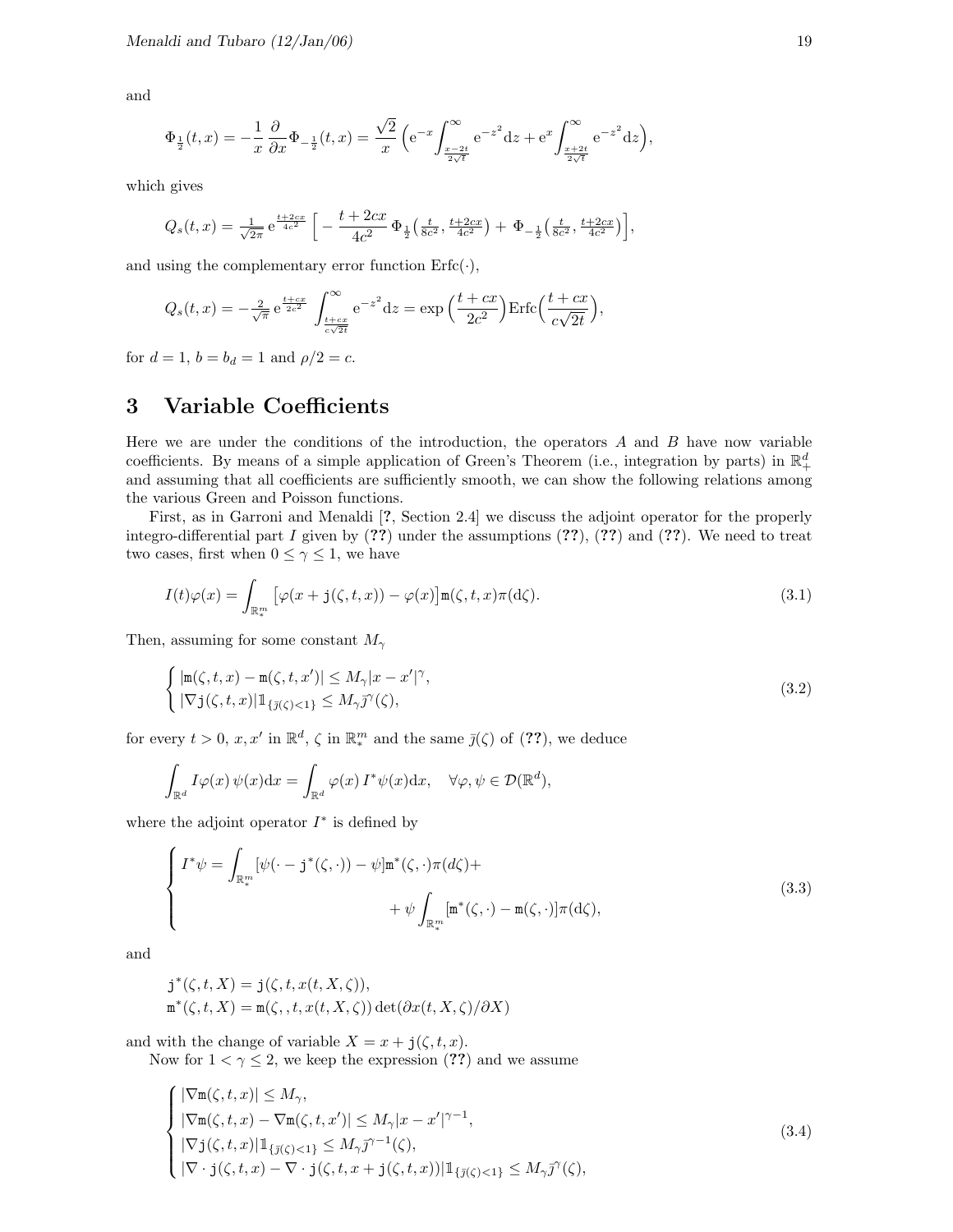for every  $t > 0$ ,  $x, x'$  in  $\mathbb{R}^d$ ,  $\zeta$  in  $\mathbb{R}^m$  and the same  $\bar{\jmath}(\zeta)$  of (??). Note that  $\nabla \cdot \mathbf{j}(\zeta, t, x)$  means the divergence of the function  $x \mapsto j(\zeta, t, x)$  for any fixed  $\zeta$ . Then, the adjoint operator  $I^*$  is written as  $I_0^* + D_1$ , where

$$
I_0^* \psi = \int_{\mathbb{R}_*^m} [\psi(\cdot - \mathbf{j}^*(\zeta, \cdot)) - \psi - \mathbf{j}^*(\zeta, \cdot) \cdot \nabla \psi] \mathbf{m}^*(\zeta, \cdot) \pi(\mathrm{d}\zeta)
$$
(3.5)

and

$$
\begin{cases}\nD_1 \psi = \left( \int_{\mathbb{R}_*^m} [j(\zeta, \cdot) \mathbf{m}(\zeta, \cdot) - j^*(\zeta, \cdot) \mathbf{m}^*(\zeta, \cdot)] \pi(\mathrm{d}\zeta) \right) \cdot \nabla \psi + \\
\quad + \int_{\mathbb{R}_*^m} [\mathbf{m}^*(\zeta, \cdot) + \mathbf{m}(\zeta, \cdot) \nabla \cdot j(\zeta, \cdot) + j(\zeta, \cdot) \cdot \nabla \mathbf{m}(\zeta, \cdot) - \mathbf{m}(\zeta, \cdot)] \pi(\mathrm{d}\zeta) \right) \psi,\n\end{cases} \tag{3.6}
$$

which is a first-order differential operator.

Next, if the coefficients are smooth, then it is convenient to define the formal adjoint operators

$$
\begin{cases}\nA^*(t)\varphi(x) := A_0^*(t)\varphi(x) + I^*(t)\varphi(x) + \sum_{i=1}^d \partial_i(a_i^*(t, x)\varphi(x)) - a_0^*(t, x)\varphi(x), \\
A_0^*(t)\varphi(x) := \frac{1}{2} \sum_{i,j=1}^d \partial_j(a_{ij}(t, x)\partial_i\varphi(x)),\n\end{cases} \tag{3.7}
$$

and

$$
\begin{cases}\nB^*(t)\varphi(x) := B_0^*(t)\varphi(x) + b_d(t,\tilde{x})\partial_d\varphi(x) - \rho A^*\varphi(x), \\
B_0^*(t) := \frac{1}{2}\sum_{i,j=1}^{d-1} \partial_j(b_{ij}(t,\tilde{x})\partial_i \cdot) + \sum_{i=1}^{d-1} \partial_i(b_i^*(t,\tilde{x}) \cdot) - b_0^*(t,\tilde{x}),\n\end{cases} (3.8)
$$

where the adjoint coefficients may be computed as follows

$$
a_{ij}(t,x) = a_{ij}^*(t,x), \qquad a_0^*(t,x) = a_0(t,x) + \sum_{i=1}^d \partial_i a_i(t,x),
$$
  

$$
a_i^*(t,x) = -a_i(t,x) - \sum_{j=1}^d \partial_j a_{ij}(t,x),
$$

and

$$
b_{ij}^*(t, \tilde{x}) = b_{ij}(t, \tilde{x}), \qquad b_0^*(t, \tilde{x}) = b_0(t, \tilde{x}) + \sum_{i=1}^{d-1} \partial_i b_i(t, \tilde{x}),
$$
  

$$
b_i^*(t, \tilde{x}) = -b_i(t, \tilde{x}) - \sum_{j=1}^{d-1} \partial_j b_{ij}(t, \tilde{x}),
$$

Remark that in the construction of the Green and Poisson functions we require  $a_0(t, x) \geq 0$  and  $b_0(t, \tilde{x}) \geq 0$  (among other assumptions) but not necessarily  $a_0^*(t, x) \geq 0$  and  $b_0^*(t, \tilde{x}) \geq 0$ . Thus, the adjoint problem does not always satisfy the conditions for the direct construction.

Because of the assumption (??) all jumps are interior in  $\mathbb{R}^d_+$  and so there is not contribution from the jumps on the boundary. Thus, define the co-normal differential operators  $\partial_A$  and  $\partial_A^*$ ,

$$
\begin{cases}\n\partial_{\mathbf{A}}\varphi(x) := \frac{1}{2} \sum_{i=1}^{d} \left( a_{id}(t, \tilde{x}, 0) \partial_{i} \varphi(x) \right), \\
\partial_{\mathbf{A}}^{*} \varphi(x) := \frac{1}{2} \sum_{j=1}^{d} \partial_{j} \left( a_{dj}(t, \tilde{x}, 0) \varphi(x) \right) - a_{d}(t, \tilde{x}, 0) \varphi(x)\n\end{cases}
$$
\n(3.9)

on the boundary  $\partial \mathbb{R}^d_+ \simeq \mathbb{R}^{d-1}$ . Note that for  $A = \frac{1}{2}\Delta$  we have  $\partial_A = \partial_A^* = \frac{1}{2}\partial_d$ . We have the relations

$$
\begin{cases}\nP_{A,D}(t,x,s,\tilde{y}) = -\partial_{A}^{*}G_{A,D}(t,x,s,\tilde{y},0), \\
G_{A,D}(t,x,s,y) = G_{A,D}^{*}(s,y,t,x), \\
P_{A,N}(t,x,s,\tilde{y}) = G_{A,N}(t,x,s,\tilde{y},0),\n\end{cases}
$$
\n(3.10)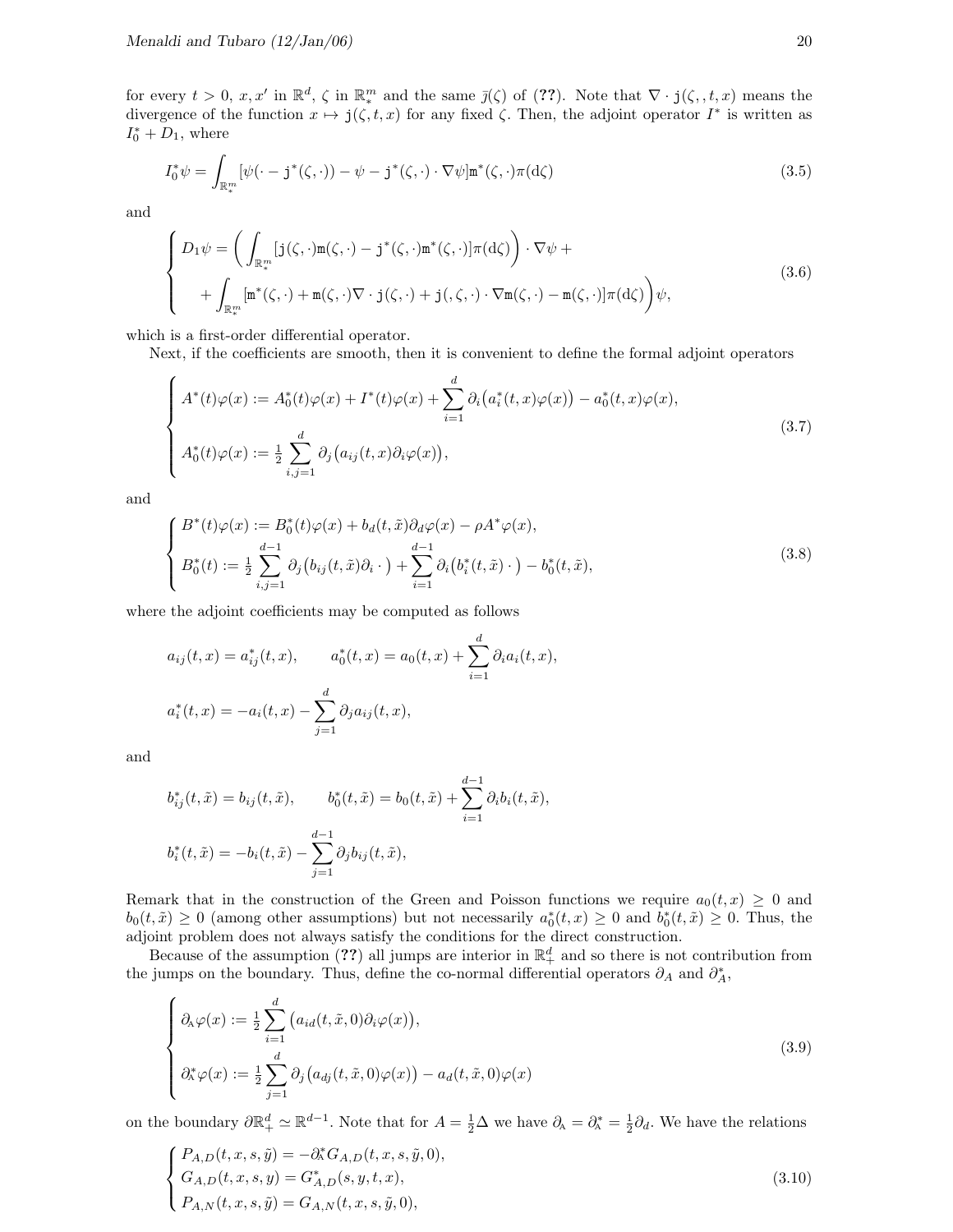for Dirichlet and co-normal (Neumann) boundary conditions, where  $G_{A,D}^*$  means the Green function associated with the adjoint operator A<sup>∗</sup> with Dirichlet boundary conditions. Note that the co-normal first order differential operator  $\partial_{A}^{*}$ , defined by (??), is acting on the variable y. Moreover, the Green function  $G_{A,B}$  may be found as solving the adjoint problem in the variable  $(s, y)$ , i.e.,  $(s, y) \mapsto G(t, x, s, y)$  satisfies

$$
[-\partial_s - A^*(s)]G_{A,B}(t, x, \cdot, \cdot) = 0, \qquad G(t, x, t, \cdot) = \delta_x,
$$

for  $t > s \geq 0$  and  $x, y$  in  $\mathbb{R}^d_+$ , where  $A^*$  is as above, plus a suitable complementary boundary condition. If  $\rho = 0$  and one normalize B with respect to A, i.e., assuming

$$
a_{dd}(t, \tilde{x}, 0) = 2b_d(t, \tilde{x}), \quad \forall t \ge 0, \ \tilde{x} \in \mathbb{R}^{d-1},
$$
\n(3.11)

then the function  $(s, y) \mapsto G_{A,B}(t, x, s, y)$  satisfies the boundary condition

$$
B_{\mathcal{A}}^* G_{A,B}(t,x,s,\tilde{y},0) = 0, \quad \forall s < t, \, \tilde{y} \in \mathbb{R}^{d-1},
$$

where

$$
B_{\!A}^* := B_0^* + \tilde{\partial}_A^* + \partial_{\!A}^* = B_0^* + 2\tilde{\partial}_A^* + \partial_d (a_{dd} \cdot) - a_d,
$$

i.e.,

$$
P_{A,B}(t, x, s, \tilde{y}) 2b_d(s, \tilde{y}) = G_{A,B}(t, x, s, \tilde{y}, 0) a_{dd}(s, \tilde{y}, 0),
$$

for the case  $\rho = 0$ . However, in general we have

$$
\begin{cases}\nP_{A,B}(t,x,s,\tilde{y}) = Q_{A,B}(t,x,s,\tilde{y},0), \\
G_{A,B}(t,x,s,y) = G_{A,D}(t,x,s,y) + \frac{2b_d(s,\tilde{y})}{a_{dd}(s,\tilde{y},0)} Q_{A,B}(t,x,s,y) + \\
+ Q_{A,B}(t,x,s,\tilde{y},0) \rho(s,\tilde{y}) \delta(y_d),\n\end{cases}
$$
\n(3.12)

for a suitable kernel  $Q_{A,B}$ . Note that  $G_{A,D}(t, x, s, y) = 0$  for either  $x_d = 0$  or  $y_d = 0$ .

If  $b_d = 0$  then we can calculate the Poisson function as

$$
P_{A,B}(t,x,s,\tilde{y}) := \int_s^t d\tau \int_{\mathbb{R}^{d-1}} \big(-\partial_A^* G_{A,D}(t,x,\tau,\tilde{\xi},0)\big) P_B(\tau,\tilde{\xi},s,\tilde{y}) d\tilde{\xi},
$$

where  $P_B(t, \tilde{x}, s, \tilde{y})$  is the fundamental solution corresponding to  $B^*_{\rho} = B^*_{0} - (\partial_t \rho)$  with initial condition  $P_B(t, \tilde{x}, t, \cdot) \rho(t, \cdot) = \delta_{\tilde{x}}$ . Also, the Green function  $G_{A,B} = G_{A,D}$ . Under the normalization condition (??) we have  $P_{A,B}(t, x, s, \tilde{y}) = G_{A,B}(t, x, s, \tilde{y}, 0)$  when  $2b_d(s, \tilde{y}) = a_{dd}(s, \tilde{y}, 0)$ , ignoring the  $\delta(y_d)\rho(s, \tilde{y})$ .

#### 3.1 Successive Approximations

First we consider the purely differential case, and then we give some indication of how to extend the method to the nonlocal case as in Garroni and Menaldi [?]. One of the arguments used in the construction of the fundamental functions for variables coefficients, the parametrix method of Levi, is essentially based on the study of a Volterra equation for heat-type kernels  $Q(t, x, \tau, \xi)$ , namely,

$$
\begin{cases}\nQ(t, x, \tau, \xi) = Q_0(t, x, \tau, \xi) + (Q_0 \star Q)(t, x, \tau, \xi), \\
(Q_0 \star Q)(t, x, \tau, \xi) := \int_{\tau}^t ds \int_{\mathbb{R}^d} Q_0(t, x, s, y) Q(s, y, \tau, \xi) dy,\n\end{cases}
$$
\n(3.13)

where the given kernel  $Q_0$  satisfies the estimates

$$
|Q_0(t, x, \tau, \xi)| \le C_0 (t - \tau)^{-\frac{d+2-\alpha}{2}} \exp\left(-c_0 \frac{|x-\xi|^2}{t-\tau}\right),\tag{3.14}
$$

for any  $t > \tau$ , and  $x, \xi$  in  $\mathbb{R}^d$ , and some  $\alpha > 0$ . For a given  $c_0 > 0$ , it is convenient to denote by  $[\![Q_0]\!]_{(\alpha)}$ <br>the smallest constant  $C_t$  for which the bound (22) is estimated the smallest constant  $C_0$  for which the bound  $(??)$  is satisfied.

Mainly using the Beta function and the equality

$$
\begin{cases}\n\int_{\mathbb{R}^d} \exp\left(-c_0 \frac{|x-y|^2}{t-s}\right) \exp\left(-c_0 \frac{|y-\xi|^2}{s-\tau}\right) dy = \\
= \left[\left(\frac{\pi}{c_0}\right) \left(\frac{(t-s)(s-\tau)}{t-\tau}\right)\right]^{\frac{d}{2}} \exp\left(-c_0 \frac{|x-\xi|^2}{t-\tau}\right),\n\end{cases}
$$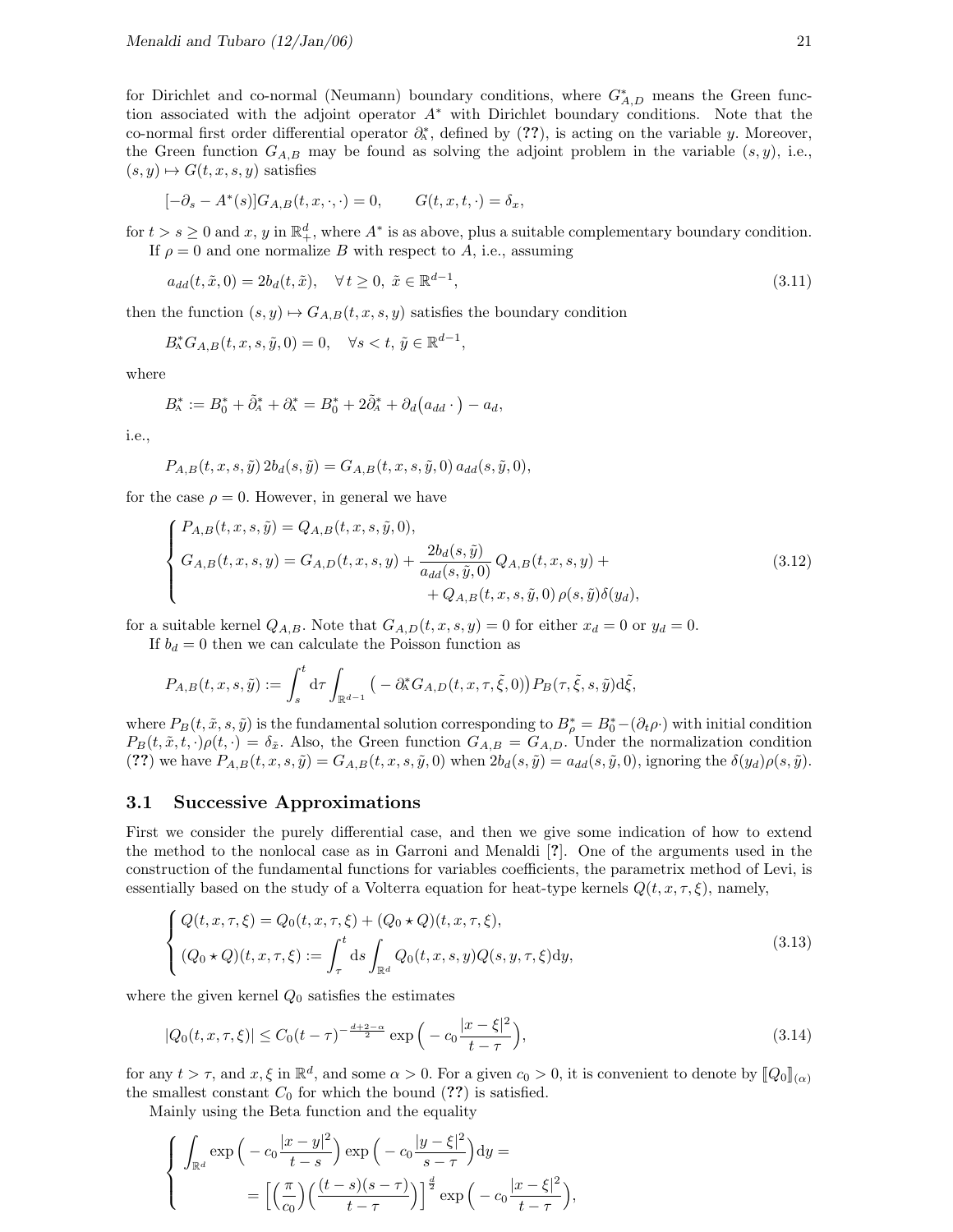one can prove that the sequence of kernels  $\mathbb{Q}_n$  defined by recurrence as

$$
Q_{n+1}(t, x, \tau, \xi) = (Q_0 \star Q_n)(t, x, \tau, \xi)
$$

satisfies

$$
[\![Q_n]\!]_{(n\alpha)} \leq \frac{q_\alpha}{(n!)^{\frac{\alpha}{2}}}, \quad \forall n = 1, 2, \ldots,
$$

where the constant  $q_\alpha$  depends only on  $c_0$ ,  $C_0$ ,  $\alpha$  and d. Hence, the Volterra equation (??) has a (unique) solution given by the series

$$
Q(t, x, \tau, \xi) = \sum_{n=0}^{\infty} Q_n(t, x, \tau, \xi),
$$

where the limit is done in the uniform convergence on compact sets in  $\{(t, x, \tau, \xi) : t > \tau, x, \xi \in \mathbb{R}^d\}.$ 

This same argument can be used with the Green function in half-space  $\mathbb{R}^d_+$ , where the Volterra equation has the form

$$
\begin{cases} Q(t, x, \tau, \xi) = Q_0(t, x, \tau, \xi) + (Q_0 \star Q)(t, x, \tau, \xi), \\ (Q_0 \star Q)(t, x, \tau, \xi) := \int_{\tau}^{t} ds \int_{\mathbb{R}^d_+} Q_0(t, x, s, y) Q(s, y, \tau, \xi) dy, \end{cases}
$$
(3.15)

with a given kernel  $Q_0$  defined within any  $\mathbb{R}^d_+$  instead  $\mathbb{R}^d$ , and also, with the Poisson function in half-space  $\mathbb{R}^d_+$ , where now the Volterra equation has the form

$$
\begin{cases}\nR(t, x, \tau, \tilde{\xi}) = R_0(t, x, \tau, \tilde{\xi}) + (R_0 \tilde{\star} R)(t, x, \tau, \tilde{\xi}), \\
(R_0 \tilde{\star} R)(t, x, \tau, \tilde{\xi}) := \int_{\tau}^t ds \int_{\mathbb{R}^{d-1}} R_0(t, x, s, \tilde{y}) R(s, \tilde{y}, 0, \tau, \tilde{\xi}) dy,\n\end{cases}
$$
\n(3.16)

with  $y = (\tilde{y}, y_d)$  and  $R(s, y, \tau, \tilde{\xi}) = R(s, \tilde{y}, y_d, \tau, \tilde{\xi})$ . The Volterra equation (??) works very similar to the initial equation (??) in  $\mathbb{R}^d$ , and its (unique) solution is expressed as (convergent) series of kernels  $R_{n+1} = R_0 \tilde{\star} R_n$ . However, to study the Volterra equation (??) we need to have a kernel satisfying

$$
|R_0(t, x, \tau, \xi)| \le C_0 (t - \tau)^{-\frac{d+1-\alpha}{2}} \exp\left(-c_0 \frac{|x-\xi|^2}{t-\tau}\right),\tag{3.17}
$$

for any  $t > \tau$ , and  $x, \xi$  in  $\mathbb{R}^d$ , i.e., the heat kernel type estimates in  $\mathbb{R}^d_+$  like (??) with  $d-1$  instead of d. If we just keep heat kernel type estimates like  $(??)$  in  $\mathbb{R}^d_+$ , then, because the kernel convolution  $\tilde{\star}$  is only in dimension  $(d-1)$  the second integral in s involves a factor of the form  $(t-s)^{(\alpha-3)/2}$ , which is not integrable if  $\alpha \leq 1$ . Alternatively, we may assume that the kernel  $R_0$  satisfies a variation of (??), namely

$$
\begin{cases} |R_0(t, x, \tau, \tilde{\xi})| \le C_0 \Big(\frac{x_d}{\sqrt{t - \tau}} + 1\Big)(t - \tau)^{-\frac{d+1-\alpha}{2}} \times \\ \times \exp\Big(-c_0 \frac{|x - \xi|^2}{t - \tau}\Big), \end{cases}
$$
(3.18)

for any  $t > \tau$ , and  $x, \xi$  in  $\mathbb{R}^d_+$ , and some  $\alpha > 0$ . Thus, if  $\tilde{[}R_0\tilde{[}]\$  $\mathbb{I}_{(\alpha)}$  denotes the smallest constant  $C_0$  for which the bound  $(??)$  is satisfied, then we have

$$
\tilde{\llbracket} R_n \tilde{\rrbracket}_{(n\alpha)} \le \frac{r_{\alpha}}{(n!)^{\frac{\alpha}{2}}}, \quad \forall n = 1, 2, \dots,
$$

where the constant  $r_{\alpha}$  depends only on  $c_0$ ,  $C_0$ ,  $\alpha$  and d.

Next, to obtain a Hölder estimate of the  $k$ -type, namely,

$$
\begin{cases} |Q(t, x, \tau, \xi) - Q(t', x', \tau', \xi')| \le C_0 \left[ |t - t'|^{\alpha/2} + |x - x'|^{\alpha} + |t - \tau'|^{\alpha/2} + |\tau - \tau'|^{\alpha/2} + |\xi - \xi'|^{\alpha} \right] (t - \tau)^{-\frac{d+2+k}{2}} \exp\left( -c_0 \frac{|x - \xi|^2}{t - \tau} \right), \end{cases} \tag{3.19}
$$

for any  $t > \tau$ ,  $t' > \tau'$ , and  $x, \xi, x', \xi'$  in  $\mathbb{R}^d$ , with  $(t - \tau)|x' - \xi'|^2 \le (t' - \tau')|x - \xi|^2$ , for the same  $\alpha > 0$ and  $c_0 > 0$ , is harder. A more complicate argument (essentially based on some cancellation property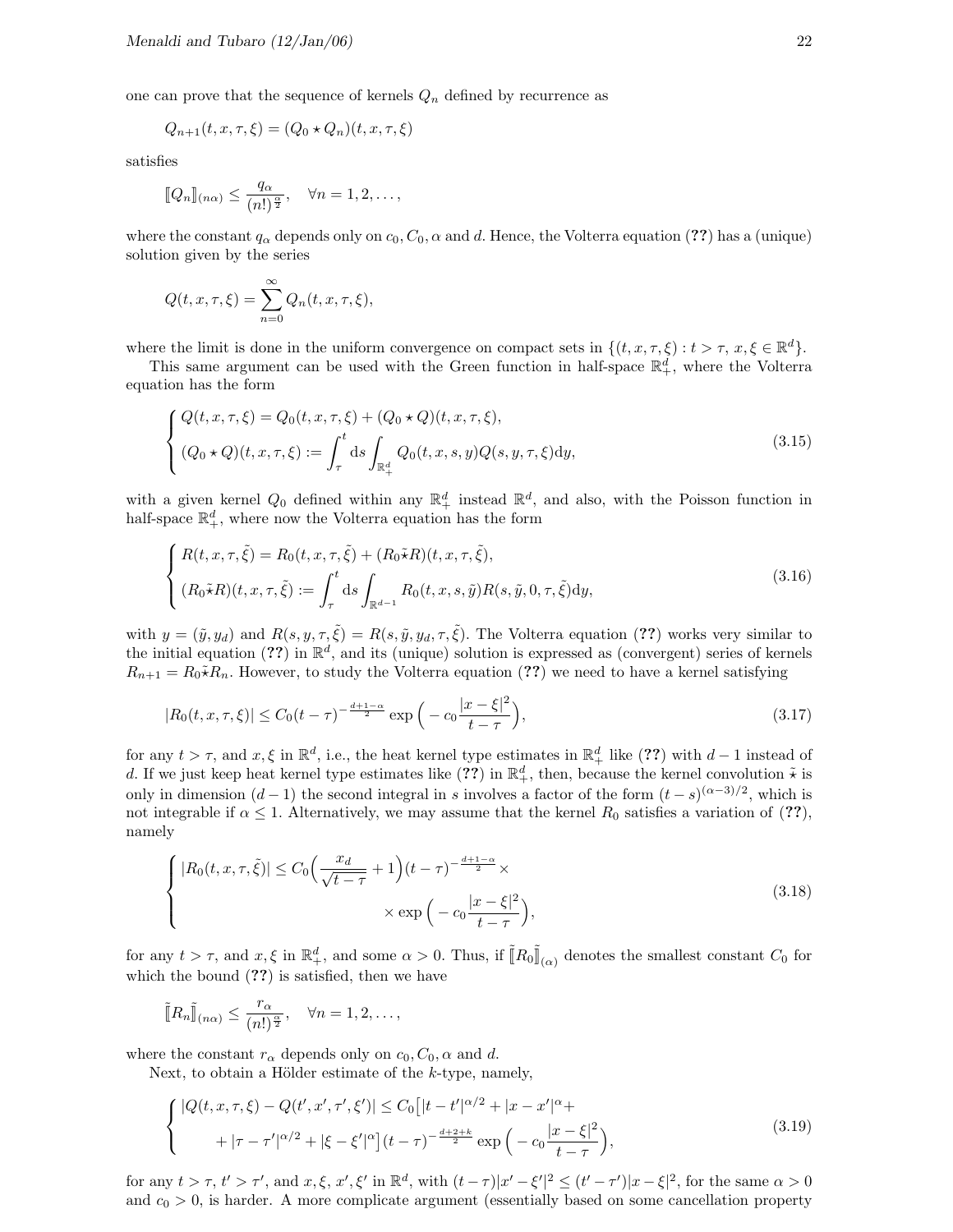of  $Q_0$ ) is used to show the validity of (??) for the kernel Q, solution of the Volterra equation (??) with  $k = 0$ . Similarly for the kernel R.

Now, to extend this method to the nonlocal one uses semi-norms of the type  $(??)$ ,  $(??)$ ,  $(??)$ , (??) as in the previous section, plus some variation regarding the Hölder character of the kernel, the semi-norms  $M, N$  and  $R$  as developed in the books [?, ?], where the case of oblique derivative is fully discussed, where to simplify the arguments, it is assumed that  $\gamma + \alpha < 2$ , so that no cancellation property for a kernel  $IQ$  is necessary. Certainly, some adaptation of the technique is necessary for the various type of boundary conditions. In what follows, we give some indication confined to the purely differential case.

#### 3.1.1 Fundamental Solution

The problem is set in the whole space, and boundary conditions are replaced by growth conditions on the functions and their derivatives. For instance, comprehensive details on this classic case can be found in the books Friedman [?] or Ladyzhenskaya et al. [?].

The fundamental solution  $G(t, x, s, y)$  defined for  $t > s \geq 0$  and x, y in  $\mathbb{R}^d$  is expressed as

$$
F(t, x, s, y) = F_0(t - s, x - y; s, y) + F_0 \star Q(t, x, s, y),
$$

where  $F_0(t, x; s, y)$  is the fundamental solution with freezed coefficients and Q is a kernel to be determined, This is usually refered to as the parametrix method. Clearly, constant or parameterized by  $(s, y)$  means

$$
F_0(t, x; s, y) = e^{-ta_0(s, y)} \Gamma_d(t \underline{a}(s, y), x - t \underline{a}(s, y)),
$$

with the notation (??), only the part with the matrix  $\underline{a}$  is most relevant, the terms with  $a_0$  and the vector  $\underline{a}$  may be omitted, i.e., they can be part of the kernel  $Q$ .

If  $A(s, y)$  denotes the second order differential operator (??) with parameterized coefficients (but acting on the variable  $x$ ) and set

$$
Q_0(t, x, s, y) := [A(s, y) - A(t, x)]F_0(t - s, x - y; s, y),
$$

then the kernel  $Q$  is found as the solution of the Volterra equation

$$
Q = Q_0 + Q_0 \star Q,
$$

which can be solved by the method of successive approximations in view of the non-degeneracy and bounded Hölder continuity assumptions  $(??)$ ,  $(??)$  on the coefficients, and the heat kernel type estimates proved on the explicit expression of  $F_0$ .

The next step is to establish the validity heat kernel estimates for the fundamental solution  $F$ , based on the above expression.

#### 3.1.2 Dirichlet Conditions

Essentially, the Green function with Dirichlet boundary conditions is constructed with the same arguments used to build the fundamental solution, but the initial  $G_0$  is the Green function with constant (or parameterized) coefficients corresponding to Dirichlet boundary conditions. Again,  $G_0$  has an explicit expression as discussed in previous sections. In this case, the Volterra equation is solved by the method of successive approximations in the half-space  $\mathbb{R}^d_+$  and the Green function  $G_D$  is obtained as a series.

However, the arguments to construct the Poisson function are more delicate since the heat kernel type estimates have a stronger singularity,  $(t-s)^{-1/2}$  higher than the Green function. If the coefficient were smooth, then the Poisson function could be calculated as normal derivative of the adjoint Green function with Dirichlet boundary conditions, via Green identity. For bounded Hölder continuous coefficients, the expression

$$
P_D := P_0 + G_D * [A_0 - A] P_0,
$$

provided the Poisson function, where  $P_0(t - s, x - y; s, y)$  is the Poisson function corresponding to constant (or parameterized) coefficients and

$$
[A_0 - A]P_0(t - s, x - y; s, y) := [A(s, y) - A(t, x)]P_0(t - s, x - y; s, y),
$$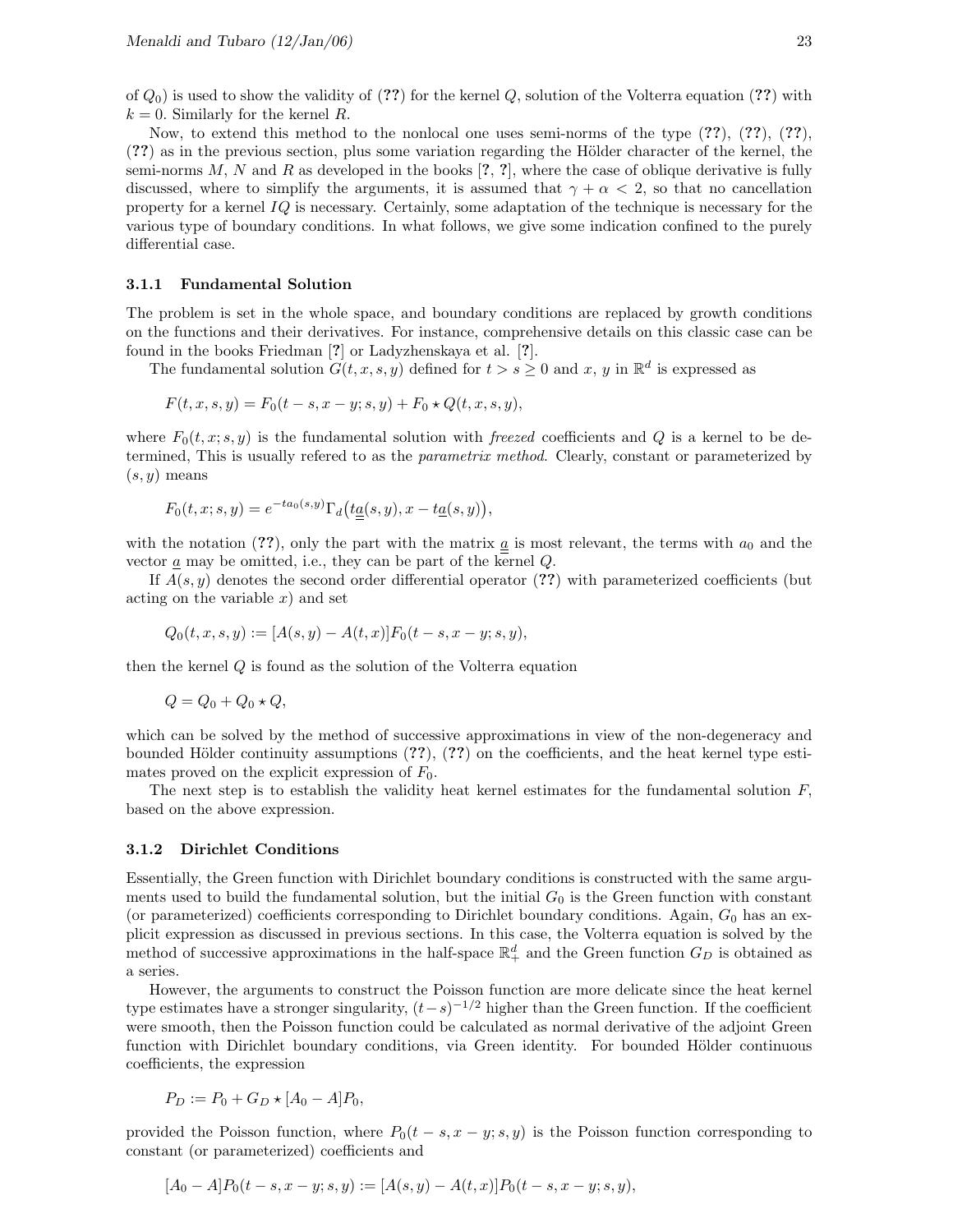with both differential operators  $A_0$  and A acting on the variable x. The hard point is to establish the heat kernel type estimates for  $P_D - P_0$  given by the above relation. Essentially, some kind of integration by parts is used to relate the singular integral  $G_D \star [A_0 - A]P_0$  with the non-singular integral  $[A_0 - A]G_D \star P_0$ .

Alternatively, one may begin with the fundamental solution for variable coefficients denoted by  $F(t, x, s, y)$  and then one solves the Dirichlet problem in the variables t and x,

$$
AF_1 = 0 \text{ in } \mathbb{R}^d_+ \quad \text{and} \quad F_1 = F \text{ on } \partial \mathbb{R}^d_+,
$$

with vanishing initial condition, and finally setting  $G = F - F_1$  as the Green function with Dirichlet boundary conditions. Here, the point is to show the estimates necessary to allow the construction of the kernel  $F_1$ . At the same time, this procedure produces estimates for the Poisson kernel  $P_D$ .

For instance, details can be found in Ivasišen [?] and Solonnikov [?] for parabolic systems. Also, in the books Eidelman [?] and Friedman [?] the interested reader will find some useful discussion.

#### 3.1.3 Oblique Derivative

This is the case where the assumptions  $\rho = 0$ ,  $b_0 \ge 0$ , normalization  $2b_d = a_{dd}$ , no second order derivatives, non-degeneracy  $(??)$ ,  $(??)$  and bounded Hölder continuous coefficients  $(??)$ ,  $(??)$  are imposed.

The arguments are similar to those of the fundamental solution, but a two-step method is necessary, one step to make variable the coefficients of the interior differential operator A and another step for the boundary operator B. Indeed, first set

$$
G_1 = G_0 + G_0 \star Q,
$$

and determine the kernel Q by the Volterra equation

$$
Q = Q_0 + Q_0 \star Q, \qquad Q_0 := [A_0 - A]G_0,
$$

where  $G_0(t-s, x-y; s, y)$  is the Green function corresponding to constant (or parameterized) coefficients, and again both differential operators  $A_0 = A(s, y)$  and  $A = A(t, x)$  act on the x variable. In view of the heat kernel type estimates on  $G_0$ , this Volterra equation is solved by the method of successive approximations in the half-space  $\mathbb{R}^d_+$ . The Green function  $G_1$  and the Poisson function (as mentioned in the previous section) are related by the equality

$$
P_1(t,x,s,\tilde{y}):=G_1(t,x,s,\tilde{y},0)\frac{a_{dd}(s,\tilde{y},0)}{2b_d(s,\tilde{y})},
$$

which corresponds to interior variable coefficients and constant (or parameterized) coefficients on the boundary, i.e., satisfying on the boundary

$$
B_0 G_1 = 0 \quad \text{and} \quad B_0 P_1 = \tilde{\delta},
$$

where the boundary differential operator  $B_0 = B(s, y)$  is acting on the variable x, and  $\delta$  is the delta measure on  $(t, \tilde{x})$  concentrated at  $(s, \tilde{y})$ .

The next step is to set

$$
P = P_1 + P_1 \tilde{\star} R, \quad \text{and} \quad G = G_1 + P \tilde{\star} [B_0 - B] G_1,
$$

and to determine the kernel R by solving

$$
R = R_0 + R_0 \tilde{\star} R, \qquad R_0 := [B_0 - B]P_1,
$$

where  $G_1$  and  $P_1$  are as above, and both boundary differential operators  $B_0 = B(s, y)$  and  $B = B(t, x)$ are acting on the variable x. Note that because  $P_1$  is the Poisson function one has

$$
BP = \tilde{\delta} + [B - B_0]P_1 + R - R_0 \tilde{\star} R = \tilde{\delta},
$$

and

$$
BG = \tilde{\delta} + [B - B_0]G_1 + [B_0 - B]G_1 = 0,
$$

which reproduces the desired equations.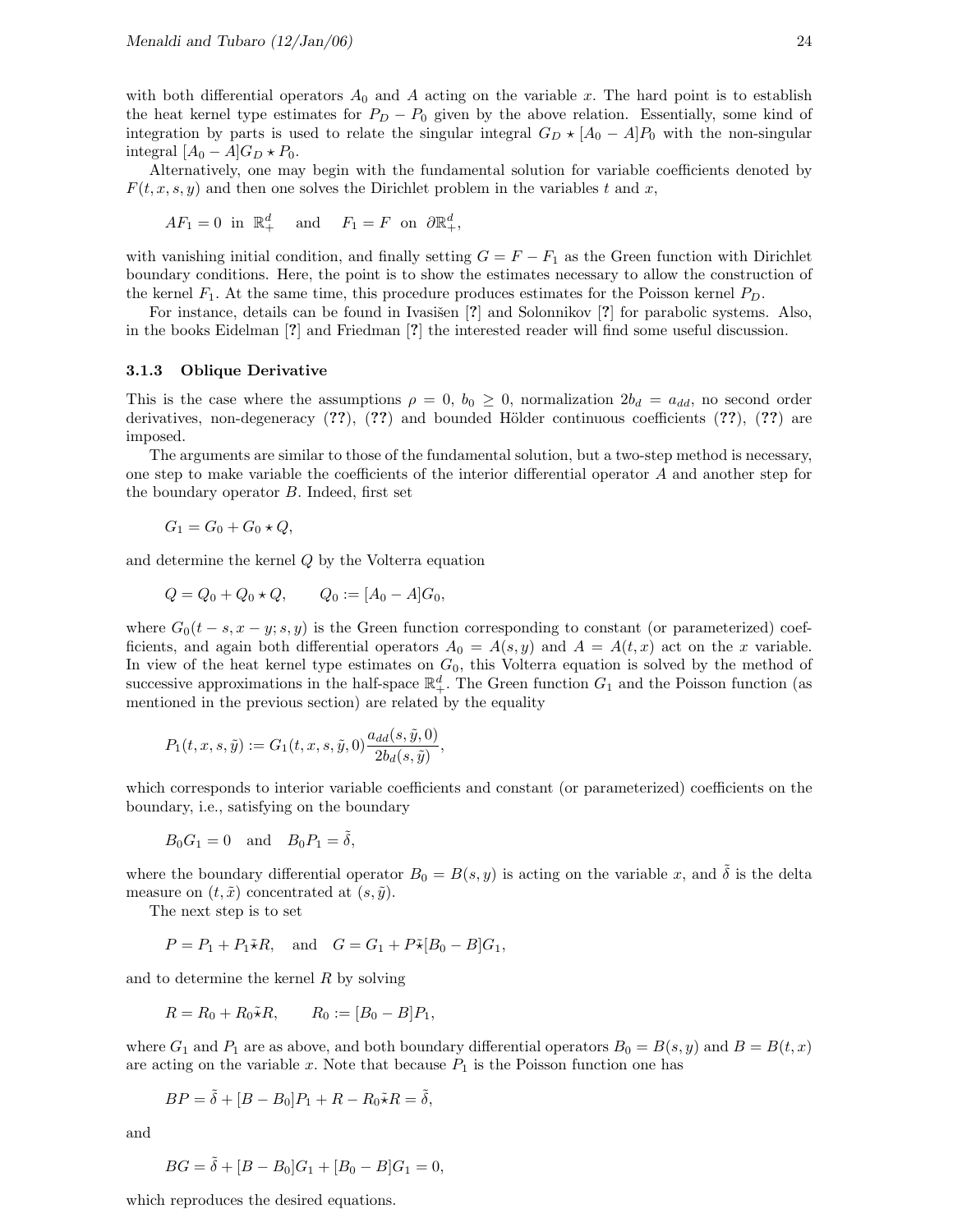Alternatively, first we may set

$$
P_1 = P_0 + P_0 \tilde{\star} R,
$$

and determining R by solving the Volterra equation

$$
R = R_0 + R_0 \tilde{\star} R
$$
,  $R_0 := [B_0 - B]P_0$ ,

where  $P_0(t - s, \tilde{x} - \tilde{y}, x_d)$  is the Poisson function corresponding to constant (or parameterized) coefficients. Thus, once  $P_1$  has been found, the expression

 $G_1 = G_0 + P_1 \tilde{\star} [B_0 - B] G_0$ 

gives the Green function, i.e.,

 $A_0G_1 = \delta$ , and  $BG_1 = 0$ .

Next, we have to solve the Volterra equation

$$
Q = Q_0 + Q_0 \star Q, \qquad Q_0 := [A_0 - A]G_1
$$

and then  $G = G_1 + G_1 \star Q$  results the expression of the Green function corresponding to A and B.

Certainly, a great effort is needed to establish the heat kernel type estimates for the Green functions  $G = G_{A,B}$  and its derivatives. Note that in this case, the Poisson function  $P_{A,B}$  is equal to the Green function on the boundary, i.e.,  $P_{A,B}(t, x, s, \tilde{y}) := G_{A,B}(t, x, s, \tilde{y}, 0)$ , provided the normalization conditions  $a_{dd}(t, \tilde{x}, 0) = 2b_d(t, \tilde{x})$  holds. Full details can be found in Garroni and Solonnikov [?], Ivasišen [?] and Solonnikov [?].

#### 3.1.4 Sticky Boundary

This is the case  $\rho > 0$ ,  $b_0 \ge 0$  and  $b_d > 0$ . Hence, we normalize by setting  $\rho = 1$ , i.e., defining a new boundary operator B by the relation  $\rho \overline{B} = B$ . Then, we proceed as in the previous case of oblique derivative or alternatively, one may begin setting

$$
\hat{P}_1 = \hat{P}_0 + \hat{P}_0 \tilde{\star} R,
$$

and determining R by solving the Volterra equation

$$
R = \hat{R}_0 + \hat{R}_0 \tilde{\star} R, \qquad \hat{R}_0 := [\hat{B}_0 - \hat{B}] P_0,
$$

where  $\hat{P}_0(t-s, \tilde{x}-\tilde{y}, x_d)$  is the Poisson function corresponding to constant (or parameterized) coefficients. Remark that  $[\hat{B}_0 - \hat{B}]$  contains only derivatives up to the first order (even if  $\rho > 0$ , the term with  $A_0$  is unchanged), and so the previous Volterra equation can be solved. Thus, once  $\hat{P}_1$  has been found, the expression

$$
\hat{G}_1 = \hat{G}_0 + \hat{P}_1 \tilde{\star} [\hat{B}_0 - \hat{B}] \hat{G}_0
$$

gives associated Green function, i.e.,

$$
A_0\hat{G}_1 = \delta, \text{ and } \hat{B}G_1 = 0.
$$

Note that  $B - A_0$  is a first order differential boundary operator. Next, we have to solve the Volterra equation

$$
\hat{Q} = Q_0 + Q_0 \star \hat{Q}, \qquad Q_0 := [A_0 - A]G_1
$$

and then

$$
Q_{A,\hat{B}} = \hat{G}_1 + \hat{G}_1 \star \hat{Q},
$$
  
\n
$$
P_{A,B}(t, x, s, \tilde{y}) := Q_{A,\hat{B}}(t, x, s, \tilde{y}, 0) \frac{a_{dd}(s, \tilde{y}, 0)}{2b_d(s, \tilde{y})}
$$

is the expression of the Poisson function corresponding to  $A$  and  $B$ , and

$$
G_{A,B}(t, x, s, y) = Q_{A,\hat{B}}(t, x, s, y) + Q_{A,\hat{B}}(t, x, s, \tilde{y}) \rho(s, \tilde{y}) \delta(y_d)
$$

is the Green function, see previous section.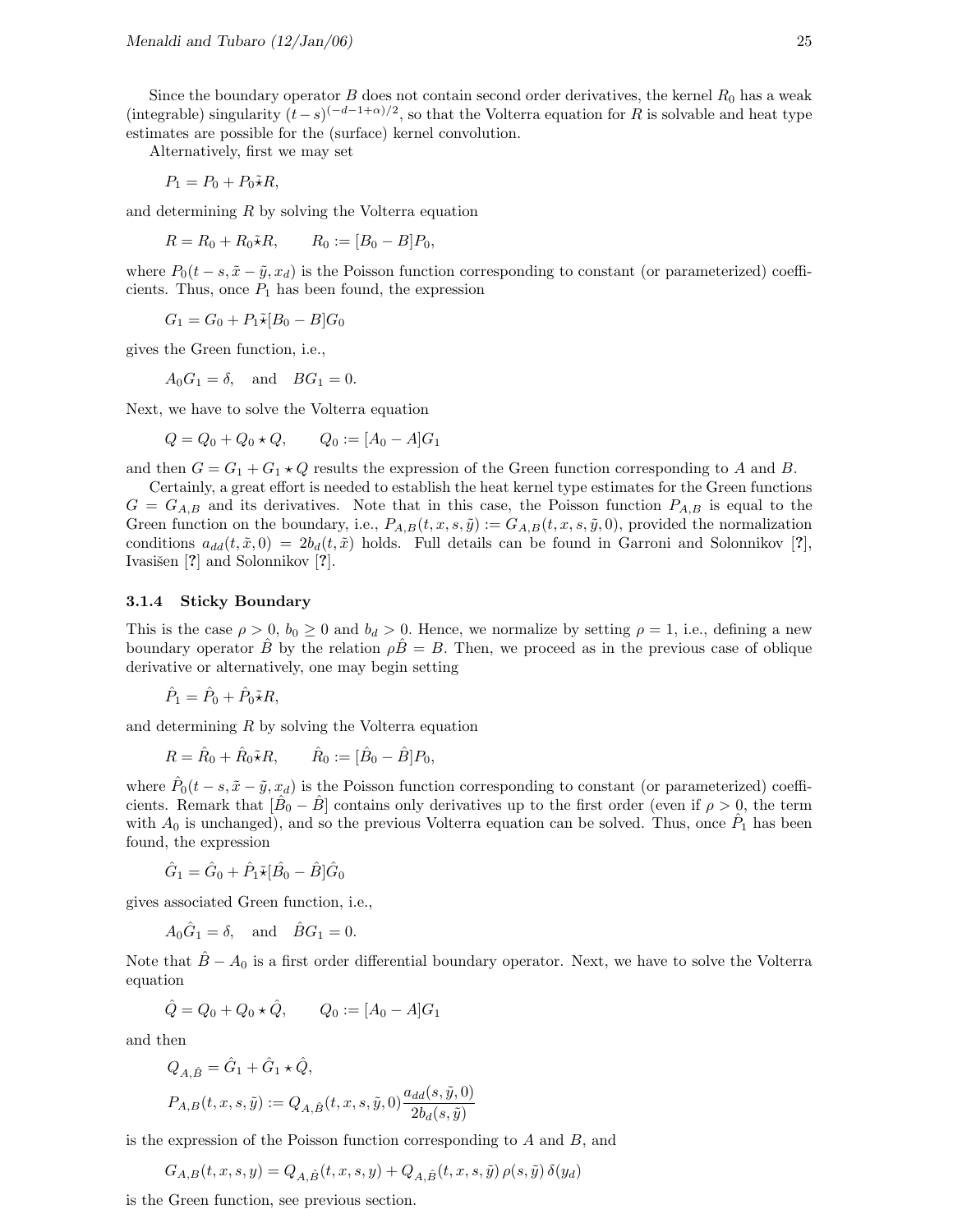#### 3.1.5 Independent Conditions

This is the case  $\rho > 0$ ,  $b_0 \ge 0$  and  $b_d = 0$ . Clearly, this reduces to the Dirichlet boundary condition, and really independent conditions when  $b_0 = 0$ , the Poisson function  $P_{A,B}$  and the Green functions are found independently.

#### 3.1.6 Second order derivatives

When the boundary differential operator contains second order (tangential) derivative in  $x_i$ ,  $i =$  $1, \ldots, d-1$ , the calculations are more delicate, but essentially the same arguments are valid. In particular, as with Dirichlet boundary conditions, one may begin with the fundamental solution for variable coefficients denoted by  $F(t, x, s, y)$  and then one solves the boundary value problem in the variables  $t$  and  $x$ ,

$$
AF_1=0 \text{ in } \mathbb{R}^d_+ \quad \text{and} \quad BF_1=BF \text{ on } \partial \mathbb{R}^d_+,
$$

with vanishing initial condition, and finally setting  $G = F - F_1$  as the Green function with the boundary conditions given by the operator  $B$ . The point here is that  $BF$  is a smooth (Hölder continuous) function for x on the boundary  $\partial \mathbb{R}^d_+$ , as long as y is in the interior of  $\mathbb{R}^d_+$ . Thus, general Theorem can be used to find a unique solution  $F_1$ , but a lot of effort should be done to produce sharp estimates leading to the mentioned heat kernel estimates, e.g., see Eidelman [?] and Solonnikov [?].

### Acknowledgments

Most of this work is the result of very interesting discussions with Prof. Maria Giovanna Garroni (Universit`a di Roma "La Sapienza", Dipartimento di Matematica, 00185 Roma, Italia), to whom we would like to express our warmest thanks.

## References

- [1] S.V. Anulova. On process with Lévy generating operators in a half-space. *Math.* USSR–Izv, 13:9–51, 1979.
- [2] S.V. Anulova. On stochastic differential equations with boundary conditions in a half-space. Math. USSR–Izv, 18:423–437, 1982.
- [3] A. Bensoussan and J.L. Lions. Impulse Control and Quasi-Variational Inequalities. Gauthier-Villars, Paris, 1984. (pages are referred to the French edition).
- [4] S.D. Eidelman. Parabolic Systems. North Holland, Amsterdam, 1969.
- [5] A. Favini, G.R. Goldstein, J.A. Goldstein and S. Romanelli General Wentzell boundary conditions, differential operators and analytic semigroups in  $C[0, 1]$ . Bol. Soc. Paran. Mat.(3s.) v. 20 1/2: 93104, 2002.
- [6] A. Friedman. Partial Differential Equations of Parabolic Type. Prentice-Hall, Englewood Cliff, 1964.
- [7] M.G. Garroni and J.L. Menaldi. Green Functions for Second Order Integral-Differential Problems. Pitman Research Notes in Mathematics Series No 275. Longman, Essex, 1992.
- [8] M.G. Garroni and J.L. Menaldi. Second Order Elliptic Integro-Differential Problems. Research Notes in Mathematics Series No 430. Chapman & Hall / CRC Press, Boca Raton (FL), 2002.
- [9] M.G. Garroni and V.A. Solonnikov. On parabolic oblique derivative problem with Hölder continuous coefficients. Comm. Partial Diff. Eq., 9:1323–1372, 1984.
- [10] I.I. Gihman and A.V. Skorohod. The Theory of Stochastic Processes, volume I, II and III. Springer-Verlag, New York, 1974, 1975 and 1979.
- [11] N. Ikeda and S. Watanabe. Stochastic Differential Equations and Diffusion Processes. North Holland, Amsterdam, 2nd edition, 1989.